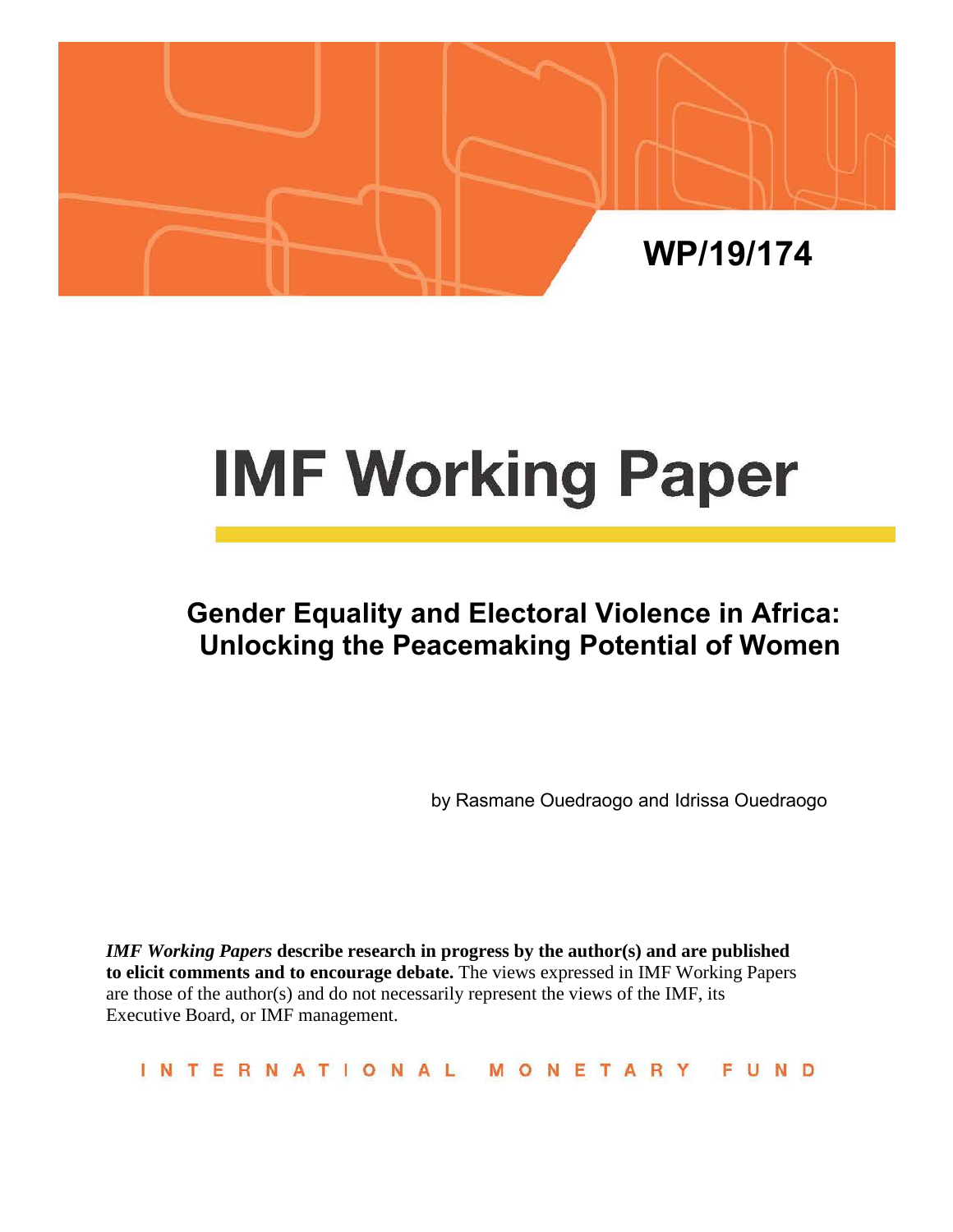# **IMF Working Paper**

# African Department

# **Gender Equality and Electoral Violence in Africa: Unlocking the Peacemaking Potential of Women**

# **Prepared by Rasmane Ouedraogo and Idrissa Ouedraogo[1](#page-1-0)**

Authorized for distribution by Axel Schimmelpfennig

July 2019

*IMF Working Papers* **describe research in progress by the author(s) and are published to elicit comments and to encourage debate.** The views expressed in IMF Working Papers are those of the author(s) and do not necessarily represent the views of the IMF, its Executive Board, or IMF management.

# **Abstract**

<span id="page-1-1"></span>We examine the impact of gender equality on electoral violence in Africa using micro-level data from the sixth round of *Afrobarometer* surveys. The sample covers 30 countries. We find that gender equality is associated with lower electoral violence. Quantitatively, our estimates show that an increase in female-to-male labor force participation ratio by 1 percentage point is correlated with a reduction of the probability of electoral violence across the continent by around 4.2 percentage points. Our results are robust to alternative ways to measure electoral violence and gender equality, as well as to alternative specifications. The findings of this paper support the long-standing view that women empowerment contributes to the reduction of violence and underscore the urgency of addressing gender inequality in Africa.

JEL Classification Numbers: D72, D74, J16, O55

Keywords: gender equality, electoral violence, Africa

Author's E-Mail Address: [rouedraogo@imf.org;](mailto:rouedraogo@imf.org) idriss\_mo@yahoo.fr

<span id="page-1-0"></span> $1$  The authors would like to thank Axel Schimmelpfennig, Mahvash Saeed Qureshi, Monique Newiak, Emre Alper, Claudia Berg, Suhaib Kebhaj, Grace Li, and participants at the AFR Inclusive Growth Seminar Series for helpful discussions and comments. Idrissa Ouedraogo is Professor at University Ouaga II (Burkina Faso).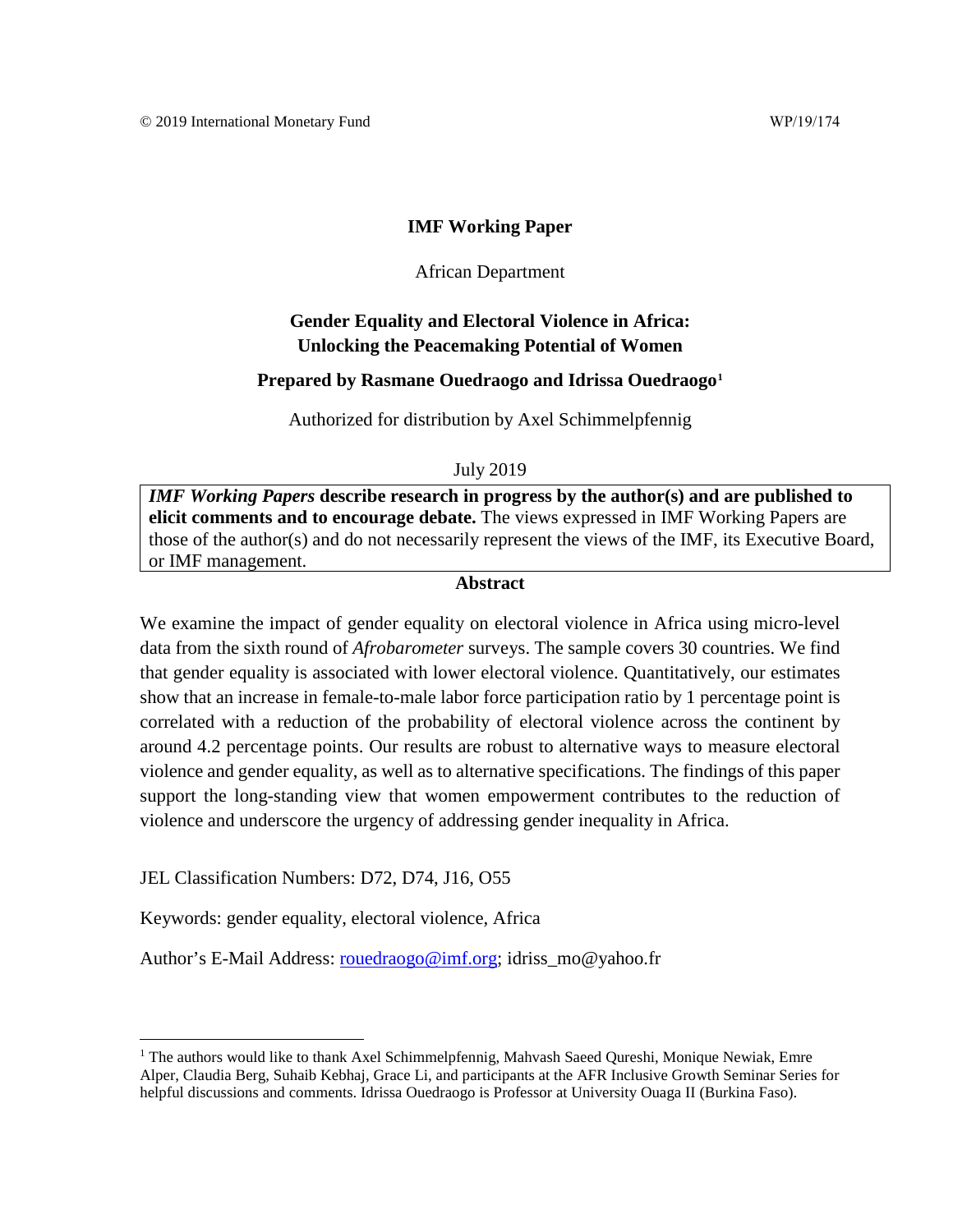# **Contents**

# **Tables**

# Figures

| Figure 1: Gender equality and electoral violence per country (average values) 19            |  |
|---------------------------------------------------------------------------------------------|--|
| Figure 2: Relationship between female-to-male labor force participation ratio and growth in |  |
|                                                                                             |  |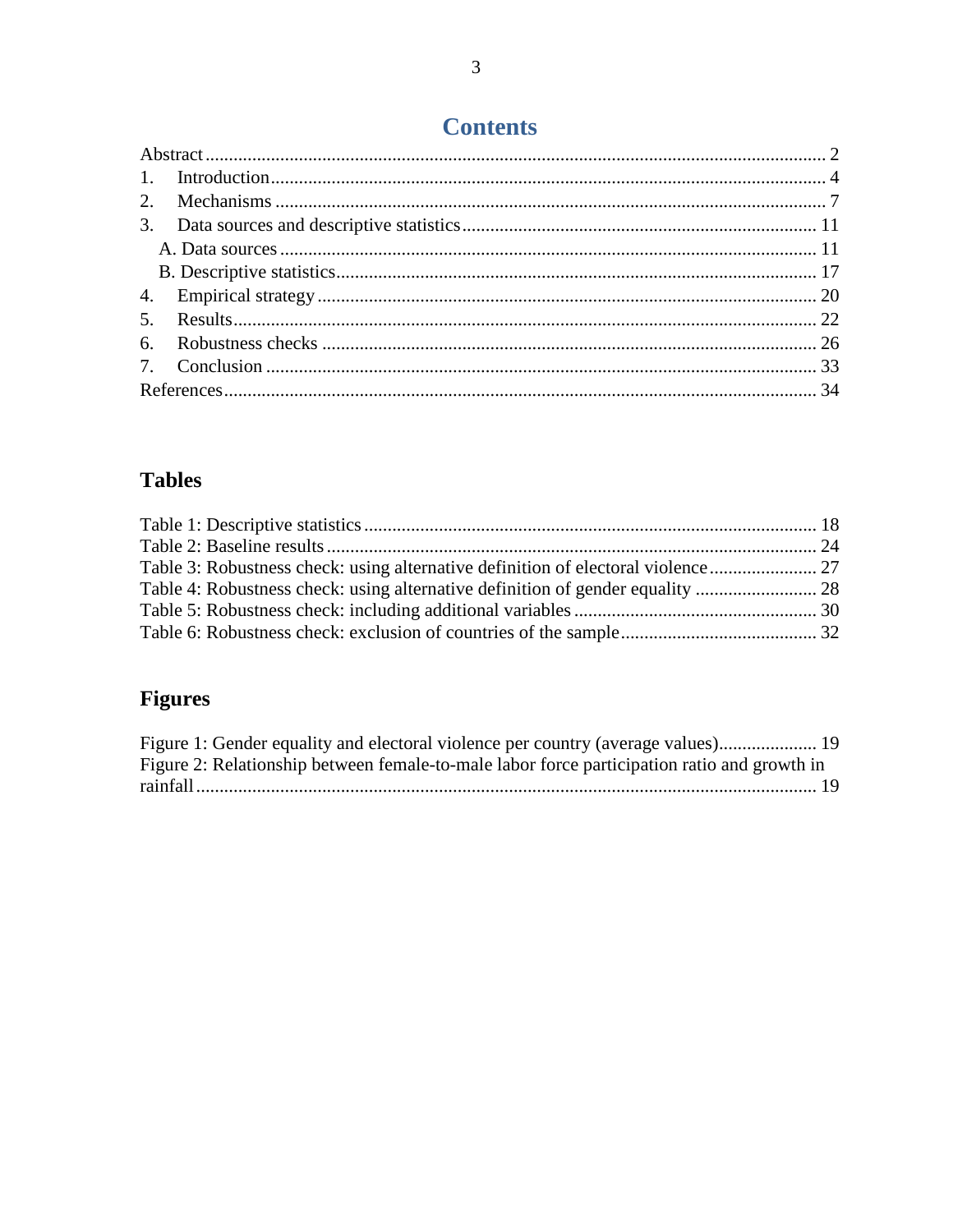# <span id="page-3-0"></span>**1. INTRODUCTION**

*"If non-violence is the Law of our being, the future is with Women. Who can make a more effective appeal to the heart than woman?" (Mahatma Gandhi in 'To the Women of India, Oct. 4, 1930)')*

Although elections constitute one of the most important pillars of democracy, they are in most African countries characterized by uncertainties due to the high possibility of electionrelated violence. During elections, the stability and security of African states hang in the balance. Electoral violence is a major problem on the continent and threatens the development and consolidation of democracy. According to Buchard (2015), while there has been a substantial year-to-year variation in the frequency of election-related violence in recent years, around 50 percent of elections are still subject to violence. Violence in Côte d'Ivoire following the 2010 presidential election may have displaced as many as one million and caused more than 3000 deaths; the Kenyan 2007/2008 post-election turmoil killed 1,300 people and displaced some 350,000; in Nigeria more than 1,000 people died over the 2011 polls (Atwood, 2012). The 2017 Kenya presidential election was again subject of violence and destruction, resulting in the deaths of dozens of people.

Yet, no study is known to have investigated the empirical impact of gender equality on electoral violence. Electoral violence is carried out in order to determine, delay, or to otherwise influence an electoral process (Fischer, 2002) and can happen before, during or after an election. There is a fast-growing literature on electoral violence in Africa (Sterck 2017; Colombo et al. 2017; Goldsmith 2014; Collier and Vicente 2013; Collier and Vicente 2012; Dercon and Gutierrez-Romero 2012; Dupas and Robinson 2010, 2012; Blattman 2009; Suberu, 2007; Klopp and Kamungi 2007). Several theories have been postulated to explain electoral violence in Africa, including ethnic and political cleavages (Colombo et al. 2017; Eifert et al. 2010; Wilkinson, 2004), natural resources (Collier et al. 2008), political competition (Sterck, 2017; Collier and Vicente, 2012; Robinson and Torvik 2009), weak governance (Gutiérrez-Romero, 2014; Omotola 2010; Collier et al. 2008) and fragility and past conflicts (Collier and Vicente 2012, Brancati and Snyder 2012). None of these studies empirically explored the impact of gender equality on electoral violence while it has been widely shared in the literature that closing the gender gap is correlated with a reduction in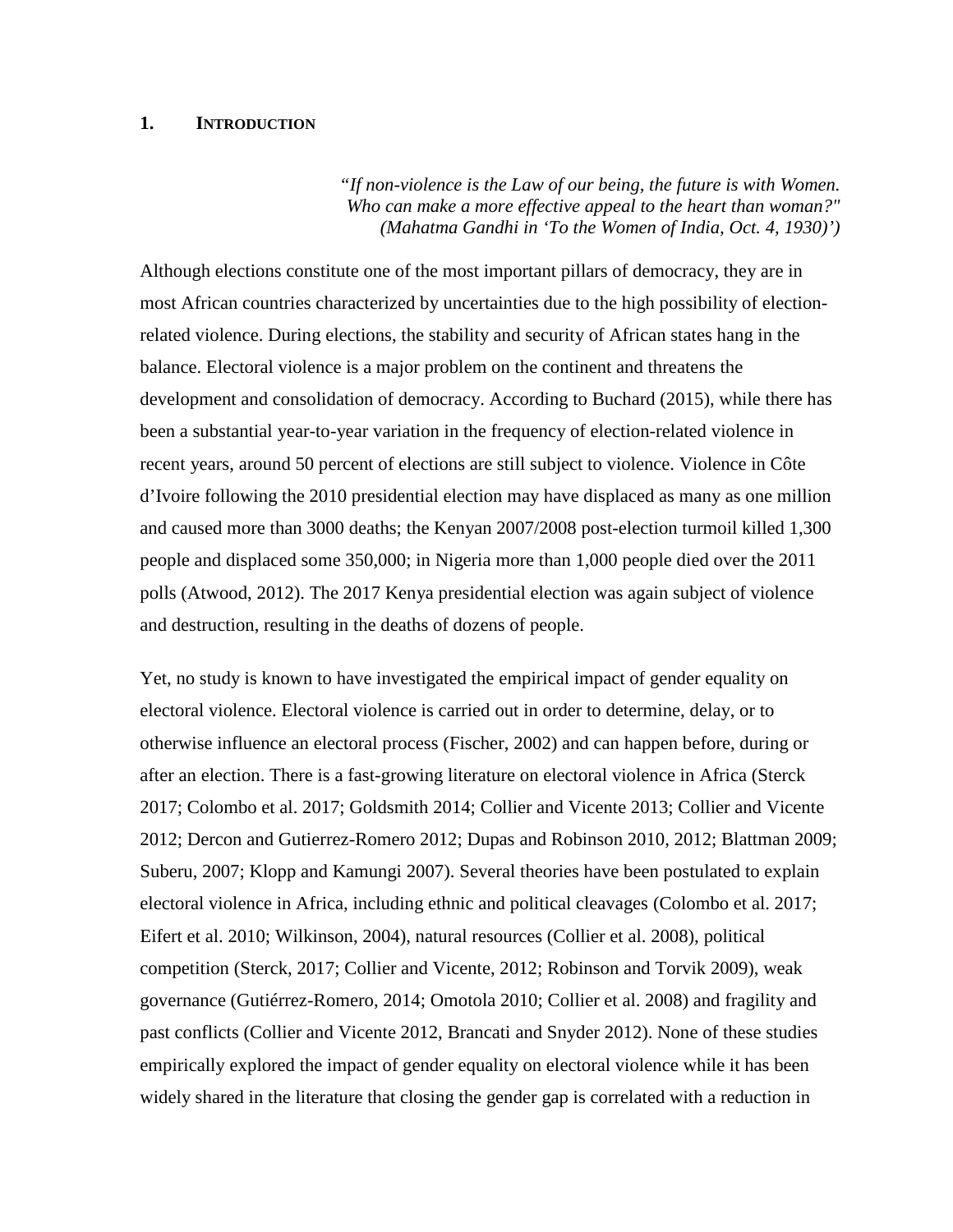conflict occurrence (Demeritt et al. 2014; Melander 2005a, 2016; Caprioli 2000, 2005). Existing literature associates women with an aversion to violence and an inclination toward peace and argues that including women in society makes violent conflict less likely (Demeritt et al. 2014). Countries with greater gender equality and female participation tend to adopt more generally peaceful preferences, leading to a reduced likelihood of political violence (Goldstein 2001**)**. This echoes Mahatma Gandhi's statement above. At the same time, some authors argue that women may also act as perpetrators of violence (Ortbals and Poloni-Staudinger, 2018; Bardall, 2011).

The present paper investigates the impact of gender equality on electoral violence in Africa using micro-level data from the sixth wave of *Afrobarometer* surveys. We estimate the effect of female labor force participation on the perception of electoral violence and control for several covariates. The most obvious issue that we have is an endogeneity problem. Endogeneity may emerge as a result of reverse causality, measurement errors, omitted variables or unobservable factors that cannot be controlled or accounted for. One may argue that electoral violence can in turn affect female labor force participation, thus creating a reverse causality issue. To overcome this endogeneity problem, we employ an instrument variable approach in which we instrument the female-to-male labor force participation ratio with rainfall growth. Rainfall growth is positively associated with female labor force participation owing to jobs opportunities for women in the agriculture sector. According to Jayne, Yeboah and Henry (2017), the agriculture sector remains the single largest source of employment in Africa, and women make up almost 50 percent of the agriculture labor force in the continent (FAO, 2011). However, as Miguel et al (2004) argued, shocks in rainfall can generate economic fluctuations and lead to conflict in Africa as the continent is still reliant on rain-fed agriculture but that may not be the case in other regions of the world. Thus, we acknowledge that there are several alternative causal paths, aside from the labor market mechanism, through which shock in rainfall could also lead to civil violence. Although we tried to control for the alternative channels, we remain cautious that that our results may not fully imply causation and are therefore interpreted as correlations.

The empirical analysis is based on the combination of two main data sets. First, we use *Afrobarometer* surveys' detailed data on more than 40,000 individuals from 30 African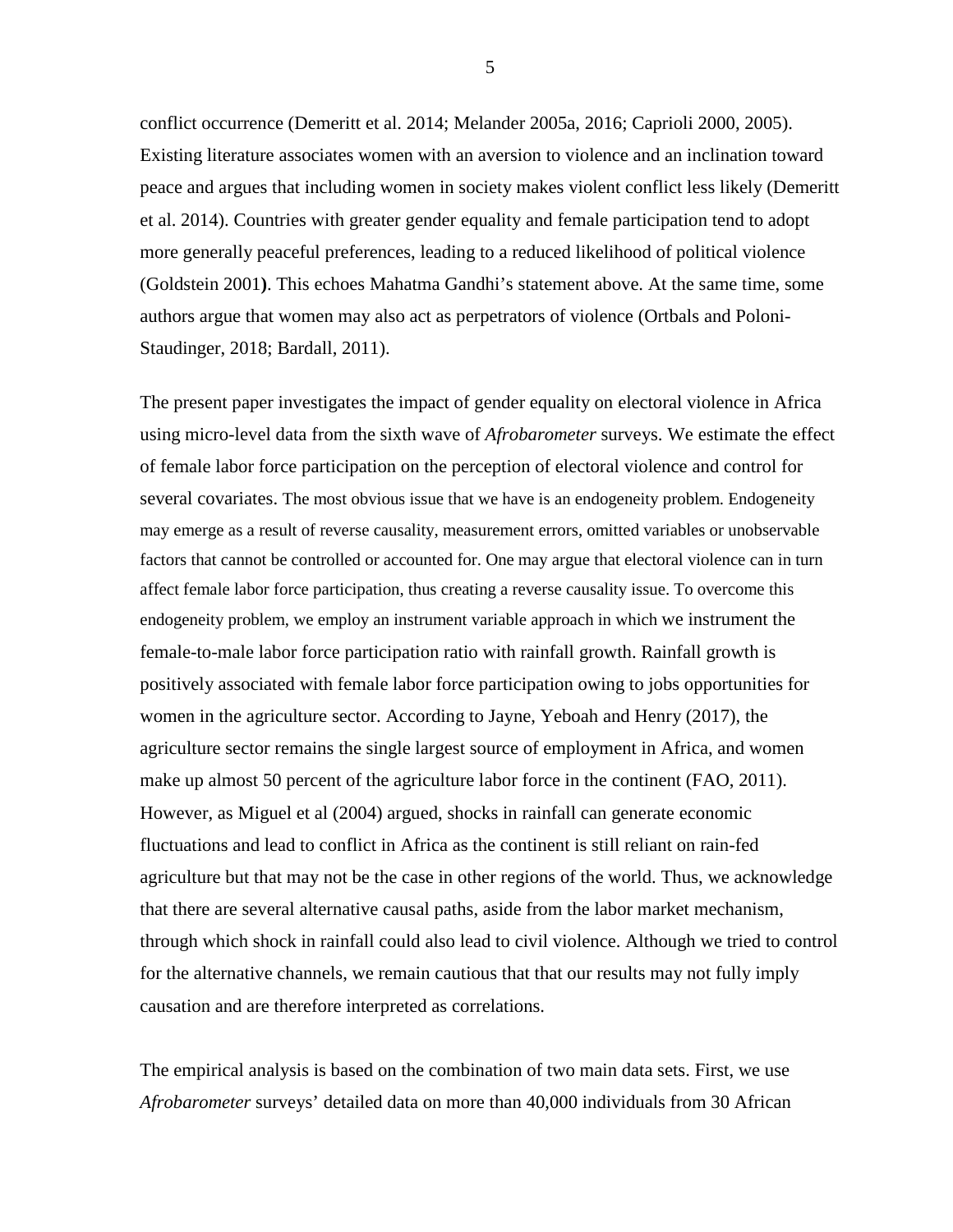countries. These data contain information on the respondents' geographical areas but also the responses of individuals on their own experience or perception of election related violence, and the participation of women in the labor market. Second, we geographically match the 40808 respondents' administrative regions from *Afrobarometer* Surveys with data on rainfalls from Ben Yishay et al (2017).

We find that gender equality is associated with a reduction in electoral violence. The findings are robust to several robustness checks including using alternative definition of electoral violence, alternative gender equality variable, inclusion of more covariates, and different sample of countries. The paper underscores the importance of achieving gender equality and women empowerment in Africa. Our results provide a novel contribution to the longstanding debate about the role of gender inequality as a determinant of civil conflicts.

Our paper contributes to the literature in two ways. First, to the best of our knowledge we are the first ones to explore the impact of gender equality on electoral violence in Africa. While previous literature has widely studied the impact of gender equality on conflicts, our paper is the first to specifically focus on electoral violence.

Second, we use micro-level data which have several advantages compared to macro-level data used in many papers. While macro-level data on electoral violence rely on physical and observable signs of occurrence of events including killings and demonstrations, survey data allow us to capture each respondent's experienced or perceived level of violence along with characteristics of the individual (Wallsworth 2015). It is worth noting that not all violence can be captured in event data. Thus, political intimidation, blackmail, coercion, threat, psychological manipulation, and verbal abuse are generally excluded from macro-level events of measurement of electoral violence, while they are all some forms of electoral violence. The macro-event data rely only on physical acts of violence that take place in the public sphere. Moreover, macro-level events of electoral violence aggregate the number of events that happens during an election and allocate that number to the whole country despite the fact that the events may occur only in some specific zones. Given this possible withincountry heterogeneity, aggregating information into a country level may lead to misleading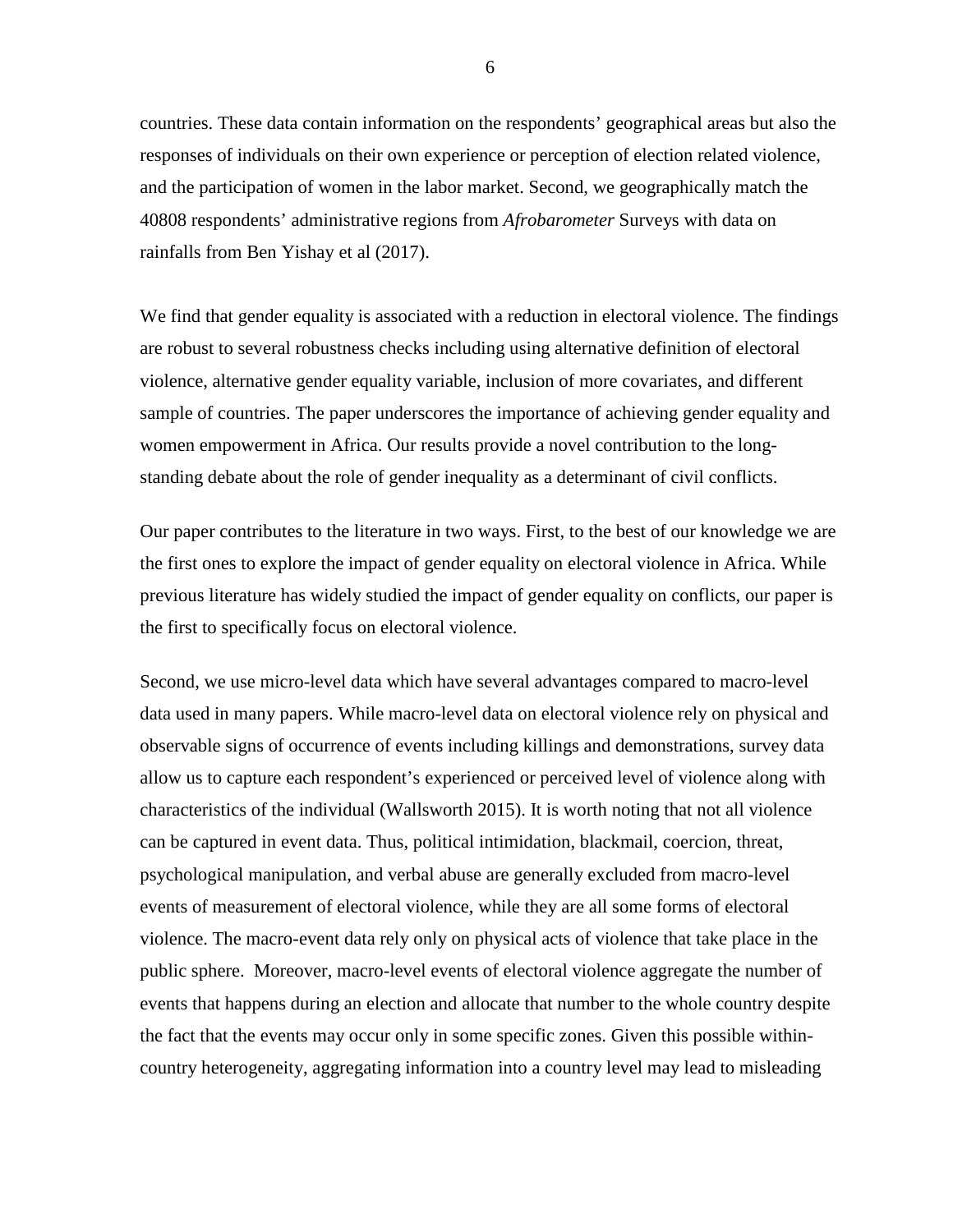conclusions. Another drawback of macro data is that electoral violence that happen in remote areas, with limited media coverage, are often not reported.

The paper is organized as follows. Section 2 discusses the mechanisms through which gender inequality affects conflicts. Section 3 presents the data and some descriptive statistics. Section 4 describes the empirical strategy, while Section 5 reports and analyzes the results. Section 6 discusses a range of robustness checks. Section 7 concludes.

# <span id="page-6-0"></span>**2. MECHANISMS**

In this section, we describe the mechanisms through which gender equality can affect electoral violence. We first focus on the potential negative effect of gender equality on violence.

# **Structural violence**

This concept coined by Galtung (1969) refers to a form of violence wherein some social structure or social institution may harm people by preventing them from meeting their basic needs. According to this approach, gendered structural hierarchies, which are maintained by norms of violence and oppression, should result in higher levels of intrastate violence by inuring people to violence and by providing the framework for justifying violence (UNESCO 1995).

Structural violence is often aimed at women, and is maintained through gender socialization, gender stereotyping and a constant threat of violence, all of which insidiously identify women as inferior, influencing their actions at all levels (Caprioli, 2005; Bunch and Carrillo, 1998). Structural violence is expressed in unemployment, unequal access to goods and services, and exploitation. It involves more mediated and multi-factor forms of oppression in which sexism, and other forms of social pathology frequently come together with economic exploitation and deprivation. Winter and Leighton (2001) argued that structural violence is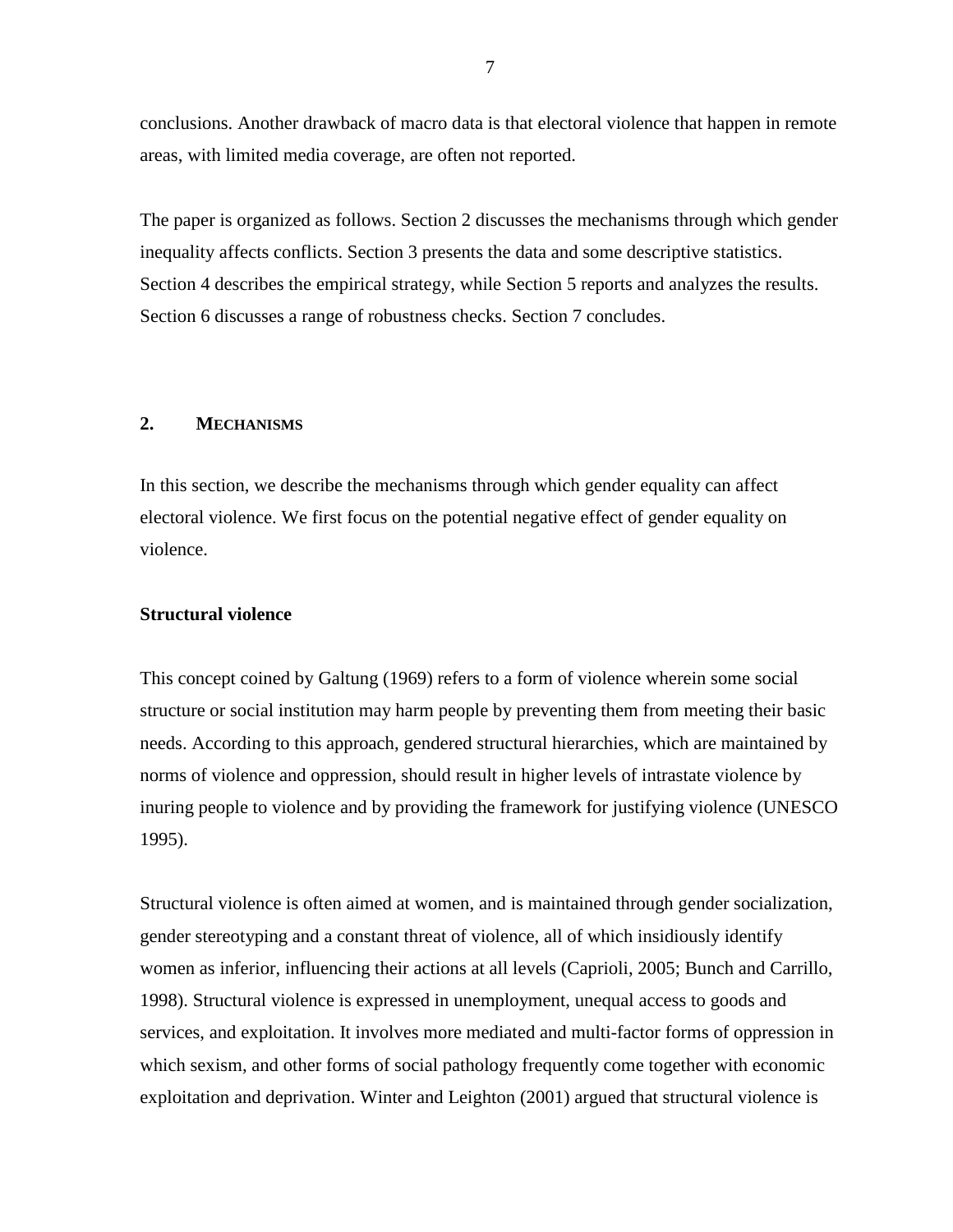the violence of injustice and inequity— "embedded in ubiquitous social structures [and] normalized by stable institutions and regular experience" (Winter and Leighton, 2001:99). Thus, structural violence is also one way of describing social arrangements that put individuals and populations in harm's way. The arrangements are structural because they are embedded in the political and economic organization of our social world; they are violent because they cause injury to people (Farmer 2010). Galtung (1975) identified four components of structural violence, namely (i) exploitation which is focused on the division of labor with the benefits being asymmetrically distributed, (ii) penetration which necessitates the control by the exploiters over the consciousness of the exploited thus resulting in the acquiescence of the oppressed, (iii) fragmentation which means that the exploited are separated from each other, and (iv) marginalization with the exploiters as a privileged class with their own rules and form of interaction (Caprioli, 2005). The third component refers, for instance, to the exclusion of women from the labor market, which is the subject of this study. It results from women having fewer job opportunities outside the home that would allow for participation and create a sense of efficacy (Pateman, 1970).

Structural violence creates the foundation for structural inequality and conflicts. Structural inequality refers to the system of privilege and inequality created and maintained by interlocking societal institutions. Women are subjected to "structural inequality" which results from men domination, gender stereotypes, sexism, lack of opportunities and decisionmaking power, under-education, obstacles in access to social resources or access to economic resources, and all other aspects resulting from non- or under-participation of women. Caprioli (2005) argued that gender inequality should have a substantial impact on intrastate conflict based on the direct impact of structural inequality with its inherent norms of discrimination and violence and the role that structural inequality has in facilitating ethnic rebellion and conflict. Moreover, gender discrimination and structural violence are important aspects in mobilizing groups and in legitimizing violence. Inequality between groups can create grievances which, especially when exploited by politicians, deepen animosity between them and increase the likelihood of bloodshed (Atwood, 2012). In the same vein, Midlarsky (1999) highlighted that inequality, when extreme and systematic, leads to political violence. From this perspective, norms of equality facilitate cooperation among groups who are then more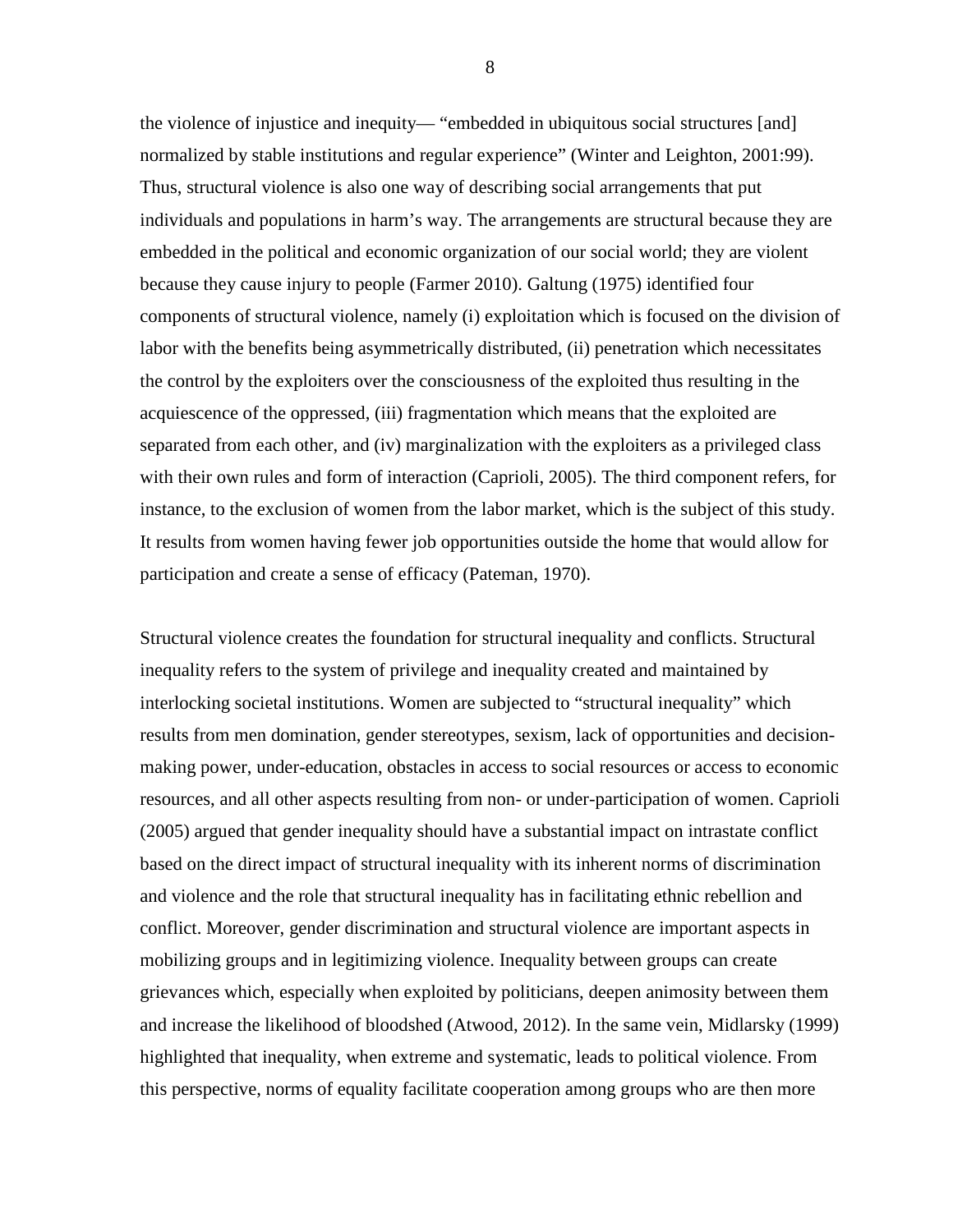likely to rely on influence or persuasion, rather than on violence (Caprioli, 2005; Ross, 2000).

### **Norms and social roles**

The second mechanism is about the norms and social roles of men and women. In many societies, the roles and responsibilities imposed on the people are divided into male and female gender roles. The argument is that gender equality as a norm is associated with low occurrence of violence. Existing work associates women with an aversion to violence and an inclination toward peace and argues that including women in society makes violent conflict less likely (Demeritt et al. 2014).

In general, women are more violence averse. Hudson et al. (2008–2009); Hudson and den Boer (2012) argued that societies dominated and controlled by men are subject to an environment where violence and domination are considered as normal. Thus, societies with a very high level of male dominance in politics tend to be dominated by hypermasculine political cultures, which can probably fuel electoral violence. This norm prescribes violence as a means to resolve conflict also on the highest decision-making levels (Forsberg and Olsson, 2016). This is typically the case for electoral violence where some groups do not accept the poll results nor adhere to the democratic process, and resort to violence to achieve their ends. Wolfgang and Ferracuti (1967) used the concept of 'subculture of violence' perspective to emphasize that social groups exhibit high rates of violent behavior because of group members' adherence to values and norms that support, legitimize, and encourage violent behavior, often involving an emphasized ideal of masculinity.

In this regard, gender equality is associated with lower grievances and conflicts. Societies characterized by gender equality are ingrained with norms that prescribe that men and women treat each other with respect (Melander 2005A, 2005B). These norms then transfer to other societal relations, such as between ethnic groups and political parties, and can explain the relative peacefulness of such states. Demeritt et al. (2014) argued that gender equality as a norm prescribes respect and resolution of conflict without violence, and hence equality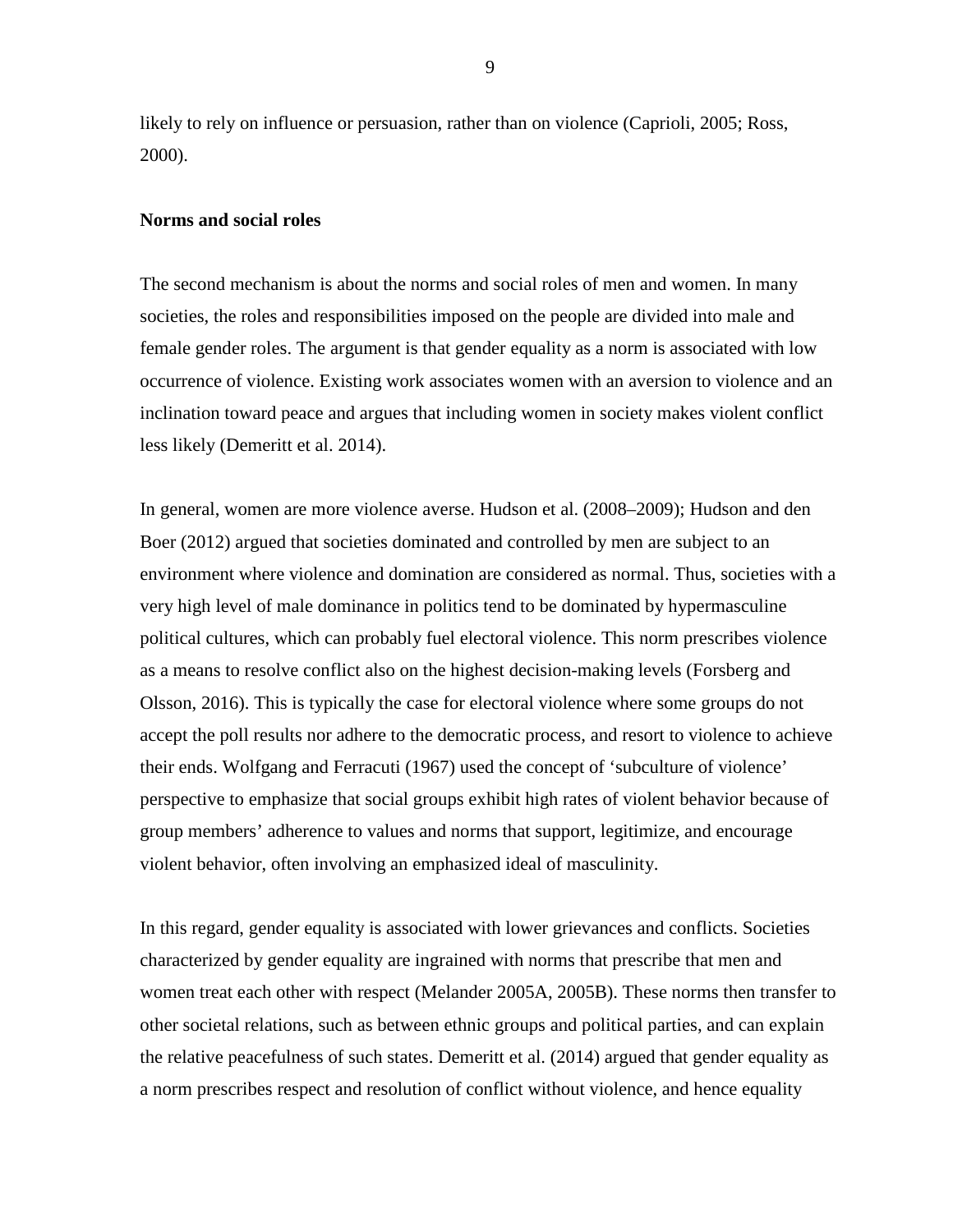norms may prevent grievances from escalating to violent conflict in the first place. Incorporating women in society reflects changes in gender construction and particularly reflect the relaxation of the norm of men-as-warriors. From this perspective, states that emphasize gender equality and female participation in traditionally male society also tend to adopt more generally peaceful preferences, leading to a reduced likelihood of political violence (Demeritt et al., 2014; Goldstein, 2001). Accordingly, including women in societal decision-making, they will increasingly exert the inherent pacific influence and/or redefine traditional gender roles in a way that privileges nonviolence in the way constructivists anticipate. Asal et al. (2013) found that groups that proscribe a gender-inclusive ideology are less likely to pursue their objectives using violent means. Similarly, Tessler and Warriner (1997) and Conover and Sapiro (1993) highlighted that gender-equal attitudes are correlated with advocating peaceful conflict resolution.

Some authors rely on the biological and reproductive role of women to explain the peaceful attitudes of women. This leads to an inclination to give life, and not take it (Demeritt et al., 2014; Smith, 2001). With this natural preference for peace, women would prefer to prevent societal problems from escalating to conflict and attempt to de-escalate armed conflicts when they do occur (O'Mahoney, 2012; Sayer, 1997).

However, women can also act as perpetrators of violence. According to Ortbals and Poloni-Staudinger (2018), women can participate in violent operations through support such as food preparation, the storage and transport of weapons, and can alternate between support, combat roles and leadership. There are two arguments on the reasons of the recourse of violence by women. First, some authors claimed that improvements in women's societal and political position led to an increase in their perpetration of violence (Bardall, 2011; Adler, 1975). Bardall (2011) revealed that in many countries transitioning to democracy, women used violence as a mean to voice their concerns and acted as perpetrators in almost 25 percent of incidents in 2005. Chesney-Lind (1986, 2006) observed that the increase in women's involvement in violent crime tend to follow the logic that women's liberation causes women to start acting like men. Georges-Abeyie (1983) argued that the emancipation accompanies women's involvement in conflicts. Second, other studies suggest that women are using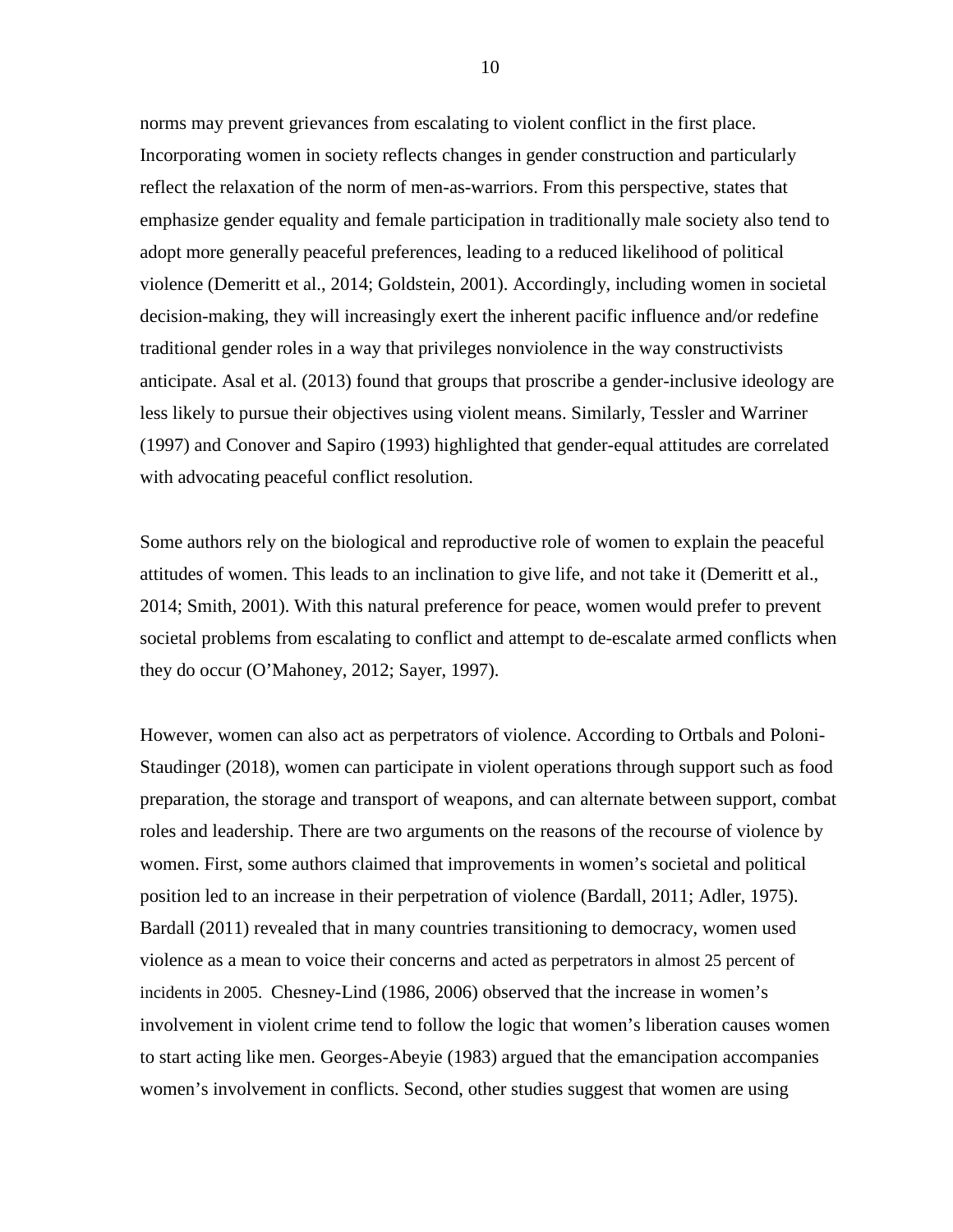violence as a form of self-defense. Allen, Swan and Raghavan (2009), and Moen, Lennart and Edin (2016) found that violence perpetrated by women in intimate partner relationships is often associated with their victimization by male partners. Bloom (2011) argued that women across a number of conflicts tend to be motivated by the four Rs: revenge (for death of a family member), redemption (for past sins that have damaged their self-image), relationship (with insurgents, such as a father or husband), and respect (from their community for their dedication to the cause).

# <span id="page-10-0"></span>**3. DATA SOURCES AND DESCRIPTIVE STATISTICS**

#### <span id="page-10-1"></span>**A. Data sources**

The primary data source used in this paper is the round 6 of *Afrobarometer* surveys. The *Afrobarometer* is an independent, nonpartisan research project that measures the social, political, and economic conditions in Africa. Beginning in 1999 with only 12 countries in the first round, the *Afrobarometer* surveys covered 36 countries in the sixth round conducted in 2014/2015.[2](#page-10-2) The sixth round is the latest available, and we will use the results of this round in this paper. Nationally representative samples of individuals who are more than 18 years old are selected both in rural and urban areas of the different countries. *Afrobarometer* uses multilevel random selection methods to generate the samples, which are representative crosssection of the population. Thus, *Afrobarometer* represents a strong, reliable source of public opinion data within African states. In the sixth wave, more than 53000 people have been surveyed, with sample sizes ranging between 1200 and 2400 people in function of each country population size.

<span id="page-10-2"></span><sup>&</sup>lt;sup>2</sup> Taking into account the year of the survey does not change the results.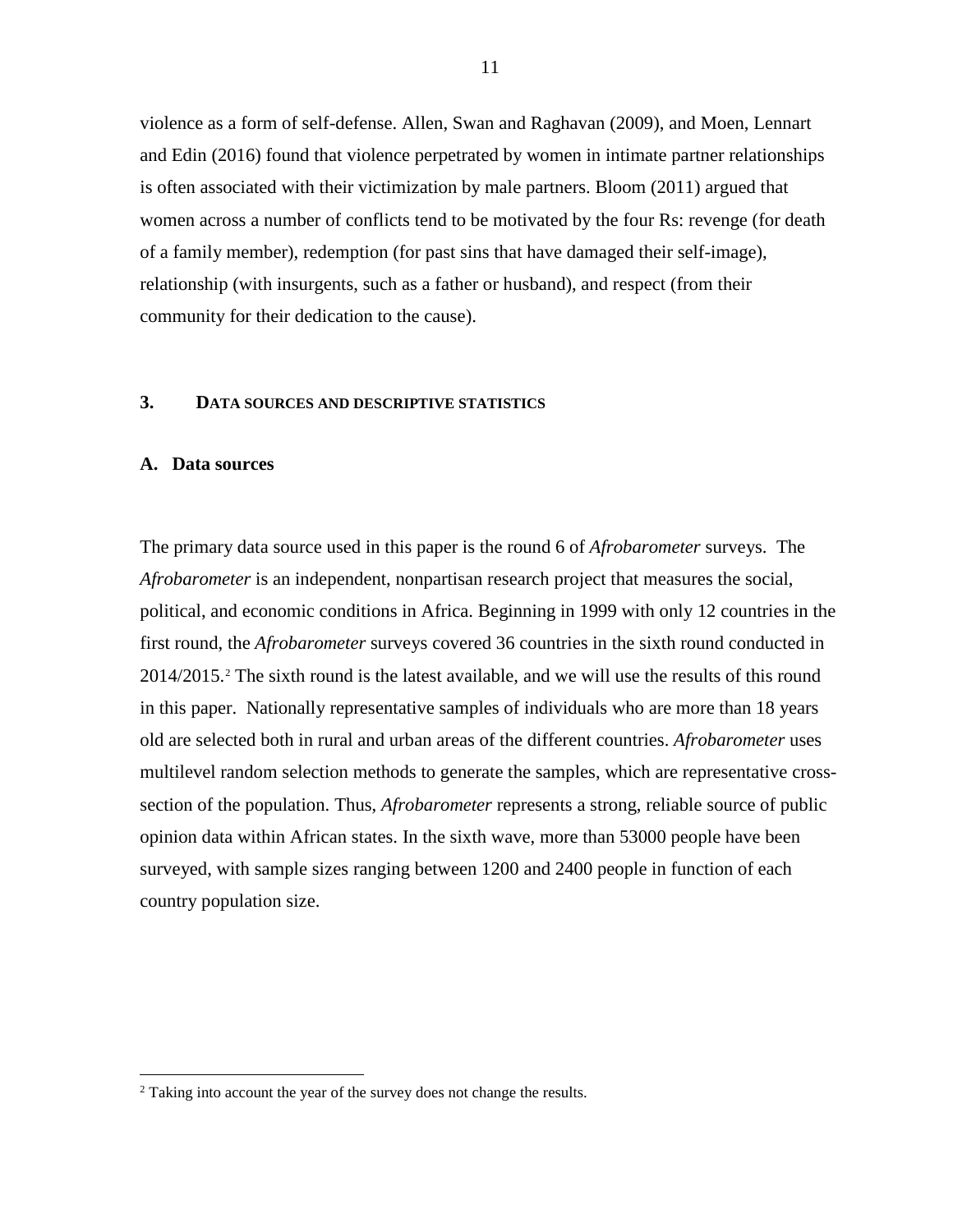# **Measurement of electoral violence**

We use the survey data to measure election related violence. The main issue that arises is the definition per se of electoral violence. The United Nations Development Program (UNDP) (2009) defines electoral violence as "*Acts or threats of coercion, intimidation, or physical harm perpetrated to affect an electoral process or that arise in the context of electoral competition. When perpetrated to affect an electoral process, violence may be employed to influence the process of elections—such as efforts to delay, disrupt, or derail a poll—and to influence the outcomes: the determining of winners in competitive races for political office or to secure approval or disapproval of referendum questions."* Similarly, Fischer (2002) defines electoral violence as any random or organized act or threat to intimidate, physically harm, blackmail, or abuse a political stakeholder in seeking to determine, delay, or to otherwise influence an electoral process. As such, electoral violence includes acts, such as assassination of opponents or spontaneous fisticuffs between rival groups of supporters—and threats, coercion, and intimidation of opponents, voters, or election officials (UNDP, 2009). Threat and intimidation are forms of coercion that are just as powerful as acts of violence can be. Indeed, one purpose of acts of broader intimidation—such as tossing a grenade into a crowd of rival supporters—is to induce fear and to intimidate (e.g., to suppress mobilization or voting by that group). Höglund (2009) include activities like "harassing, assault, and intimidation of candidates, election workers, and voters; rioting, destruction of property; and political assassination" (Höglund, 2009: 417). Electoral violence can occur before, during or after elections.

In the sixth round of *Afrobarometer* surveys, there are several questions that are related to elections in Africa. To measure electoral violence, we relied on questions Q49 and Q48F. In the question Q49, the respondents are asked "During election campaigns in this country, how much do you personally fear becoming a victim of political intimidation or violence?". Responses include 'A lot', 'Somewhat', 'A little bit', and 'Not at all'. We merge the three first answers and code them as 1, which indicates that the respondent fears becoming victim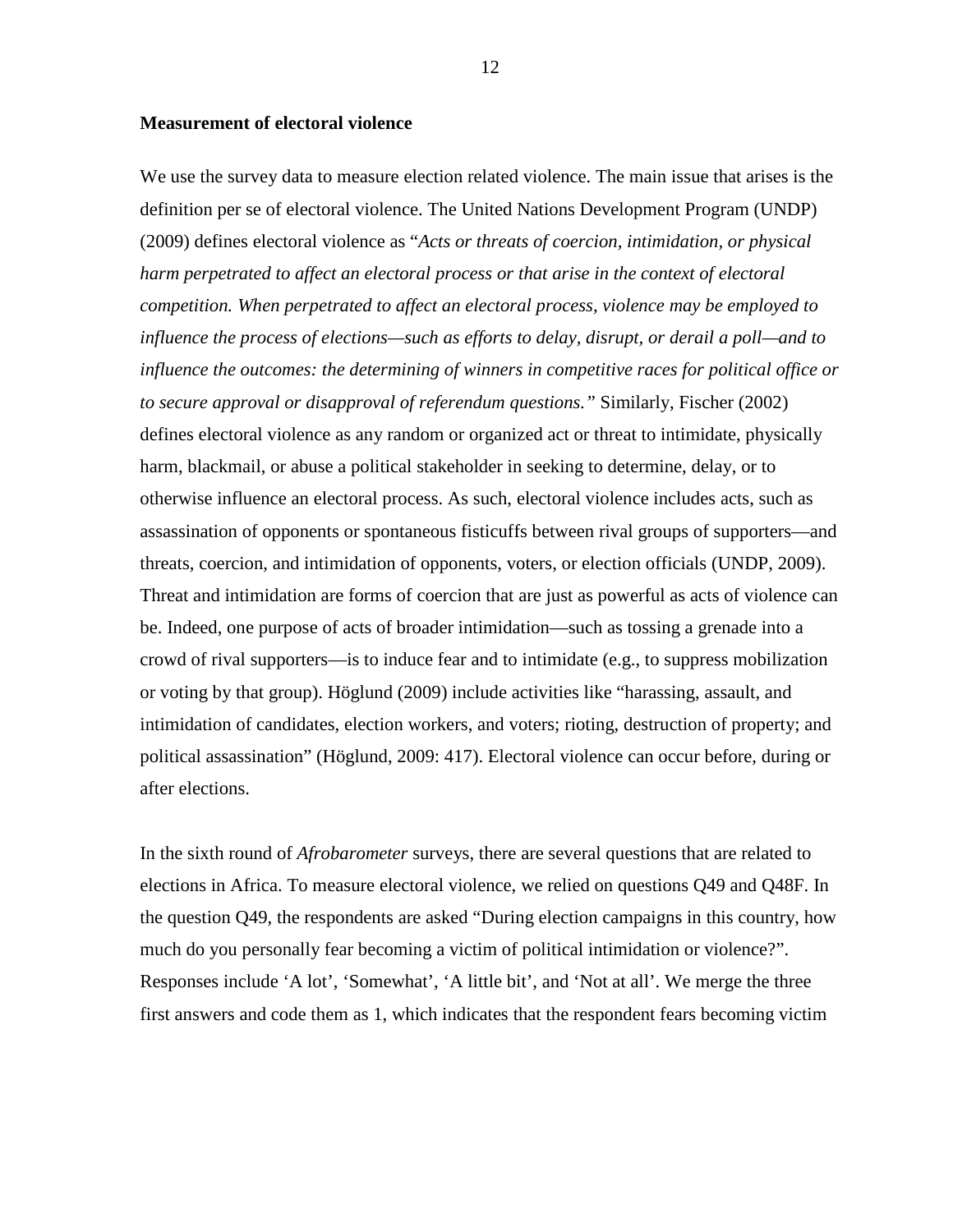of political intimidation or violence, and 0 for the last answer 'Note at all'.[3](#page-12-0) As for the question (Q48F), the respondents are asked "In your opinion, how often do the following things occur in this country's elections: Voters are threatened with violence at the polls". Responses include 'Sometimes', 'Often', 'Always', 'Never'. Likewise, we merge the first three answers and code them as 1, which implies that electoral violence happens in the country, and 0 for the last answer "Never". As can be observed, these questions clearly refer to electoral violence according to the definitions highlighted above (UNDP, 2009). In this paper, we base our analysis on the first question (Q49). It provides an assessment about the respondent personal experience or perception regarding political intimidation and violence, compared to the second question (Q48F) which is more about whether electoral violence happens in the country. However, we will use the second question in robustness check.

# **Measurement of gender equality**

We turn now to the measurement of gender equality. There are several measures of gender equality in the literature (see for a review Stotsky et al. 2016), including the female labor force participation rate, the female to male labor force participation ratio, gender pay gap, the fertility rate, and so on. In this paper, we use the female-to-male labor force participation ratio as a measure of gender equality for which we have the data in the sixth round of Afrobarometer surveys<sup>[4](#page-12-1)</sup>. The female-to-male labor force participation ratio is the ratio between the female labor force participation rate and the male labor force participation rate. We resort to question Q95 where respondents are asked about their job status "Do you have a job that pays a cash income?". The survey also includes the gender of the respondent (see question Q101), which allows us to calculate the female labor force participation rate and the male labor force participation rate for each administrative region. We then calculate the ratio between the two to get the female-to-male labor force participation ratio. Furthermore, we use the female labor force participation rate as an alternative measure of gender equality in

<span id="page-12-0"></span> $3$  The results remain consistent even if we consider the intensity of electoral violence.

<span id="page-12-1"></span><sup>&</sup>lt;sup>4</sup> The survey does not contain any data on income, and thus gender pay gap cannot be used.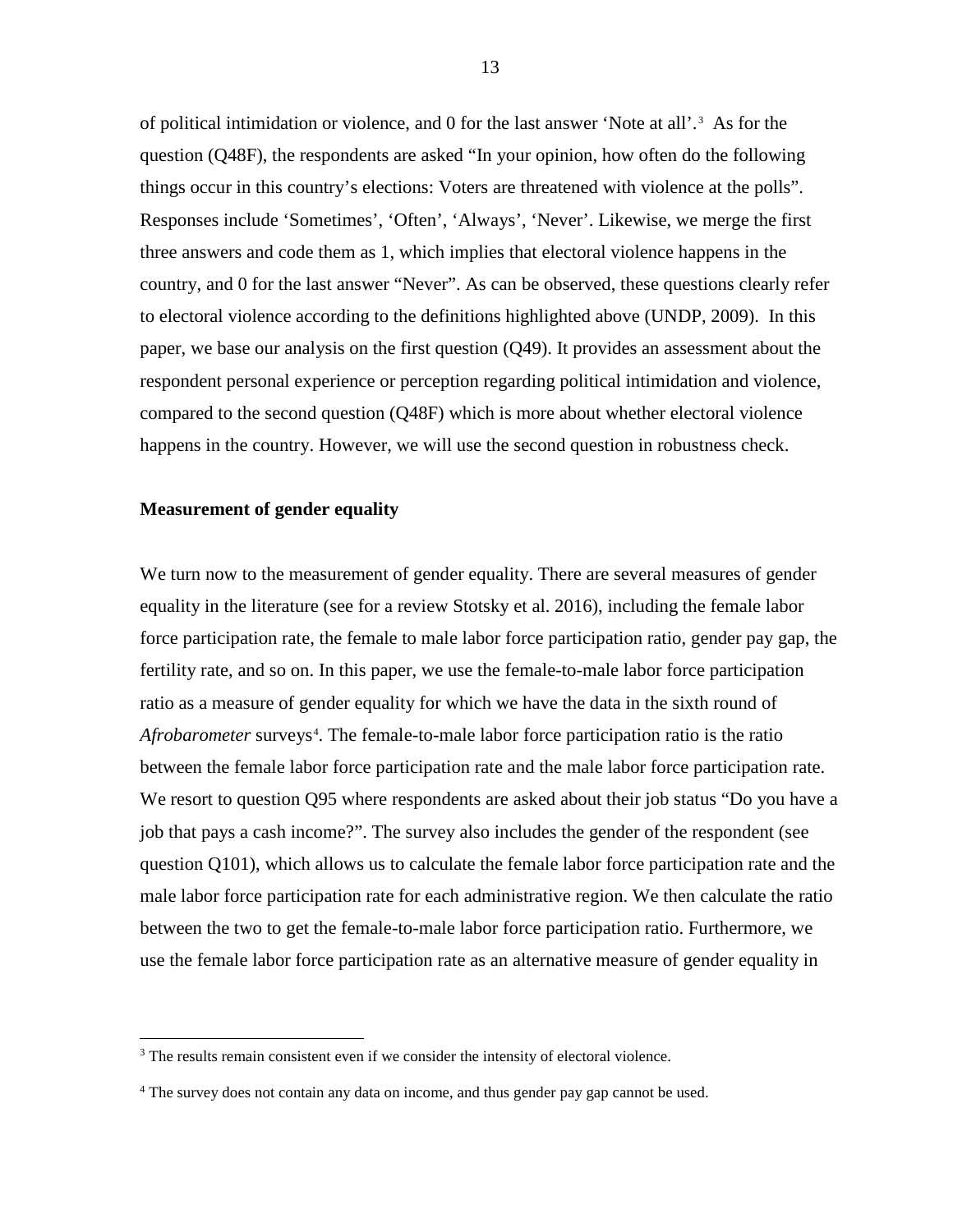robustness check, following previous on gender equality and conflicts (Caprioli 2000, 2005; Demeritt et al. 2014).

# **Control variables**

We finally control for several variables to alleviate problems of confounding caused by omitted variables.

The sociodemographic variables include:

- Age: continuous variable (in years)
- Education: dichotomous variable taking the value of 1 if the respondent has a tertiary education degree, and 0 otherwise
- Urban: dichotomous variable taking the value of 1 if the respondent resides in urban area, and 0 otherwise
- Employed: dichotomous variable taking the value of 1 if the respondent is employed, and 0 otherwise

Political affiliation and Election-related variables include:

- Political party member: dichotomous variable taking the value of 1 if the respondent is affiliated to a political party, and 0 otherwise
- Public affairs interests: dichotomous variable taking the value of 1 if the respondent is interested in public affairs, and 0 otherwise.
- Voted: dichotomous variable taking the value of 1 if the respondent voted during the last election and 0 otherwise
- Fair election: dichotomous variable taking the value of 1 if the respondent thinks that the last election was completely free and fair, and 0 otherwise.
- Voters' views reflected: dichotomous variable taking the value of 1 if the respondent thinks that elections ensure that voters' views are reflected, and 0 otherwise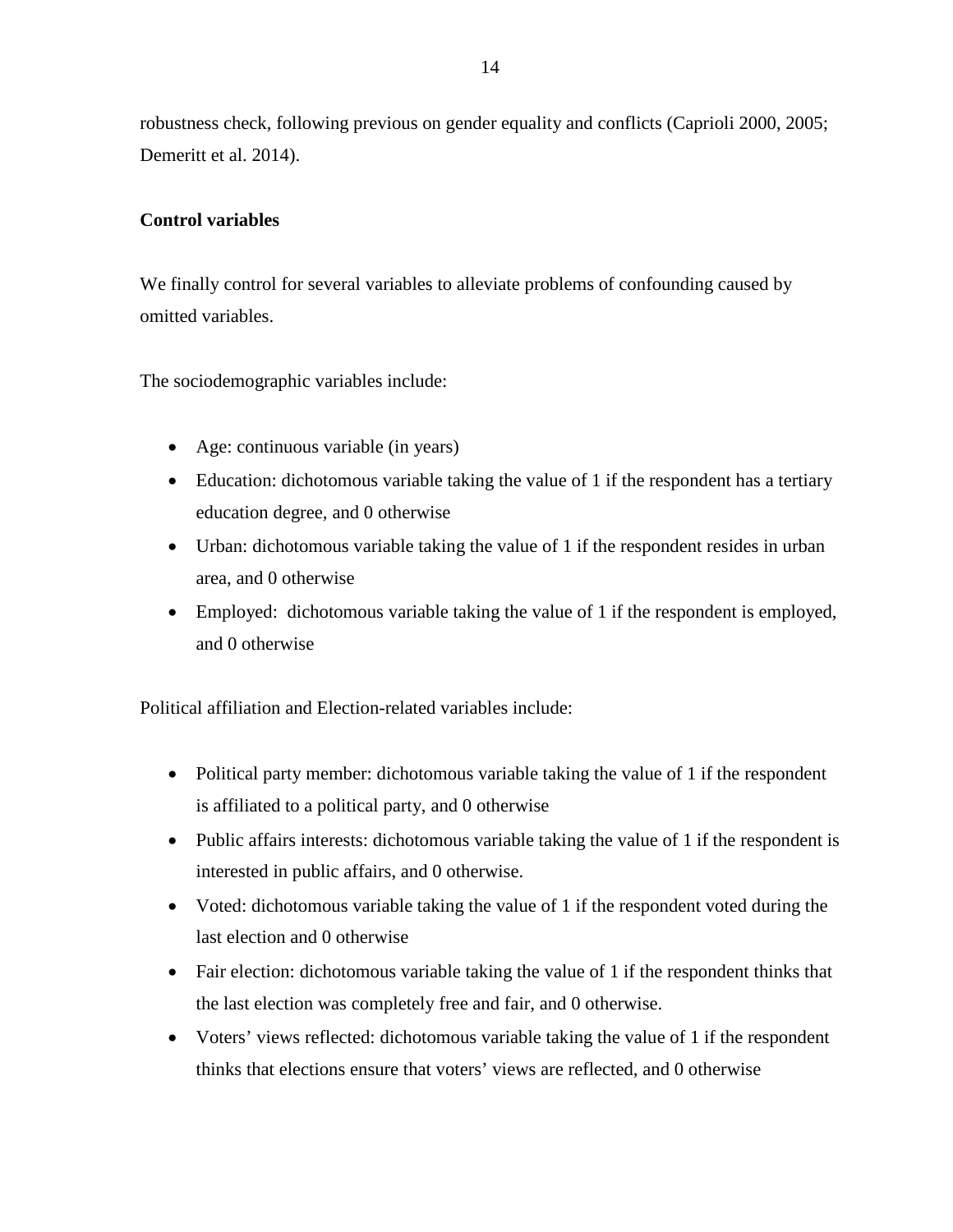- Votes counted fairly: dichotomous variable taking the value of 1 if the respondent thinks that votes are always counted fairly, and 0 otherwise
- Media fair coverage: dichotomous variable taking the value of 1 if the respondent thinks that the media provides fair coverage of all candidates during the last election, and 0 otherwise.
- Non-participation of opposition parties: dichotomous variable taking the value of 1 if the respondent thinks that opposition has been prevented from running, and 0 otherwise

Trust in institutions and people involved in election organization variables<sup>[5](#page-14-0)</sup>

- Trust electoral commission: dichotomous variable taking the value of 1 if the respondent trusts the national electoral commission, and 0 otherwise
- Trust government: dichotomous variable taking the value of 1 if the respondent trusts the elected local government council, and 0 otherwise
- Trust ruling party: dichotomous variable taking the value of 1 if the respondent trusts the ruling party, and 0 otherwise
- Trust police: dichotomous variable taking the value of 1 if the respondent trusts the police, and 0 otherwise
- Trust army: dichotomous variable taking the value of 1 if the respondent trusts the army, and 0 otherwise
- Trust courts of law: dichotomous variable taking the value of 1 if the respondent trusts the courts of law, and 0 otherwise.

Media-related variables:

<span id="page-14-0"></span><sup>&</sup>lt;sup>5</sup> The results do not change even if these variables are included separately.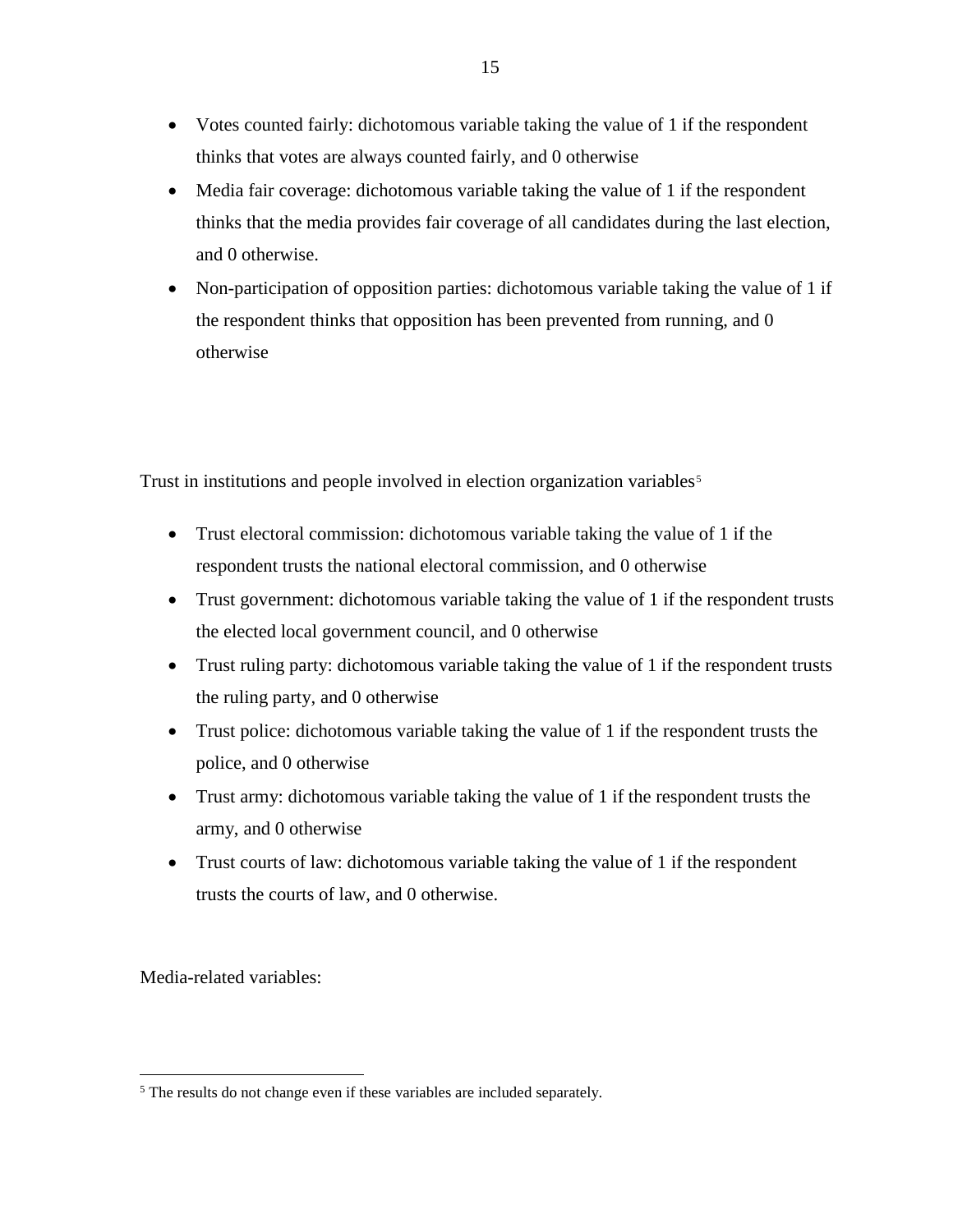- Radio: dichotomous variable taking the value of 1 if the respondent gets news from the radio, 0 otherwise
- TV: dichotomous variable taking the value of 1 if the respondent gets news from TV, and 0 otherwise
- Newspapers: dichotomous variable taking the value of 1 if the respondent gets news from the newspapers, and 0 otherwise
- Social media: dichotomous variable taking the value of 1 if the respondent gets news from the social media, and 0 otherwise

Socioeconomic variables include:

- Access to food: dichotomous variable taking the value of 1 if the respondent has never been without food, and 0 otherwise
- Access to water: dichotomous variable taking the value of 1 if the respondent has never been without water, and 0 otherwise
- Access to medical care: dichotomous variable taking the value of 1 if the respondent has never been without medical care, and 0 otherwise
- Access to cash income: dichotomous variable taking the value of 1 if the respondent has never been without cash income, and 0 otherwise
- Access to transportation: dichotomous variable taking the value of 1 if the respondent has access to transportation, and 0 otherwise.
- Access to electricity: dichotomous variable taking the value of 1 if the respondent has access to electricity, and 0 otherwise.

# **Our instrumental variable**

We instrument the female-to-male labor force participation ratio with the growth in rainfalls between 2013 and 2014. The data on rainfalls are extracted from Ben Yishay et al, 2017, which provides geocoded data at various geographic levels, including the administrative regions/provinces. Rainfalls data of Ben Yishay et al (2017) are originally from the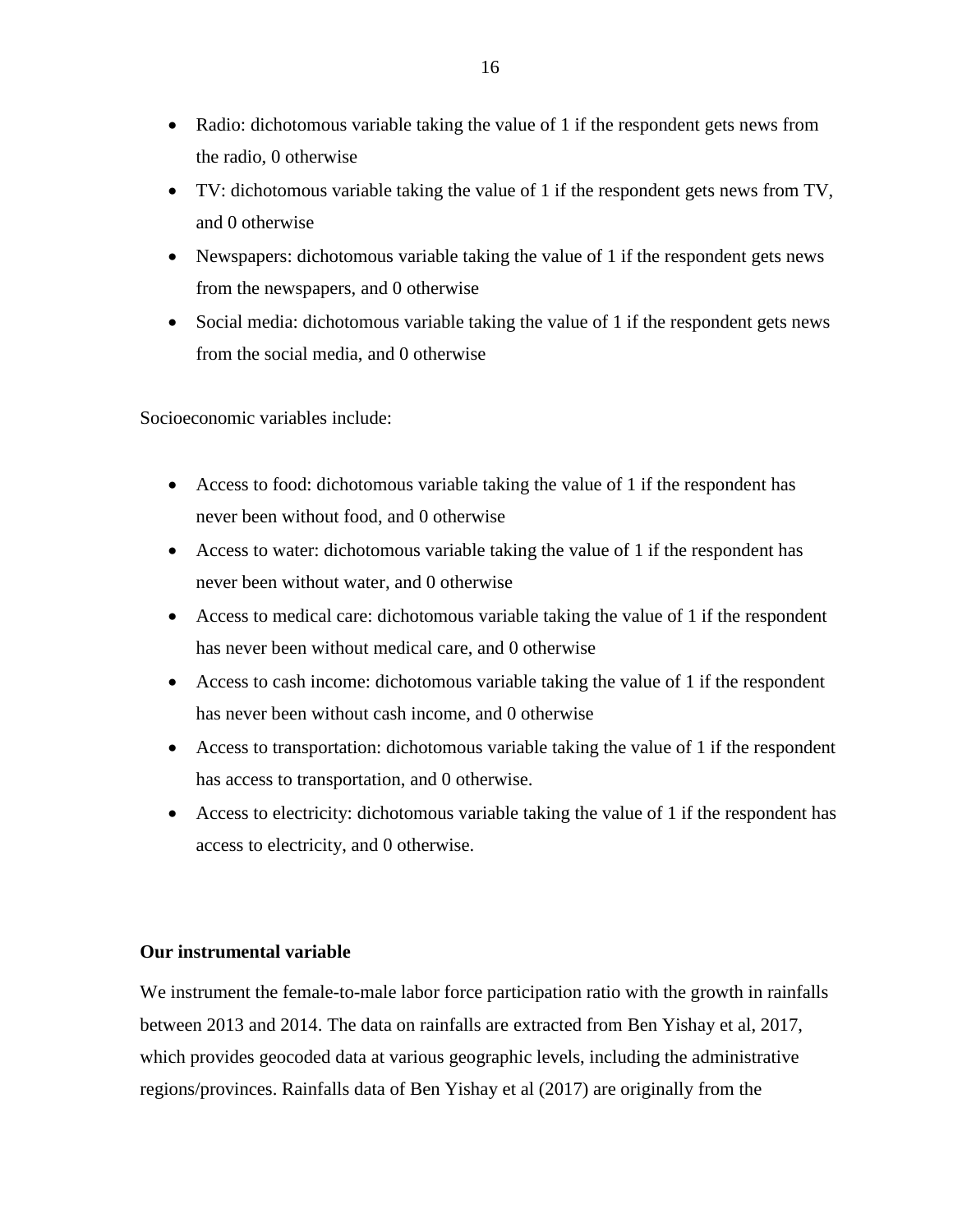Combined Precipitation Dataset of NASA's Global Precipitation Climatology Project (Willmott and Matsuura, 2001). Station values of annual total raingage-measured precipitation were interpolated to a 0.5 degree by 0.5 degree latitude/longitude grid, where the grid nodes are centered on the 0.25 degree. The main advantage of Ben Yishay et al (2017) geocoded data is that they provide time series data of precipitations for each administrative level, which can then be matched with the respondent's administrative region as coded by *Afrobarometer*. Therefore, all respondents within the region would be matched with the rainfalls level recorded by Ben Yishay et al (2017). We were able to match the administrative region names for 30 countries out of the 36 countries in the sixth round of *Afrobarometer* surveys. Only the administrative regions of Egypt and Uganda did not match with the region names in Ben Yishay et al (2017). These countries are thus excluded from the study. Furthermore, there is a lack of rainfalls data at the regional level for Botswana, Cabo Verde, Lesotho, and Sao Tome and Principe. These countries are thereby not included in the study.

### <span id="page-16-0"></span>**B. Descriptive statistics**

Our final sample covers 30 countries and consists of more than 40,000 respondents. The sample sizes range from 630 people in Liberia to 2395 in Malawi. Table 1 displays some descriptive statistics. On average, 46 percent of total respondents reported being a victim of electoral violence. Furthermore, the female to male labor force participation ratio is on average 73 percent. Thus, around 73 women of the sample are working per every group of 100 working men. This share differs widely between countries. Figure 1 presents the average values of female-to-male labor force participation ratio (our gender equality index) and electoral violence by country. Figure 1 shows that electoral violence is widespread in Nigeria, Cote d'Ivoire, Liberia, and Kenya where more than two-thirds of respondents reported being victim of political intimidation and violence. On the contrary, the share of respondents who have been targeted by electoral violence is low in Niger, Madagascar, Mauritius and Burkina Faso. In these countries, less than one-fourth of respondents reported being subjects of electoral violence. Regarding the female-to-male labor force participation ratio, it is high in Mozambique, Ghana, Togo, and Madagascar where the ratio is above 90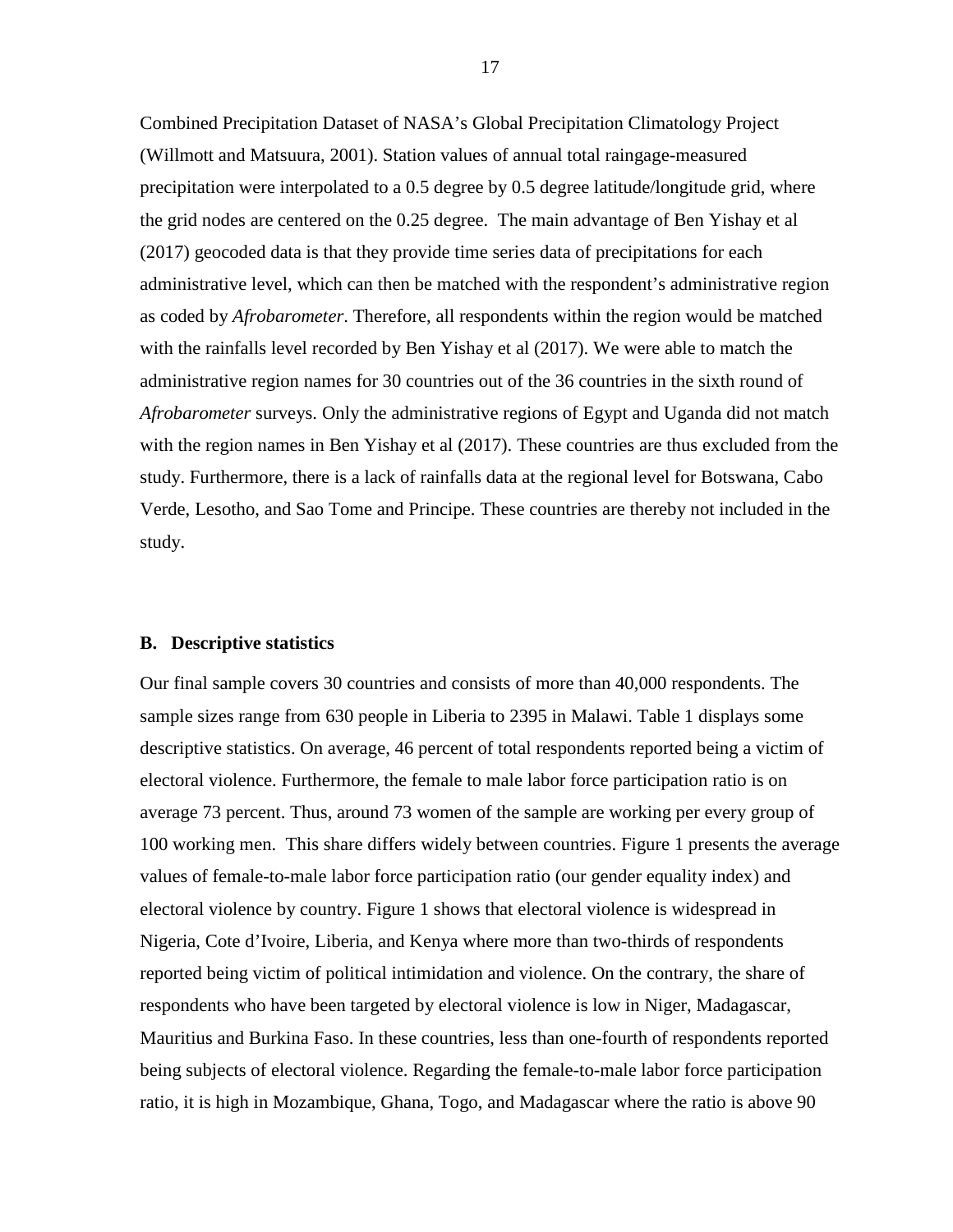percent, and low in Niger, Burundi, Tunisia, Algeria and Malawi where the female-to-male labor force participation ratio is below 50 percent.

<span id="page-17-0"></span>

| Variable                                | Obs    | Mean  | Std. Dev. | Min              | Max          |
|-----------------------------------------|--------|-------|-----------|------------------|--------------|
| Electoral violence                      | 40,034 | 0.46  | 0.5       | $\mathbf{0}$     | 1            |
| Gender equality                         | 40,034 | 0.73  | 0.3       | $\overline{0}$   | 3            |
| Employed                                | 39,875 | 0.39  | 0.5       | $\theta$         | $\mathbf{1}$ |
| Education                               | 39,932 | 0.09  | 0.3       | $\Omega$         | 1            |
| Age                                     | 39,830 | 37.31 | 14.3      | 18               | 105          |
| Urban                                   | 40,034 | 0.39  | 0.5       | $\theta$         | $\mathbf{1}$ |
| Political party member                  | 36,708 | 0.63  | 0.5       | $\theta$         | $\mathbf{1}$ |
| Voted                                   | 37,956 | 0.70  | 0.5       | $\Omega$         | 1            |
| Fair election                           | 36,611 | 0.44  | 0.5       | $\theta$         | $\mathbf{1}$ |
| Voters' views reflected                 | 32,899 | 0.37  | 0.5       | $\boldsymbol{0}$ | 1            |
| Votes counted fairly                    | 37,377 | 0.35  | 0.5       | $\Omega$         | 1            |
| Media fair coverage                     | 36,012 | 0.25  | 0.4       | $\Omega$         | $\mathbf{1}$ |
| Non-participation of opposition parties | 36,237 | 0.07  | 0.3       | $\Omega$         | 1            |
| Public affairs interests                | 39,763 | 0.56  | 0.5       | $\theta$         | 1            |
| Trust electoral commission              | 36,910 | 0.27  | 0.4       | $\Omega$         | $\mathbf{1}$ |
| Trust government                        | 38,471 | 0.22  | 0.4       | $\theta$         | 1            |
| Trust ruling party                      | 36,639 | 0.24  | 0.4       | $\Omega$         | 1            |
| Trust police                            | 39,432 | 0.26  | 0.4       | $\Omega$         | $\mathbf{1}$ |
| Trust army                              | 38,925 | 0.41  | 0.5       | $\Omega$         | 1            |
| Trust courts of law                     | 38,680 | 0.27  | 0.4       | $\theta$         | 1            |
| Radio                                   | 39,985 | 0.82  | 0.4       | $\Omega$         | 1            |
| TV                                      | 39,963 | 0.60  | 0.5       | $\theta$         | 1            |
| Newspapers                              | 39,842 | 0.40  | 0.5       | $\Omega$         | 1            |
| Social media                            | 39,427 | 0.25  | 0.4       | $\theta$         | 1            |
| Access to food                          | 39,974 | 0.54  | 0.5       | $\overline{0}$   | 1            |
| Access to water                         | 39,972 | 0.54  | 0.5       | $\mathbf{0}$     | 1            |
| Access to medical care                  | 39,915 | 0.50  | 0.5       | $\mathbf{0}$     | 1            |
| Access to cash income                   | 39,888 | 0.25  | 0.4       | $\theta$         | 1            |
| Access to transportation                | 39,885 | 0.82  | 0.4       | $\Omega$         | 1            |
| Access to electricity                   | 40,026 | 0.63  | 0.5       | $\Omega$         | 1            |
| Rainfall growth                         | 40,034 | 0.04  | 0.3       | $-0.8$           | 4.2          |

# **Table 1: Descriptive statistics**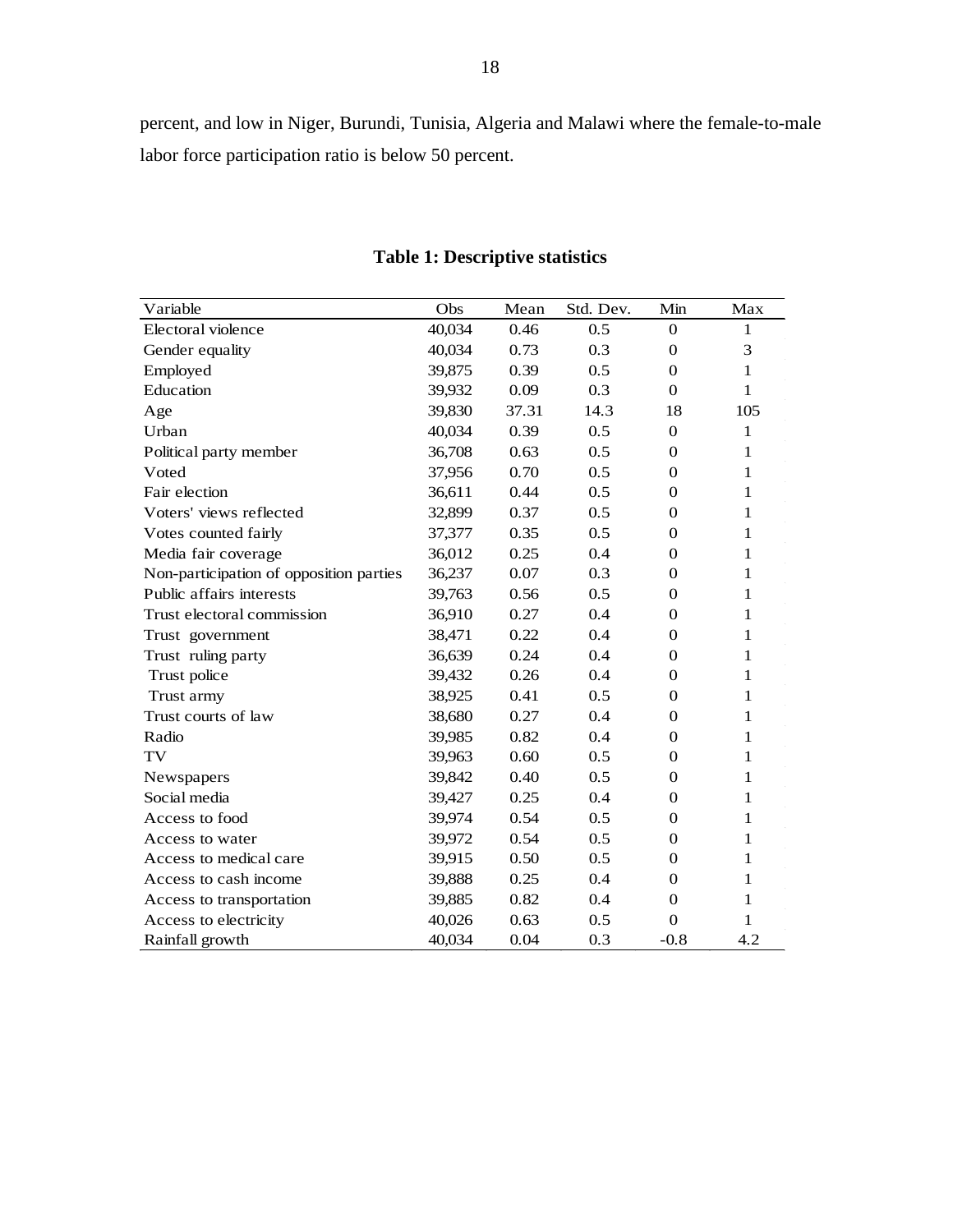<span id="page-18-0"></span>

**Figure 1: Gender equality and electoral violence per country (average values)**

Figure 2 presents the relationship between female-to-male labor force participation ration and rainfall growth. As expected, there is a positive correlation between female-to-male labor force participation ratio and rainfall growth.

# <span id="page-18-1"></span>**Figure 2: Relationship between female-to-male labor force participation ratio and growth in rainfall**

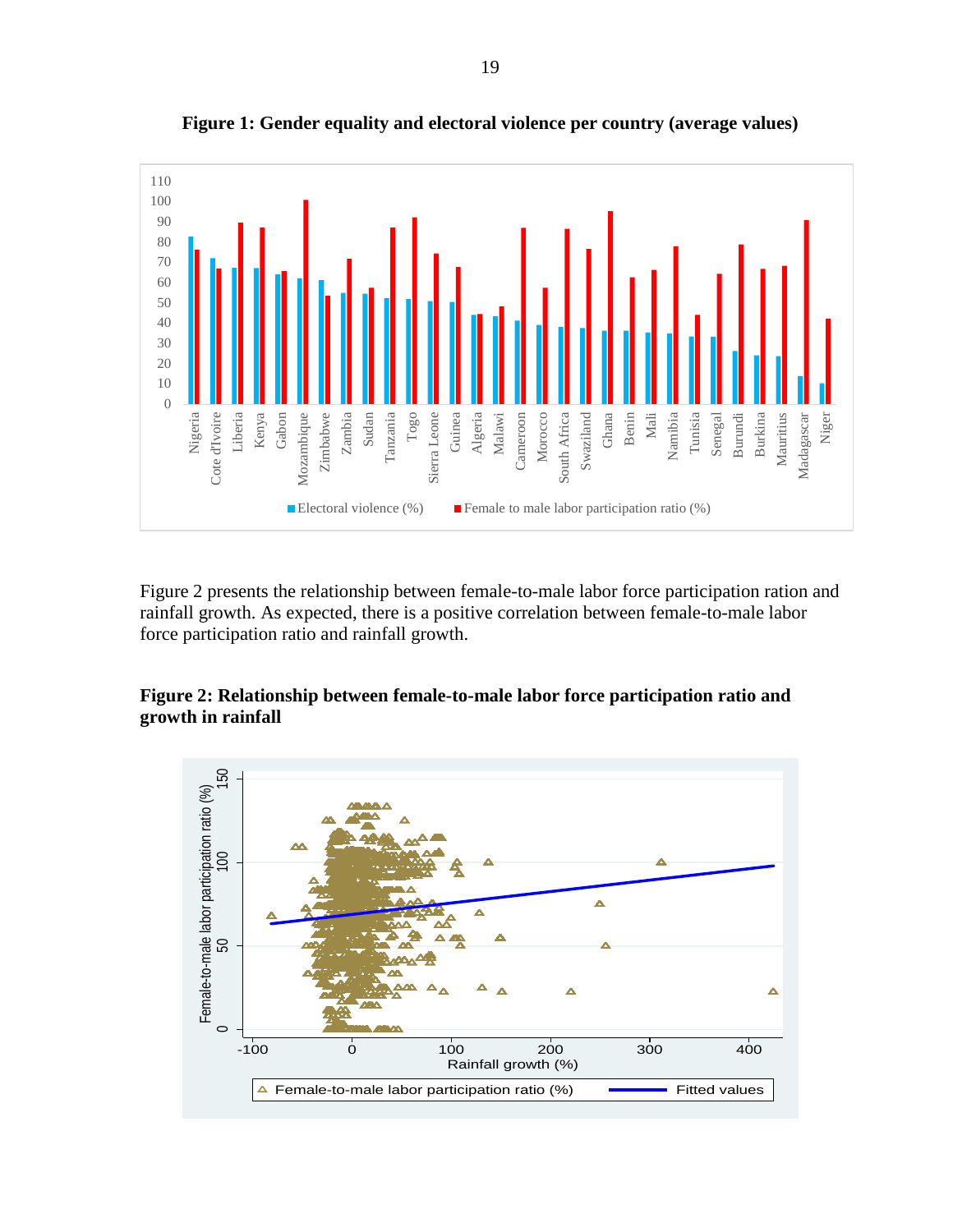## <span id="page-19-0"></span>**4. EMPIRICAL STRATEGY**

Our objective is to estimate the impact of gender equality on electoral violence. The model to be estimated is as follows:

Electoral Violence<sub>ij</sub> = 
$$
\alpha + \beta
$$
 *Gender Equality*<sub>ij</sub> +  $\gamma X'$ <sub>ij</sub> +  $\pi_j + \mu_{ij}$  (1)

Where, for individual *i* from country *j*, *Electoral Violence*<sub>ij</sub> is a binary variable taking the value of 1 if the respondent reports being victim of electoral violence, Gender Equality $_{ij}$ represents the female-to-male labor force participation ratio. Vector  $X'_{ij}$  includes socio economic and demographic, political, and election-related variables.  $\pi_i$  are country fixed effects. The inclusion of country fixed effects will account for observable and unobservable country-specific characteristics that may explain electoral violence.  $\mu_{ij}$  is the error term.

Attempts to estimate the impact of gender equality on election related violence will suffer from endogeneity issues. The direction, and the magnitude of this bias will depend on the relative and potentially offsetting effects of reverse causality and measurement error. The most problematic issue arises from reverse causality given that election related violence may affect the participation of women in the labor market (our gender equality index). The direction of this bias is negative most likely given that electoral violence might impact negatively female-to-male labor force participation ratio as the economic activity shrinks. On the second bias related to the measurement error, it may come from any of the control variables, including gender equality. Another source of endogeneity is the omitted variables. It is hard to delineate the specific points related to electoral violence. Thus, controlling for all possible determinants of electoral violence in one regression is unconceivable. Consequently, OLS regressions are likely to be biased.

In order to address this endogeneity issue, we employ an instrumental variable probit model to estimate equation (1). We use the exogenous variations in rainfalls as instrument for female-to-male labor force participation ratio. The idea is that an economic shock emerging from extreme rainfalls will lead to a loss of jobs for women, thus affecting the female-tomale labor force participation ratio, and, consequently, trigger electoral violence. An extreme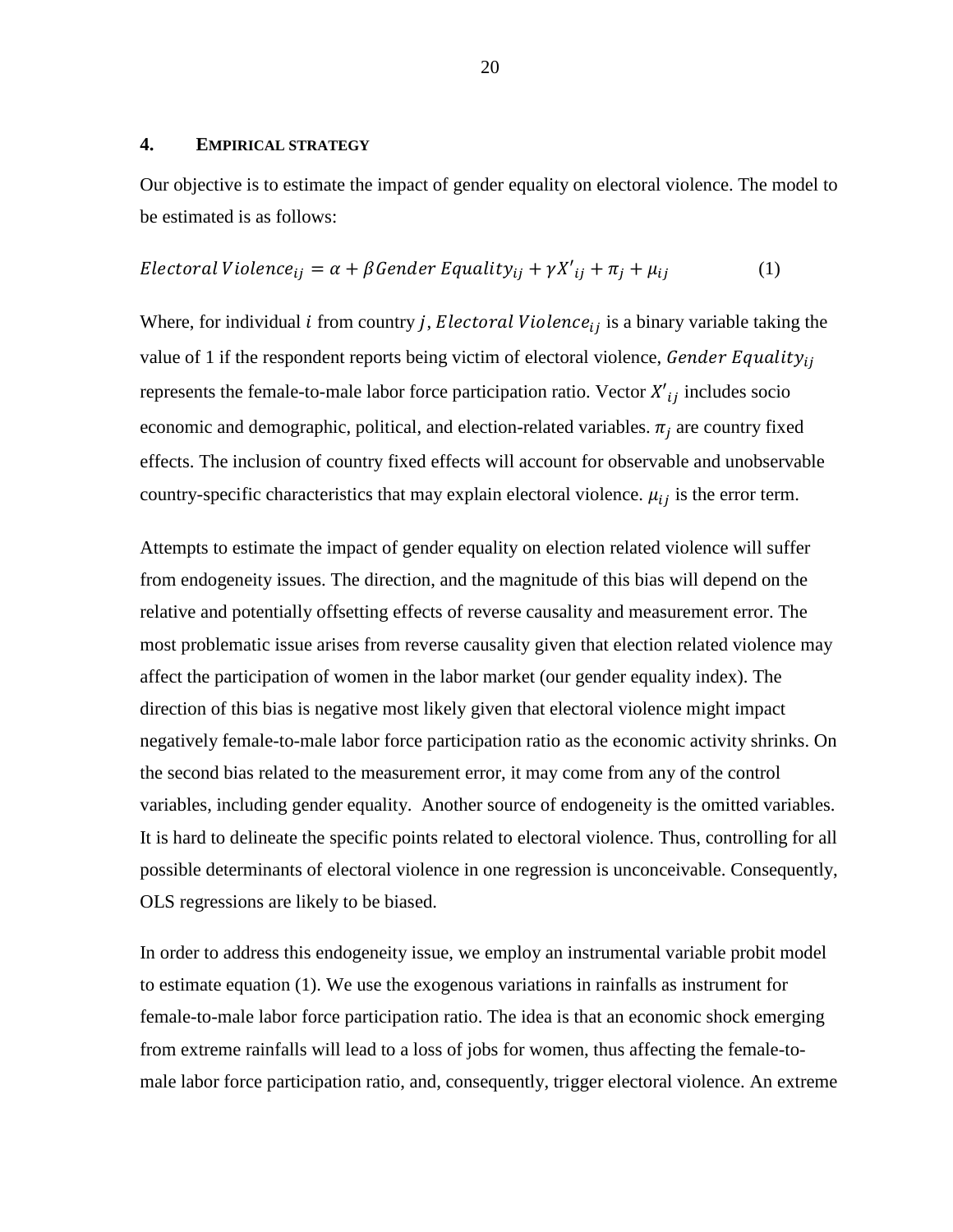economic shock steaming from a decline in rainfall may disproportionally affect women compared to men as men could have more alternative solutions than women. Several studies have shown that women's job mobility and transition tend to be low compared to men (Felmlee, 1982; Hsueh and Tienda, 1996; Fuller, 2008; Looze, 2017). Royalty (1998) found that women are more likely than men to experience job-to-nonemployment rather than jobto-job transitions. This, in turn, implies that the unemployment rate for women will be higher than men when an adverse shock in rainfall materializes.

Following this literature, we use rainfalls growth between 2013 and 2014 to instrument for female-to-male labor force participation ratio. The intuition is that there is a strong link between rainfalls and job opportunities in Africa as several people still depend heavily on the agriculture sector. Weather shocks are plausible instruments for developments in the labor markets in economies that largely rely on rainfed agriculture (Miguel et al. 2004). Agriculture remains the most important economic activity in several African countries. Indeed, the agriculture sector accounts for between 30 and 40 percent of GDP in Africa, and the sector is a leading source of jobs for over two-thirds of Africa's population (World Bank, 2013). Moreover, women make up almost 50 percent of the agriculture labor force in Africa (FAO, 2011), with the share varying across countries, from 24% in Niger to 56% in Uganda. As a consequence, a decline in rainfalls could result in a loss of economic activities and jobs for women, thus increasing gender inequality, and triggering civil violence. In our sample, the coefficient of correlation between female labor force participation and rainfall growth is 72 percent.

As in Miguel et al (2004), we recognize that there are several alternative causal paths, aside from the labor market mechanism, through which shock in rainfall could also lead to civil violence. Beyond the loss of jobs, one might argue that shocks in rainfall can have an impact on transportation, inflation, the access to electricity and thus affect voter turnout. We controlled for these alternative causal channels: transportation, voter turnout, employment status, electricity, inflation, and income inequality, but doing this does still not guarantee that the exclusion criteria is fully met. Therefore, we remain cautious that our results may not fully imply causation between gender equality and electoral violence and are interpreted as correlations.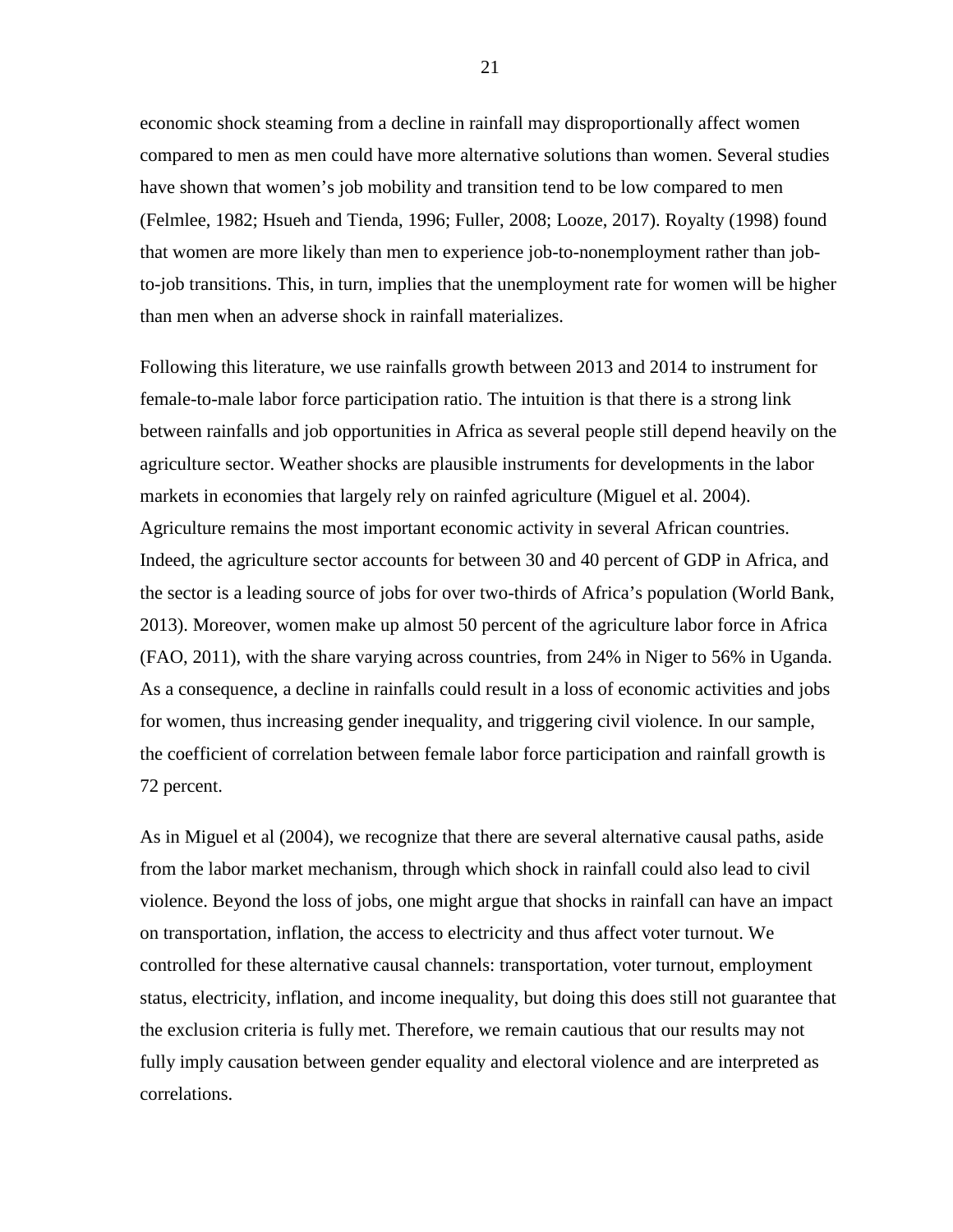# <span id="page-21-0"></span>**5. RESULTS**

Results are reported in Table 2. We report in columns (1)-(5) the results of the simple probit model, and in columns (6)-(10) the results using the instrumental variable probit model. From the outset, we observe that the coefficient associated with gender equality is negative and significant in all columns, suggesting that gender equality is negatively associated with electoral violence. We will focus our analysis on the instrumental variable probit model. The results in columns (6)-(10) suggest that our instrument performs very well in the first stage. Rainfall growth is a positive and significant predictor of female labor force participation in Africa. Statistical tests do not invalidate the econometric method. At the bottom of the table is Wald  $chi(2)$  score of the exogeneity of the instrumented variable. We reject the null hypothesis of no endogeneity. The Wald-test and the Anderson-Rubin test regarding the strength of the instrument are strongly significant, therefore we reject the hypothesis that the instrument is weak.

We report in column (6) the results of the estimates without any control variables, except our variable of interest. Country fixed effects are included in all regressions with the purpose of controlling for all co-determinants of electoral violence and gender equality. We observe that the coefficient associated with gender equality-female-to-male labor force participation ratio, our coefficient of interest, is negative and significant at the 5 percent level. Thus, an increase in gender equality reduces the likelihood of electoral violence. Quantitatively, an increase in female-to-male labor force participation ratio by 1 percent is correlated with a decrease in the likelihood of electoral violence by 4.2 percent<sup>[6](#page-21-1)</sup>. Our results are consistent with some previous studies that highlighted that gender equality is negatively associated with the occurrence of conflicts (Demeritt et al., 2014; Caprioli 2000, 2005).

In column (7) we include some basic socio-demographic variables, including respondents' level of education, age, living area, and employment status. As shown by the coefficient associated with the gender equality index, we still detect a negative correlation between gender equality and electoral violence. Moreover, the coefficient associated with education,

<span id="page-21-1"></span><sup>&</sup>lt;sup>6</sup> Marginal effect calculated at mean values.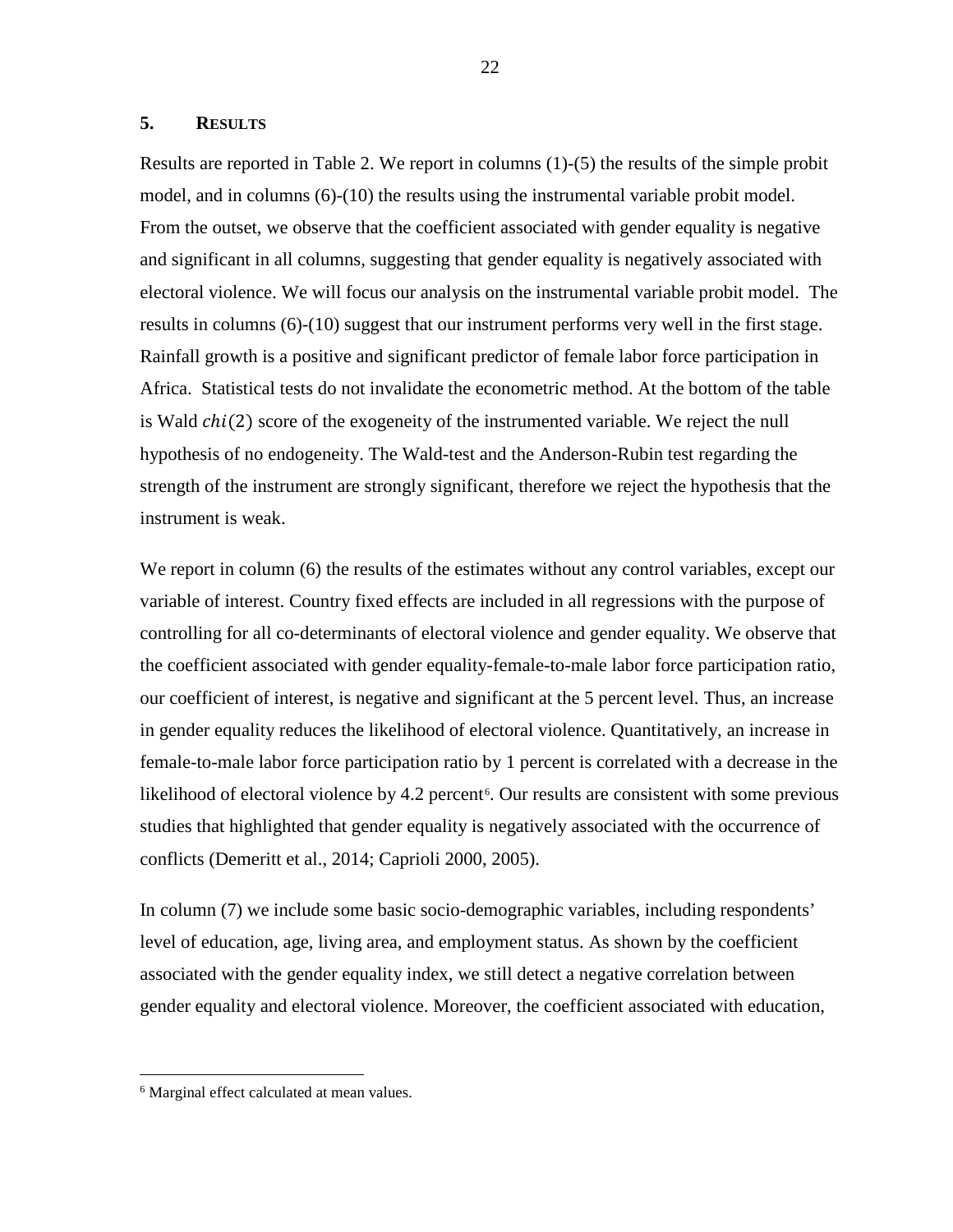and age are negative and strongly significant, suggesting that people who are highly educated and more aged are less likely to report electoral violence.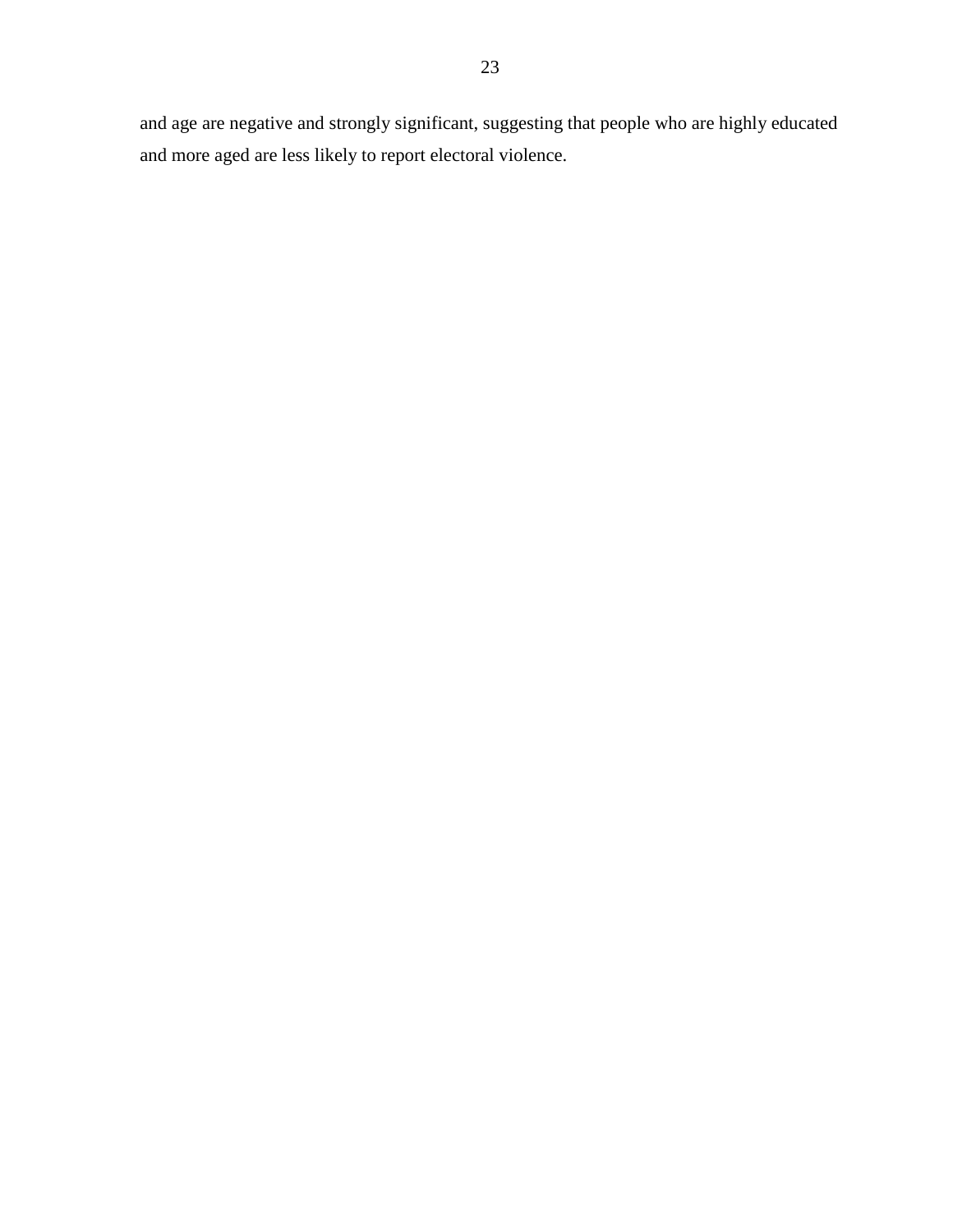# **Table 2: Baseline results**

<span id="page-23-0"></span>

| <b>VARIABLES</b>                                    | (1)         | (2)              | (3)<br>Probit           | (4)                    | (5)                    | (6)          | (7)                 | (8)<br>IV probit       | (9)                    | (10)                   |
|-----------------------------------------------------|-------------|------------------|-------------------------|------------------------|------------------------|--------------|---------------------|------------------------|------------------------|------------------------|
|                                                     |             |                  |                         |                        |                        |              |                     |                        |                        |                        |
| Gender equality                                     | $-0.073***$ | $-0.075***$      | $-0.084***$             | $-0.077***$            | $-0.076***$            | $-1.313**$   | $-1.233*$           | $-1.394***$            | $-1.470***$            | $-1.661***$            |
|                                                     | (0.020)     | (0.020)          | (0.029)                 | (0.029)                | (0.029)                | (0.610)      | (0.664)             | (0.511)                | (0.531)                | (0.480)                |
| Employed                                            |             | 0.044<br>(0.035) | 0.033<br>(0.021)        | 0.036<br>(0.028)       | 0.028<br>(0.018)       |              | 0.019<br>(0.033)    | 0.026<br>(0.028)       | 0.019<br>(0.029)       | 0.036<br>(0.027)       |
| Education                                           |             | $-0.079***$      | $-0.120***$             | $-0.117***$            | $-0.103***$            |              | $-0.065***$         | $-0.116***$            | $-0.138***$            | $-0.118***$            |
|                                                     |             | (0.021)          | (0.028)                 | (0.029)                | (0.029)                |              | (0.023)             | (0.031)                | (0.032)                | (0.032)                |
| Age                                                 |             | $-0.005***$      | $-0.003***$             | $-0.004***$            | $-0.004***$            |              | $-0.006***$         | $-0.004***$            | $-0.004***$            | $-0.004***$            |
| Urban                                               |             | (0.000)<br>0.003 | (0.001)<br>$0.061***$   | (0.001)<br>$0.063***$  | (0.001)<br>$0.055***$  |              | (0.001)<br>$0.037*$ | (0.001)<br>$-0.031$    | (0.001)<br>$-0.049*$   | (0.001)<br>0.008       |
|                                                     |             | (0.013)          | (0.017)                 | (0.019)                | (0.020)                |              | (0.019)             | (0.024)                | (0.025)                | (0.032)                |
| Political party member                              |             |                  | 0.015                   | 0.021                  | 0.024                  |              |                     | 0.026                  | 0.018                  | 0.012                  |
|                                                     |             |                  | (0.019)                 | (0.019)                | (0.019)                |              |                     | (0.021)                | (0.021)                | (0.021)                |
| Voted                                               |             |                  | $-0.065***$             | $-0.066***$            | $-0.064***$<br>(0.020) |              |                     | $-0.062***$            | $-0.062***$            | $-0.060***$            |
| Fair election                                       |             |                  | (0.019)<br>$(-0.302***$ | (0.019)<br>$-0.304***$ | $-0.295***$            |              |                     | (0.022)<br>$-0.326***$ | (0.023)<br>$-0.323***$ | (0.022)<br>$-0.304***$ |
|                                                     |             |                  | (0.019)                 | (0.019)                | (0.019)                |              |                     | (0.031)                | (0.033)                | (0.033)                |
| Voters' views reflected                             |             |                  | $-0.086***$             | $-0.085***$            | $-0.076***$            |              |                     | $-0.029$               | $-0.029$               | $-0.017$               |
|                                                     |             |                  | (0.017)<br>$-0.235***$  | (0.018)                | (0.018)                |              |                     | (0.019)<br>$-0.235***$ | (0.019)                | (0.019)<br>$-0.224***$ |
| Votes counted fairly                                |             |                  | (0.022)                 | $-0.236***$<br>(0.022) | $-0.231***$<br>(0.022) |              |                     | (0.029)                | $-0.234***$<br>(0.030) | (0.030)                |
| Media fair coverage                                 |             |                  | 0.014                   | 0.015                  | 0.016                  |              |                     | $-0.032$               | $-0.035$               | $-0.030$               |
|                                                     |             |                  | (0.022)                 | (0.022)                | (0.022)                |              |                     | (0.026)                | (0.026)                | (0.026)                |
| Non-participation of opposition parties             |             |                  | $0.274***$              | $0.274***$             | $0.261***$             |              |                     | $0.159***$             | $0.161***$             | $0.140***$             |
| Public affairs interests                            |             |                  | (0.034)<br>$-0.034**$   | (0.034)<br>$-0.038**$  | (0.034)<br>$-0.035**$  |              |                     | (0.040)<br>$-0.038**$  | (0.041)<br>$-0.053***$ | (0.040)<br>$-0.052***$ |
|                                                     |             |                  | (0.017)                 | (0.017)                | (0.017)                |              |                     | (0.019)                | (0.019)                | (0.019)                |
| Trust electoral commission                          |             |                  | $-0.099***$             | $-0.098***$            | $-0.096***$            |              |                     | $-0.077***$            | $-0.074**$             | $-0.068**$             |
|                                                     |             |                  | (0.026)                 | (0.026)                | (0.026)                |              |                     | (0.029)                | (0.029)                | (0.029)                |
| Trust government                                    |             |                  | $-0.011$<br>(0.027)     | $-0.011$<br>(0.028)    | $-0.016$<br>(0.028)    |              |                     | $-0.017$<br>(0.029)    | $-0.015$<br>(0.029)    | $-0.012$<br>(0.029)    |
| Trust ruling party                                  |             |                  | 0.026                   | 0.023                  | 0.017                  |              |                     | $-0.054*$              | $-0.048*$              | $-0.040$               |
|                                                     |             |                  | (0.027)                 | (0.027)                | (0.027)                |              |                     | (0.028)                | (0.028)                | (0.028)                |
| Trust police                                        |             |                  | $-0.036$<br>(0.028)     | $-0.042$<br>(0.028)    | $-0.043$<br>(0.028)    |              |                     | 0.039<br>(0.029)       | 0.048<br>(0.029)       | $0.050*$<br>(0.029)    |
| Trust army                                          |             |                  | $-0.086***$             | $-0.089***$            | $-0.087***$            |              |                     | $-0.114***$            | $-0.124***$            | $-0.123***$            |
|                                                     |             |                  | (0.023)                 | (0.023)                | (0.023)                |              |                     | (0.024)                | (0.025)                | (0.025)                |
| Trust courts of law                                 |             |                  | $-0.013$                | $-0.011$               | $-0.008$               |              |                     | $-0.004$               | $-0.002$               | $-0.003$               |
| Radio                                               |             |                  | (0.026)                 | (0.026)<br>0.04        | (0.027)<br>$0.051**$   |              |                     | (0.028)                | (0.028)<br>$0.074***$  | (0.027)<br>$0.083***$  |
|                                                     |             |                  |                         | (0.025)                | (0.025)                |              |                     |                        | (0.026)                | (0.026)                |
| TV                                                  |             |                  |                         | 0.023                  | 0.008                  |              |                     |                        | 0.007                  | $0.055**$              |
|                                                     |             |                  |                         | (0.023)<br>$0.077***$  | (0.024)                |              |                     |                        | (0.025)<br>$0.084***$  | (0.027)                |
| Newspapers                                          |             |                  |                         | (0.022)                | $0.085***$<br>(0.022)  |              |                     |                        | (0.027)                | $0.093***$<br>(0.027)  |
| Social media                                        |             |                  |                         | $0.058***$             | $0.048**$              |              |                     |                        | 0.005                  | 0.024                  |
|                                                     |             |                  |                         | (0.022)                | (0.022)                |              |                     |                        | (0.028)                | (0.027)                |
| Access to food                                      |             |                  |                         |                        | $-0.131***$            |              |                     |                        |                        | $-0.160***$<br>(0.023) |
| Access to water                                     |             |                  |                         |                        | (0.020)<br>$-0.056***$ |              |                     |                        |                        | $-0.018$               |
|                                                     |             |                  |                         |                        | (0.020)                |              |                     |                        |                        | (0.025)                |
| Access to medical care                              |             |                  |                         |                        | 0.016                  |              |                     |                        |                        | $-0.053**$             |
| Access to cash income                               |             |                  |                         |                        | (0.021)<br>0.026       |              |                     |                        |                        | (0.023)<br>$-0.030$    |
|                                                     |             |                  |                         |                        | (0.024)                |              |                     |                        |                        | (0.026)                |
| Access to transportation                            |             |                  |                         |                        | $-0.075***$            |              |                     |                        |                        | $-0.097***$            |
|                                                     |             |                  |                         |                        | (0.025)                |              |                     |                        |                        | (0.027)                |
| Access to electricity                               |             |                  |                         |                        | $-0.040$<br>(0.025)    |              |                     |                        |                        | $-0.075*$<br>(0.041)   |
| Constant                                            |             |                  |                         |                        |                        | $0.940***$   | 1.111***            | 1.533***               | 1.474 ***              | 1.757***               |
|                                                     |             |                  |                         |                        |                        | (0.306)      | (0.309)             | (0.226)                | (0.230)                | (0.209)                |
| First stage                                         |             |                  |                         |                        |                        | $0.035***$   | $0.033***$          | $0.061***$             | $0.057***$             | $0.059***$             |
| Rainfall growth                                     |             |                  |                         |                        |                        | (0.006)      | (0.006)             | (0.008)                | (0.008)                | (0.008)                |
| Observations                                        | 40,034      | 39,588           | 20,880                  | 20,634                 | 20,500                 | 40,034       | 39,588              | 20,880                 | 20,634                 | 20,500                 |
| Log likelihood                                      | $-44831$    | -44171           | $-23413$                | $-23107$               | $-22882$               | $-32270$     | $-31597$            | $-15964$               | $-15696$               | $-15457$               |
| Wald chi2                                           | 5313        | 5408             | 3967                    | 3954                   | 4032                   | 5641         | 5602                | 4399                   | 4500                   | 4940                   |
| Wald p-value<br>Wald chi-squared test of exogeneity | 0.00        | 0.00             | 0.00                    | 0.00                   | 0.00                   | 0.00<br>4.30 | 0.00<br>3.31        | 0.00<br>6.68           | 0.00<br>6.55           | 0.00<br>9.25           |
| Exogeneity test Wald p-value                        |             |                  |                         |                        |                        | 0.04         | 0.07                | 0.01                   | 0.01                   | 0.00                   |
| Wald test of weak instrument                        |             |                  |                         |                        |                        | $3.31*$      | $2.97*$             | $5.11**$               | 5.07**                 | $7.01***$              |
| Anderson-Rubin test of weak instrument              |             |                  |                         |                        |                        | $3.71*$      | $2.84*$             | 5.77**                 | 5.78**                 | 8.32***                |

Standard errors in parentheses. \*\*\* p<0.01, \*\* p<0.05, \* p<0.1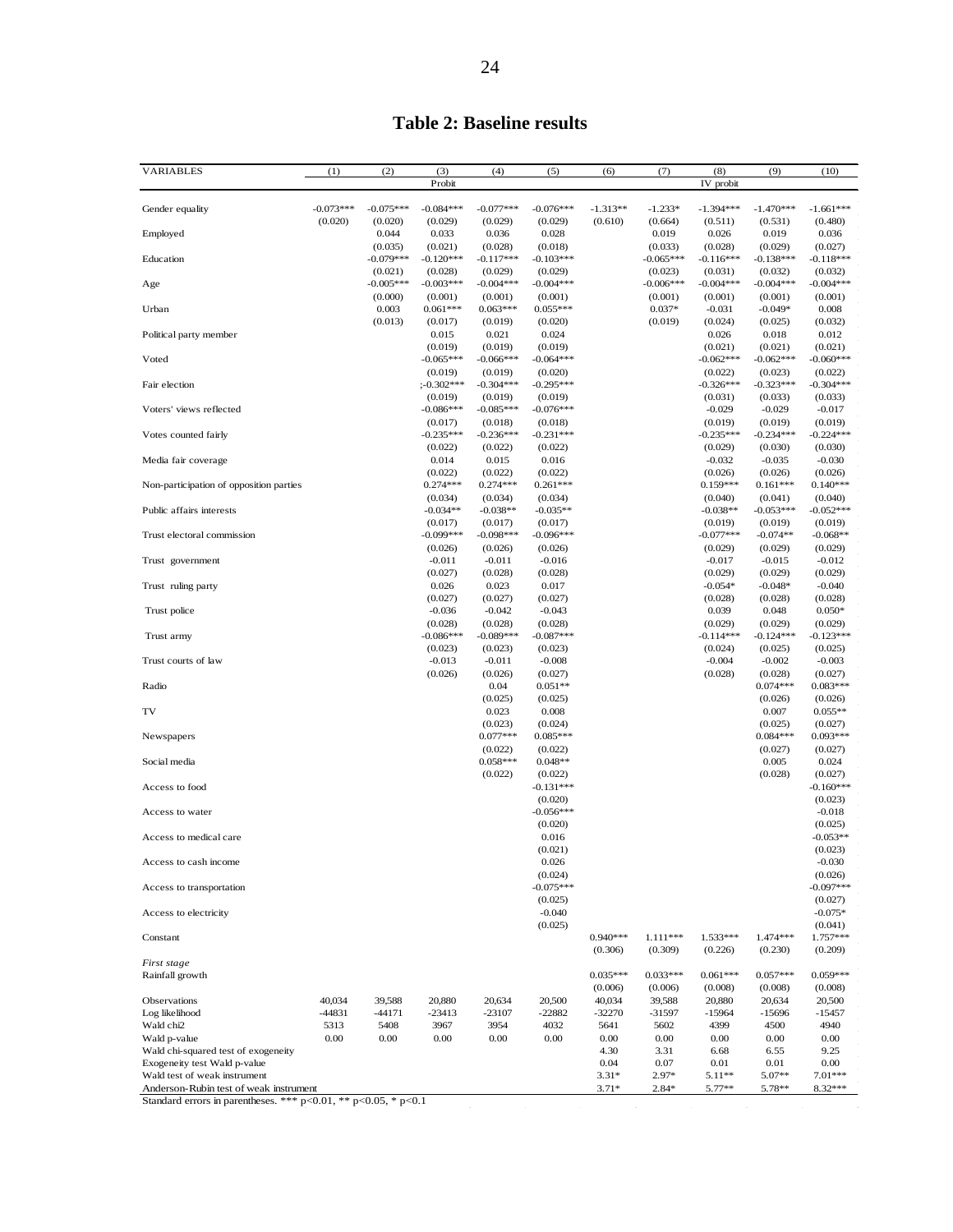We control for the political affiliation of the respondent as well as some elections related matters in column (8). These variables include whether the respondent is a member of a political party, his/her interests in public affairs, his/her participation in the last election and judgment about the election: fairness of votes and participation of opposition parties, media coverage and the counting of votes. In fact, the outbreak of electoral violence is often related to the misjudgment of people on the election process. The exclusion of opposition parties can also spur electoral violence. We also control for the trust of the respondents in the national electoral commission, local government council, ruling party, police, army and courts of law. A lack of trust in the national election commission as well as the ruling party, and police and army can lead to protest and electoral violence, particularly when people do not trust the courts of law to reconsider some irregularities. Even controlling for these important covariates, we still find that the coefficient associated with our variable of interest-gender equality-is negative and significant at 1 percent level. The coefficient is higher than that of columns (6). Not surprisingly, we also find that respondents who reported that the election was fair and free, and the votes were counted fairly are less likely to be involved in electoral violence. Trust in election commission, ruling part and army are also associated with lower electoral violence, suggesting that more accountable, transparent and effective ruling party could help prevent electoral violence in Africa. On the contrary, those respondents who think that the opposition parties were prevented from participating in the election are more likely to report electoral violence.

Given the increasing role of media in election period and daily life, we control for the respondent's media channel in column (9). The media plays an important role during elections. The media act as a watchdog to ensure plurality of views, opinions, and transparent political processes, and offer a platform for candidates and voters to discuss important issues. However, the media can also amplify or even incite national prejudices or tensions during contentious elections. We control for the following media channel: radio, TV, newspapers and social media. Results in column (9) show that controlling for the media channel of respondents doesn't change our core results. The coefficient associated with gender equality remains negative and strongly significant at the 1 percent level. Furthermore, we also find that the coefficients associated with some media channels are positive and significant. This is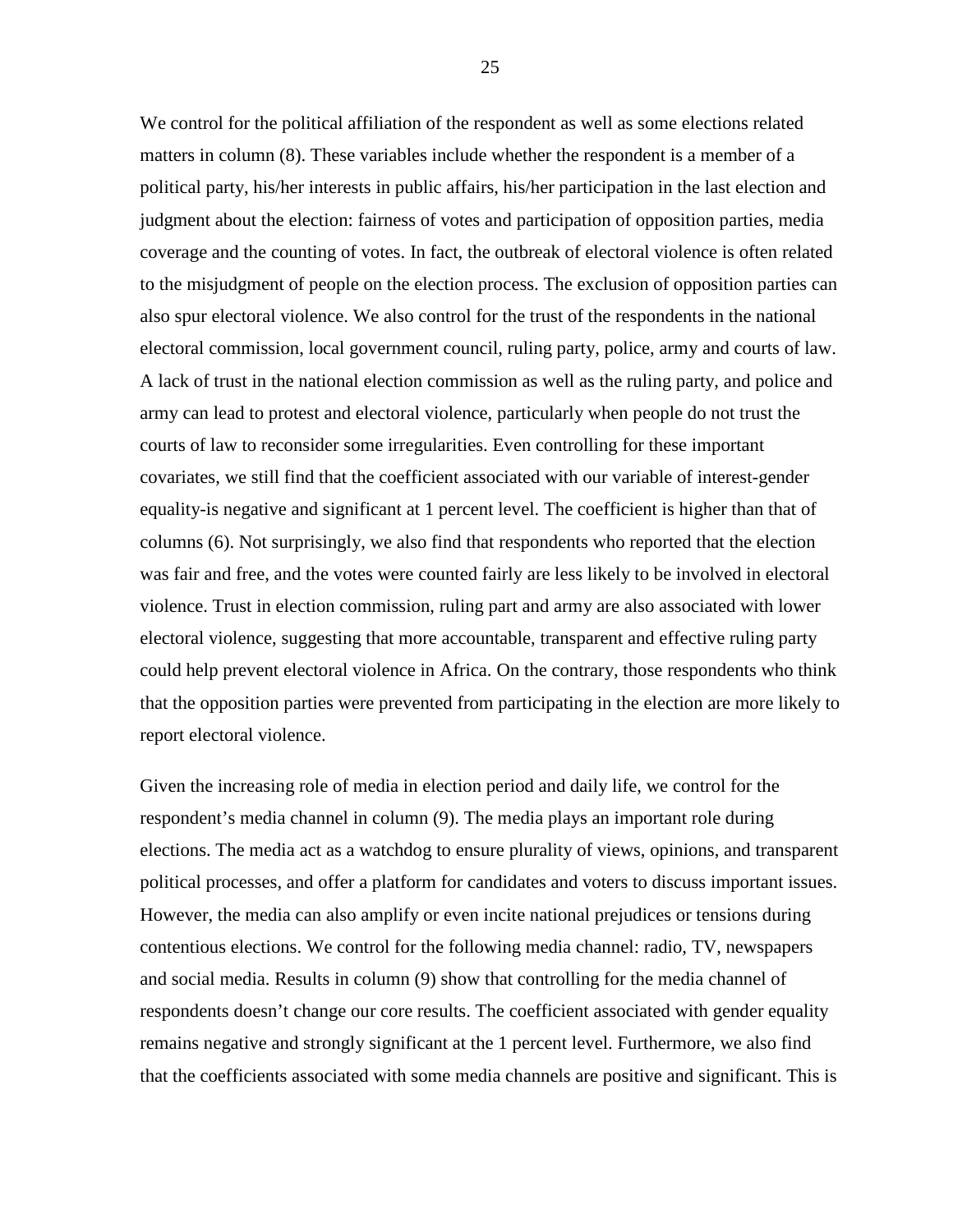line with Abdi and Jeane (2008) who found that the media had undermined democracy during the Kenya's post-election violence of 2008.

Finally, in column (10) we control for the access of the respondents to basic needs and assets including food, water, medical care, cash income, transportation and electricity. Poverty rate is very high in Africa, and this despair situation may lead to electoral violence as it has been shown in the literature that some politicians can exploit the impoverished conditions of the populations to mobilize and lead them to rebellion (Goodhand 2001). Poverty compounds vulnerability to insurgency at the individual and community level by lowering the opportunity cost of mobilizing for violence (Humphreys and Weinstein 2008). As can be seen in column (10) the impact of gender equality on electoral violence remains negative and significant at the 1 percent level. We also find that respondents who have never been without food medical care, transportation and electricity are less likely to report electoral violence.

# <span id="page-25-0"></span>**6. ROBUSTNESS CHECKS**

In this section we undertake a number of robustness checks.

# **(i) Alternative definition of electoral violence**

In Table 3 we use an alternative definition of electoral violence where the respondents are asked whether electoral violence happen often in their countries (see section 3.A). We replicate the same regressions (columns 6-10) performed in Table 2. The results confirm our baseline findings according to which gender equality is negatively associated with electoral violence.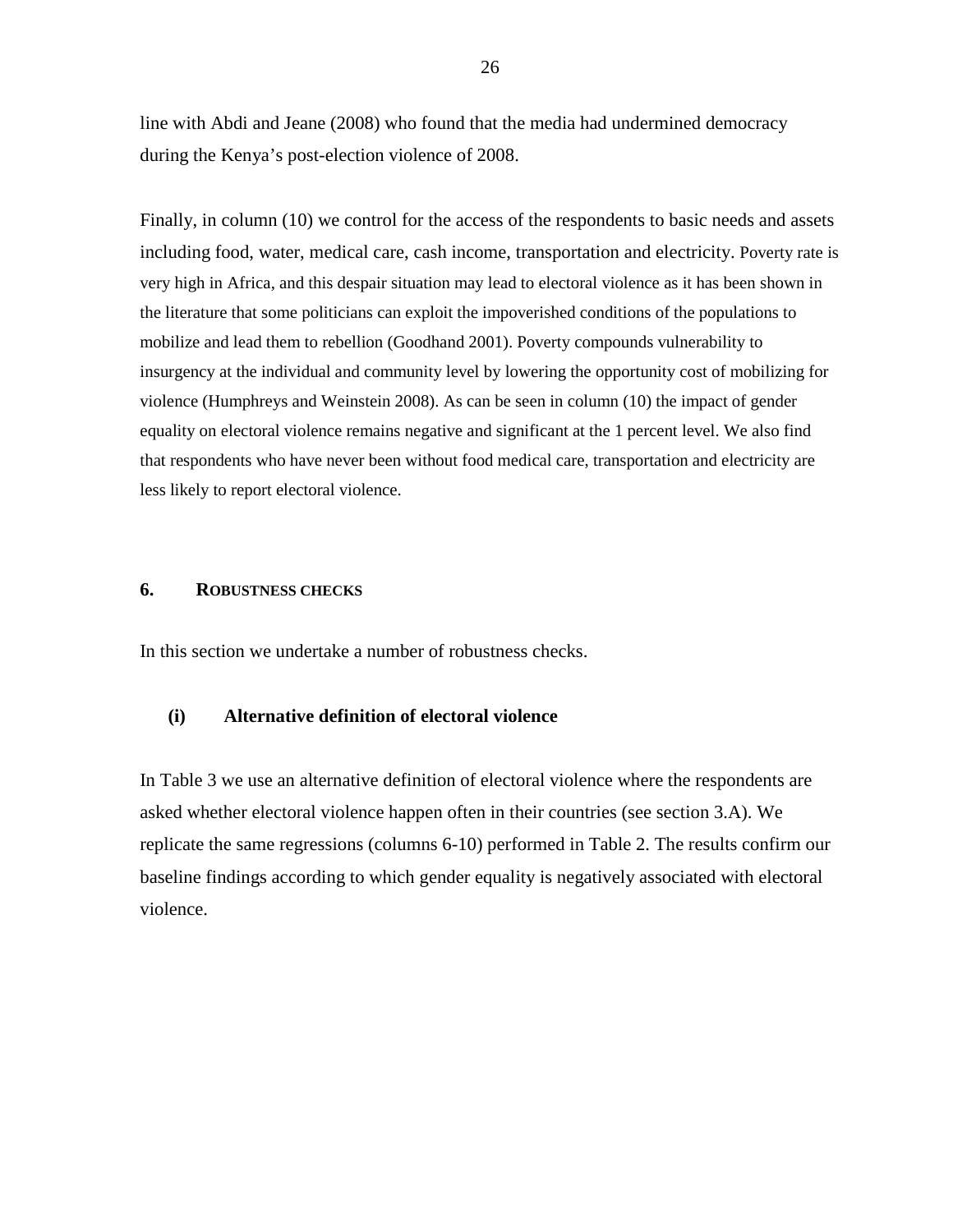<span id="page-26-0"></span>

| <b>VARIABLES</b>                       | (1)        | (2)        | (3)         | (4)         | (5)         |
|----------------------------------------|------------|------------|-------------|-------------|-------------|
|                                        |            |            |             |             |             |
| Gender equality                        | $-1.095*$  | $-1.295*$  | $-1.601***$ | $-1.670***$ | $-1.737***$ |
|                                        | (0.656)    | (0.669)    | (0.482)     | (0.503)     | (0.477)     |
| Constant                               | $1.132***$ | 1.292***   | 1.693***    | $1.682***$  | 1.840***    |
|                                        | (0.313)    | (0.300)    | (0.196)     | (0.198)     | (0.195)     |
| First stage                            |            |            |             |             |             |
| Rainfall growth                        | $0.036***$ | $0.034***$ | $0.062***$  | $0.058***$  | $0.059***$  |
|                                        | (0.006)    | (0.006)    | (0.008)     | (0.008)     | (0.008)     |
| <b>Observations</b>                    | 37,903     | 37,526     | 20,619      | 20,375      | 20,242      |
| Log likelihood                         | $-31009$   | $-30476$   | $-15626$    | $-15370$    | $-15194$    |
| Wald chi <sub>2</sub>                  | 5241       | 5569       | 4965        | 5044        | 5162        |
| Wald p-value                           | 0.00       | 0.00       | 0.00        | 0.00        | 0.00        |
| Wald chi-squared test of exogeneity    | 2.35       | 2.96       | 8.08        | 7.79        | 9.05        |
| Exogeneity test Wald p-value           | 0.12       | 0.09       | 0.00        | 0.01        | 0.00        |
| Wald test of weak instrument           | $2.75*$    | $2.77*$    | 6.81***     | $6.52**$    | $7.51***$   |
| Anderson-Rubin test of weak instrument | $2.64*$    | $3.04*$    | 7.86***     | $7.62***$   | 8.89***     |
| Control variables                      | Yes        | Yes        | Yes         | Yes         | Yes         |

**Table 3: Robustness check: using alternative definition of electoral violence**

Standard errors in parentheses. \*\*\*  $p<0.01$ , \*\*  $p<0.05$ , \*  $p<0.1$ 

#### **(ii) Alternative definition of gender equality**

Another important element of our analysis is the way in which we define gender equality. While we used female-to-male labor force participation ratio as an indicator of gender equality in our baseline regressions, there are several alternative definitions of gender equality indices that could have been used upon on data availability. The female-to-male labor force participation ratio is a relative measure of gender equality. We will use the female labor force participation rate, which is an absolute measure, as an alternative definition of gender equality to check the robustness of our baseline findings. Some previous studies have used this indicator (Caprioli 2000, 2005; Demeritt et al. 2014; Brussevich et al. 2018). Table 4 reports the results obtained using the female labor force participation rate as a measure of gender equality. As shown in Table 4, we find that the use of the alternative definition of gender equality delivers similar results.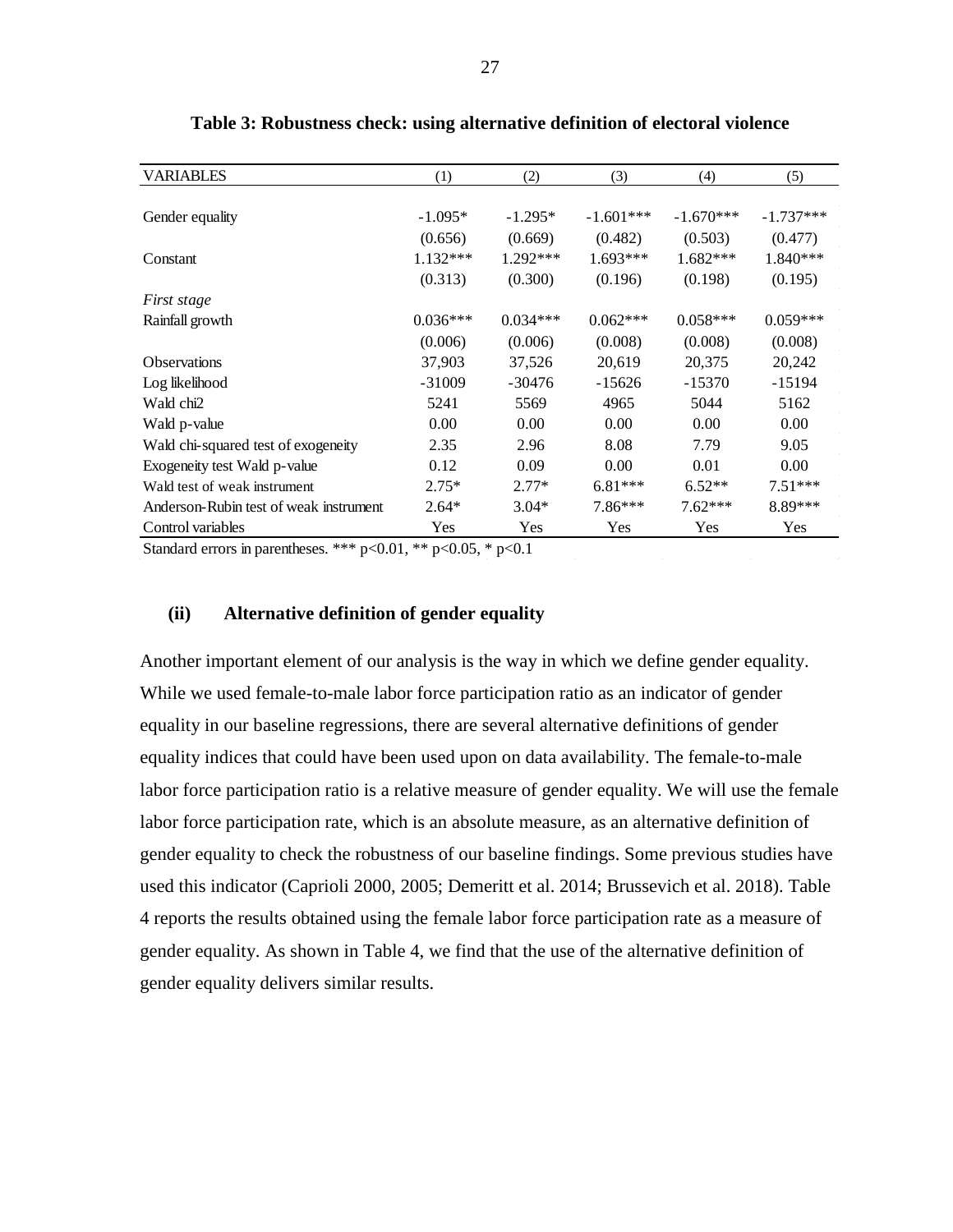<span id="page-27-0"></span>

| <b>VARIABLES</b>                       | (1)        | (2)        | (3)         | (4)         | (5)         |
|----------------------------------------|------------|------------|-------------|-------------|-------------|
|                                        |            |            |             |             |             |
| Gender equality                        | $-1.232**$ | $-1.260*$  | $-2.319***$ | $-2.463***$ | $-2.820***$ |
|                                        | (0.626)    | (0.733)    | (0.881)     | (0.925)     | (0.862)     |
| Constant                               | $0.553***$ | $0.763***$ | $1.332***$  | $1.278***$  | $1.524***$  |
|                                        | (0.149)    | (0.149)    | (0.170)     | (0.178)     | (0.166)     |
| First stage                            |            |            |             |             |             |
| Rainfall growth                        | $0.040***$ | $0.034***$ | $0.039***$  | $0.036***$  | $0.038***$  |
|                                        | (0.002)    | (0.002)    | (0.004)     | (0.004)     | (0.004)     |
| <b>Observations</b>                    | 40,216     | 39,768     | 20,974      | 20,728      | 20,594      |
| Log likelihood                         | $-2172$    | $-507$     | $-707$      | $-658$      | $-501$      |
| Wald chi2                              | 4797       | 4896       | 3995        | 4062        | 4352        |
| Wald p-value                           | 0.00       | 0.00       | 0.00        | 0.00        | 0.00        |
| Wald chi-squared test of exogeneity    | 3.69       | 2.91       | 5.61        | 5.68        | 8.11        |
| Exogeneity test Wald p-value           | 0.05       | 0.09       | 0.02        | 0.02        | 0.00        |
| Wald test of weak instrument           | $3.66*$    | $2.80*$    | $5.63**$    | $5.59**$    | $7.82***$   |
| Anderson-Rubin test of weak instrument | $3.72*$    | $2.85*$    | 5.97**      | $5.98**$    | $8.56***$   |
| Control variables                      | Yes        | Yes        | Yes         | Yes         | Yes         |

| Table 4: Robustness check: using alternative definition of gender equality |  |  |  |
|----------------------------------------------------------------------------|--|--|--|
|                                                                            |  |  |  |

Standard errors in parentheses. \*\*\*  $p<0.01$ , \*\*  $p<0.05$ , \*  $p<0.1$ 

# **(iii) Additional variables**

We also inquire robustness to the inclusion of more covariates. First, we include some indicators related to the respondents' perception of freedom in their country (see column 1, Table 5). In the sixth round of *Afrobarometer* surveys, respondents are asked whether or not they are free to join any political organizations or choose who to vote for. When voters feel that there is a lack of freedom, they may undertake public protest, and demonstrations to have their voice heard, which is more likely to happen around election time. The inclusion of the respondents' perception of freedom does not change our findings. The coefficient associated with gender equality is negative and strongly significant (column 1, Table 5).

Second, we control for the religious affiliations and fractionalization of respondents in column 2, Table 5. Some previous studies have found that religious fractionalization can spur on conflict (Montalvo and Reynal-Querol 2005) and that election related violence in Africa is fueled by religious divisions (Colombo et al. 2017; Eifert et al. 2010; Wilkinson 2004). We generate an index of religious fractionalization as in Montalvo and Reynal-Querol (2005).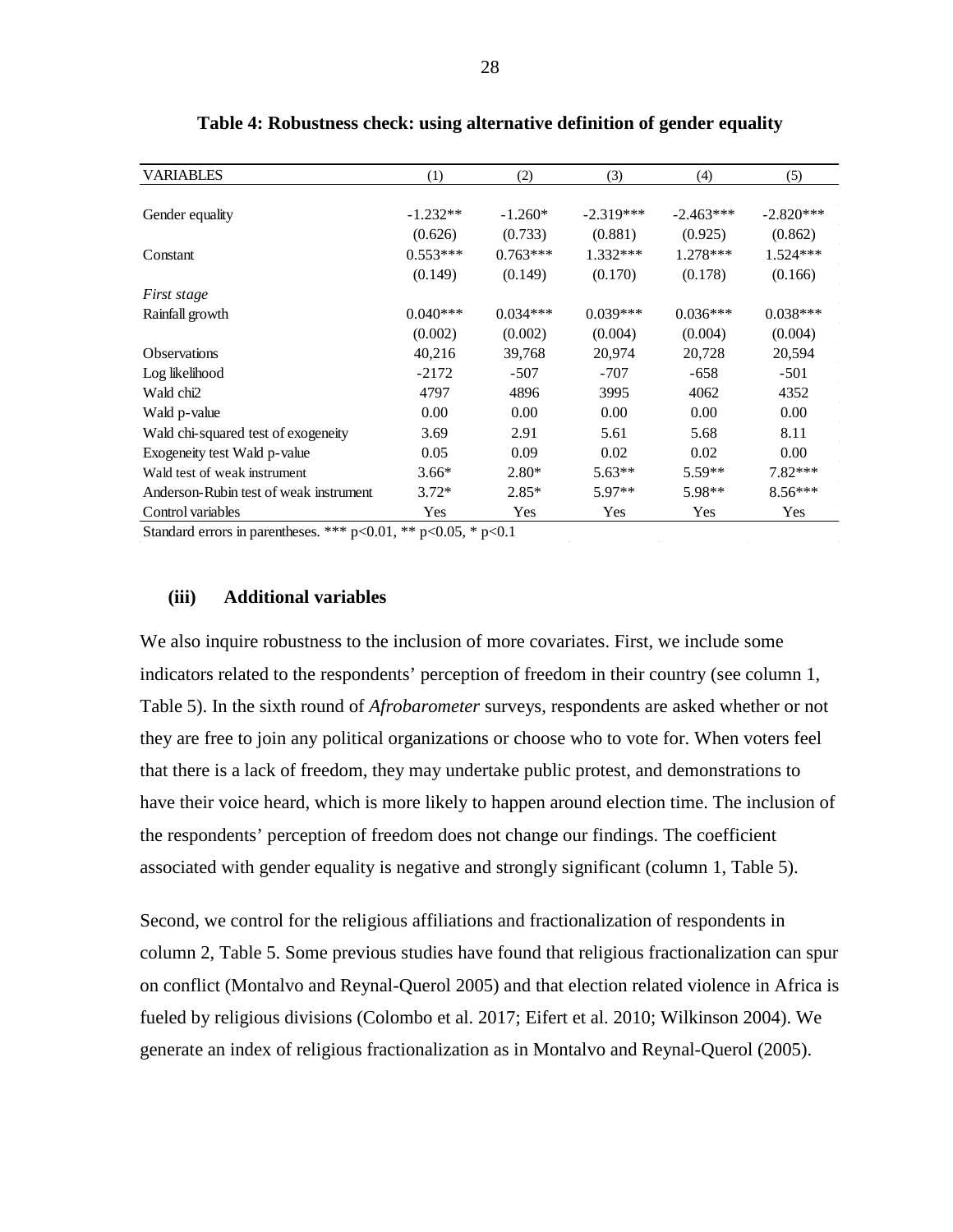We find that even controlling for these important covariates the coefficient associated with gender equality is still negative and significant at the 1 percent level.

Third, we control for the respondents' perception of corruption in the country (see column 3, Table 5). Respondents are asked whether they think that there is corruption in the office of the President, members of Parliament, local government, police, judges, and traditional leaders. High perception of corruption can be a motive of demonstrations and rejection of election poll results, thereby leading to more electoral violence. Results including these corruption-related covariates are reported in column 3, Table 5. They are in line with our baseline findings.

Fourth, we include some variables related to the safeness in general in the respondents' surrounding living places (see column 4, Table 5). Wallsworth (2015) argued that it is important to incorporate what experience led a respondent to report a higher perceived level of violence. In *Afrobarometer* surveys, respondents are asked whether they feel unsafe walking in neighborhood, and whether they fear crime in home or have ever been physically attacked. We may suspect that the areas with high insecurity risks may be more likely to experience electoral violence. Results in column 4 show that our findings do not change after incorporating the respondents' perception of security risks in their living areas.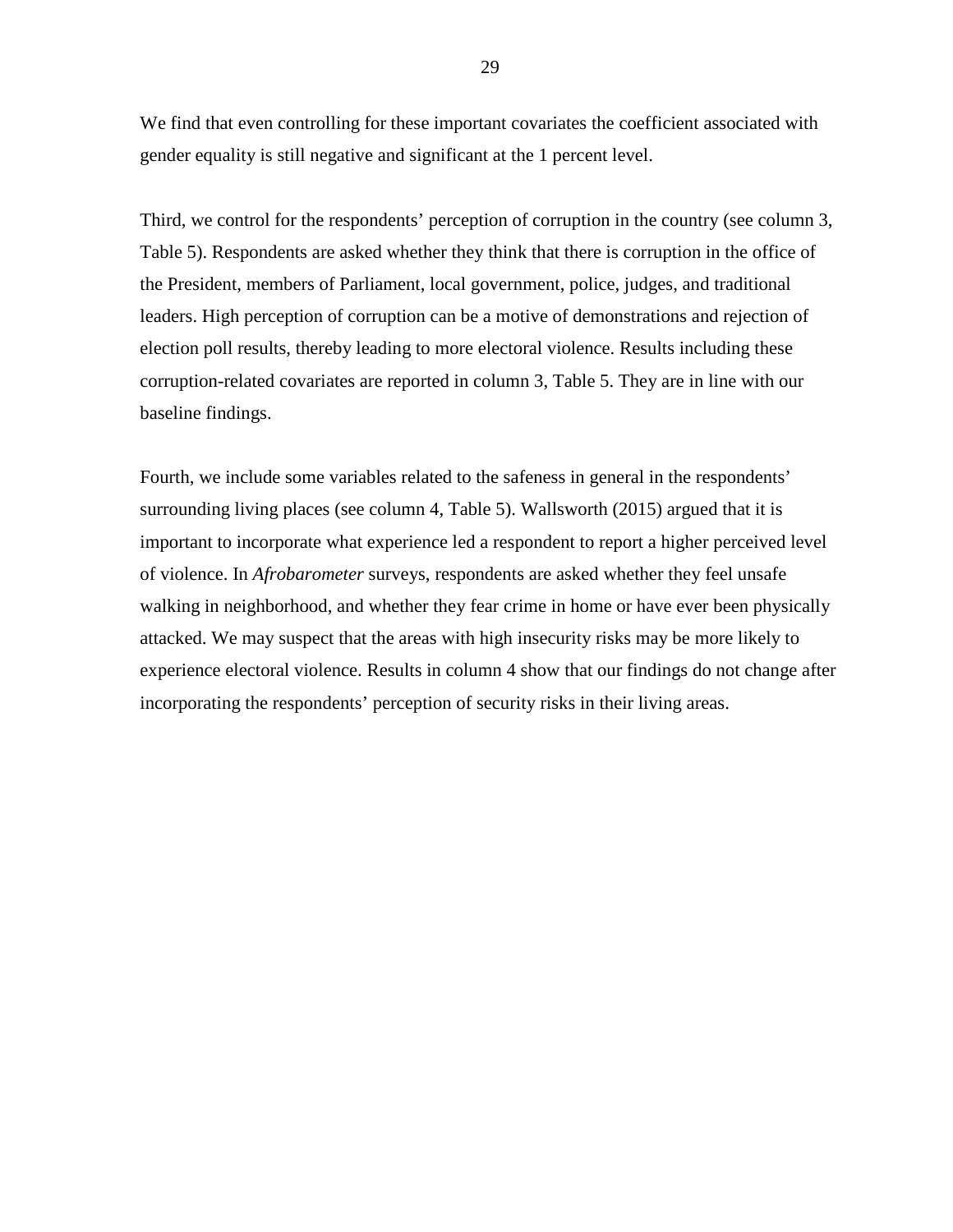<span id="page-29-0"></span>

| <b>VARIABLES</b>                                                                    | (1)                              | (2)                         | (3)                         | (4)                    | (5)         | (6)              | (7)                   |
|-------------------------------------------------------------------------------------|----------------------------------|-----------------------------|-----------------------------|------------------------|-------------|------------------|-----------------------|
| Gender equality                                                                     | $-1.461***$                      | $-1.684***$                 | $-1.354***$                 | $-1.400***$            | $-1.678***$ | $-1.573***$      | $-1.216***$           |
| Freedom of speech                                                                   | (0.513)<br>$-0.124***$           | (0.467)                     | (0.436)                     | (0.513)                | (0.480)     | (0.462)          | (0.391)               |
| Freedom to join any political organizations                                         | (0.028)<br>$-0.096***$           |                             |                             |                        |             |                  |                       |
| Freedom to choose who to vote for                                                   | (0.032)<br>$-0.069**$<br>(0.028) |                             |                             |                        |             |                  |                       |
| Member of religious group                                                           |                                  | $0.120***$                  |                             |                        |             |                  |                       |
| Religious fractionalization                                                         |                                  | (0.021)<br>0.082<br>(0.064) |                             |                        |             |                  | $\sim$                |
| Corruption in the office of the President                                           |                                  |                             | $-0.036$                    |                        |             |                  | $\sim$                |
| Corruption in the office of Parliament                                              |                                  |                             | (0.043)<br>0.004<br>(0.054) |                        |             |                  | $\sim$                |
| Corruption in the office of the government                                          |                                  |                             | 0.044<br>(0.062)            |                        |             |                  | $\sim$<br>$\sim$      |
| Corruption in the office of the local government                                    |                                  |                             | $-0.082*$<br>(0.050)        |                        |             |                  | $\sim$<br>$\sim$      |
| Corruption in the police                                                            |                                  |                             | 0.021<br>(0.053)            |                        |             |                  | $\alpha$<br>$\alpha$  |
| Corruption in the office of judges                                                  |                                  |                             | $-0.012$<br>(0.045)         |                        |             |                  | $\sim$<br>$\sim$      |
| Corruption by traditional leaders                                                   |                                  |                             | $0.190***$<br>(0.033)       |                        |             |                  | $\sim$<br>$\sim$      |
| Corruption by religious leaders                                                     |                                  |                             | $0.069**$<br>(0.029)        |                        |             |                  | $\bar{z}$<br>$\sim$   |
| Safe walking in neighbourhood                                                       |                                  |                             |                             | $-0.169***$            |             |                  | $\sim$<br>$\sim$      |
| Never feared crime in home                                                          |                                  |                             |                             | (0.025)<br>$-0.174***$ |             |                  | $\alpha$              |
| Never Had something stolen from house                                               |                                  |                             |                             | (0.027)<br>$-0.028$    |             |                  | $\sim$<br>$\sim$      |
| Never been physically attacked                                                      |                                  |                             |                             | (0.023)<br>$-0.096***$ |             |                  |                       |
| Distance to petroleum sites                                                         |                                  |                             |                             | (0.034)                | $-0.021**$  |                  |                       |
| Area size                                                                           |                                  |                             |                             |                        | (0.008)     | $0.033*$         |                       |
| Density of the population                                                           |                                  |                             |                             |                        |             | (0.020)<br>0.005 |                       |
| Polity2                                                                             |                                  |                             |                             |                        |             | (0.007)          | $-0.082**$            |
| GDP growth volatility                                                               |                                  |                             |                             |                        |             |                  | (0.036)<br>$0.062***$ |
| Inflation                                                                           |                                  |                             |                             |                        |             |                  | (0.011)<br>$0.061**$  |
| Share of women in parliament                                                        |                                  |                             |                             |                        |             |                  | (0.031)<br>$-0.007$   |
| Gini index                                                                          |                                  |                             |                             |                        |             |                  | (0.004)<br>$0.045***$ |
| Constant                                                                            | 1.689***                         | $1.695***$                  | 1.469***                    | 1.960***               | 1.940 ***   | $1.684***$       | (0.012)<br>$-0.576$   |
|                                                                                     | (0.231)                          | (0.203)                     | (0.223)                     | (0.229)                | (0.239)     | (0.198)          | (0.436)               |
| First stage<br>Rainfall growth                                                      | $0.061***$                       | $0.061***$                  | $0.078***$                  | $0.062***$             | $0.059***$  | $0.064***$       | $0.094***$            |
|                                                                                     | (0.008)                          | (0.008)                     | (0.009)                     | (0.008)                | (0.008)     | (0.008)          | (0.009)               |
| Observations                                                                        | 20,261                           | 20,381                      | 16,273                      | 20,428                 | 20,500      | 20,500           | 18,970                |
| Log likelihood                                                                      | -15216                           | $-15354$                    | $-13161$                    | $-15260$               | -15449      | -15434           | $-14751$              |
| Wald chi2                                                                           | 4663                             | 4991                        | 3884                        | 4668                   | 4973        | 4769             | 4207                  |
| Wald p-value                                                                        | 0.00                             | 0.00                        | 0.00                        | 0.00                   | 0.00        | 0.00             | 0.00                  |
| Wald chi-squared test of exogeneity                                                 | 6.98                             | 9.87                        | 8.26                        | 6.44                   | 9.33        | 9.39             | 9.19                  |
|                                                                                     | 0.01                             | 0.00                        | 0.00                        | 0.01                   | 0.00        | 0.00             | 0.00                  |
| Exogeneity test Wald p-value                                                        | $5.4**$                          | $7.5***$                    | $6.51**$                    | 5.17**                 | $7.06***$   | $7.21***$        | $7.21***$             |
| Wald test of weak instrument                                                        |                                  |                             |                             |                        |             |                  |                       |
| Anderson-Rubin test of weak instrument                                              | $6.14**$                         | 8.95***                     | $7.36***$                   | 5.79**                 | 8.41 ***    | 8.39***          | 7.91 ***              |
| Control variables<br>Standard errors in parentheses. *** p<0.01, ** p<0.05, * p<0.1 | Yes                              | Yes                         | <b>Yes</b>                  | <b>Yes</b>             | Yes         | Yes              | Yes                   |

# **Table 5: Robustness check: including additional variables**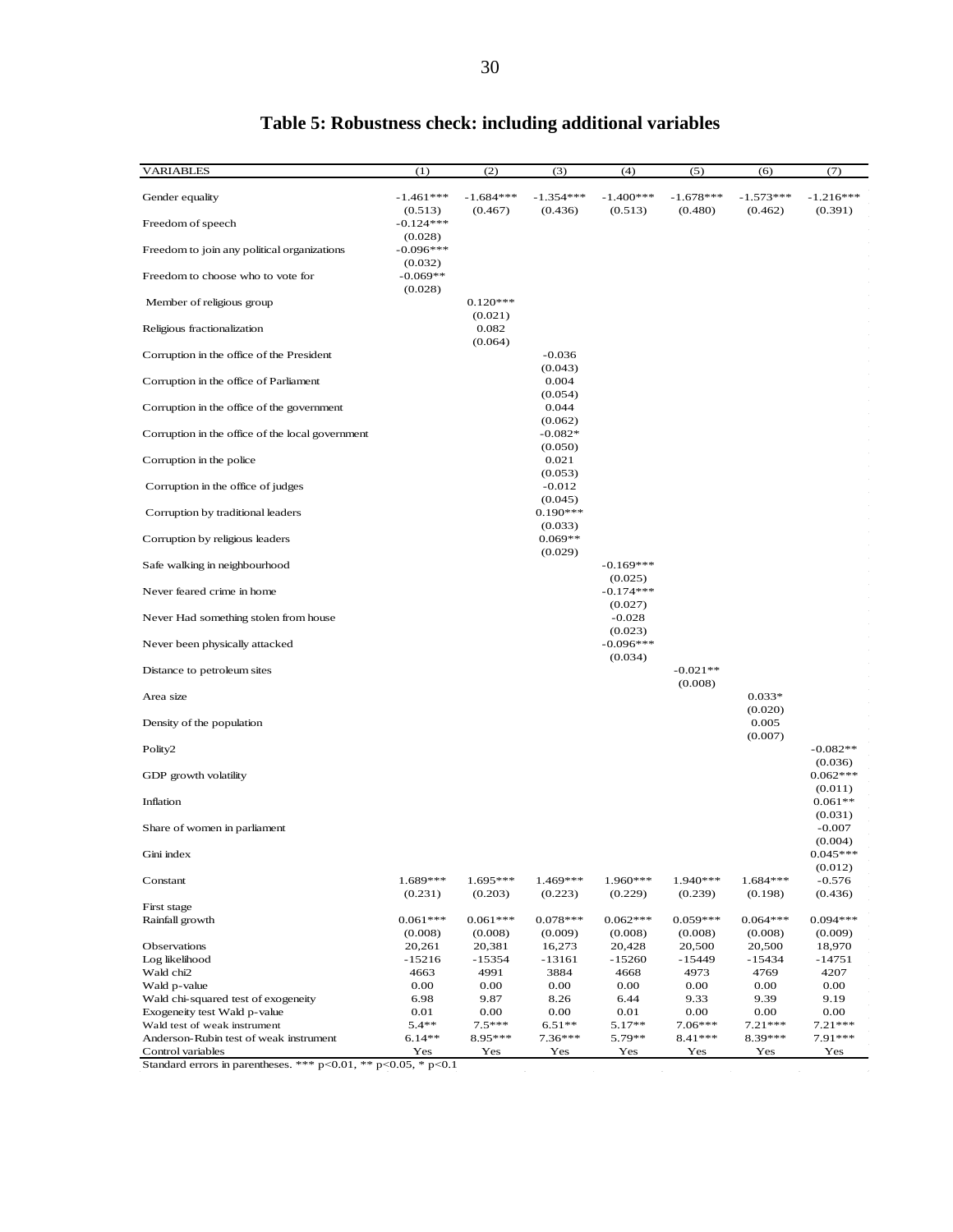Fifth, we control for the distance between the administrative region of the respondent and the closest petroleum site. Several studies have shown that oil extraction positively affects the occurrence of conflict in Africa (see Lei and Michaels, 2014). To control for the potential effects of petroleum activities, we use the distance to on-shore petroleum site, measured in meters and derived from PRIO global on-shore petroleum dataset (Ben Yishay et al 2017). As can be seen in column 5 of Table 5, our results remain intact even controlling for petroleum activities. Furthermore, the coefficient associated with the variable "Distance to petroleum sites" is negative and significant, suggesting that respondents who are living far from petroleum sites are less likely to report electoral violence.

Sixth, we control for the density and the size of respondents' administrative regions (see column 6, Table 5). Data are from the Center for International Earth Science Information Network. Our baseline results remain strongly robust. Furthermore, the largest administrative regions are more likely to experience electoral violence.

Finally, we control for some macroeconomic variables including GDP growth rate volatility, inflation rate, and the level of democracy in the country represented by the variable "Polity2" from the Polity IV Project database (Jaggers and Marshall, 2011). All the macroeconomic variables are from the IMF's World Economic Outlook (WEO). We also include two variables related to the level of income inequality in the country measured by the Gini index, and the share of women in the national parliament. Both the two variables are from the World Bank's World Development Indicators. We computed the average of these variables for the last 5 years (2010-2014) to avoid the simultaneity issue. In fact, violence can originate from difficult macroeconomic conditions and a deep lack of democratic values in the country. By controlling for the Gini index and the share of women in the national parliament, we make sure that the other forms of inequality in the country, namely the distribution of income and the political participation of women, are taken onboard. Results including these macroeconomic and political variables are reported in column 7 (Table 5). We observe that our findings are robust to the inclusion of these variables. The coefficient associated with gender equality remains negative and strongly significant at 1 percent level. We also observe that countries with high inflation rate, growth volatility and income inequality are more likely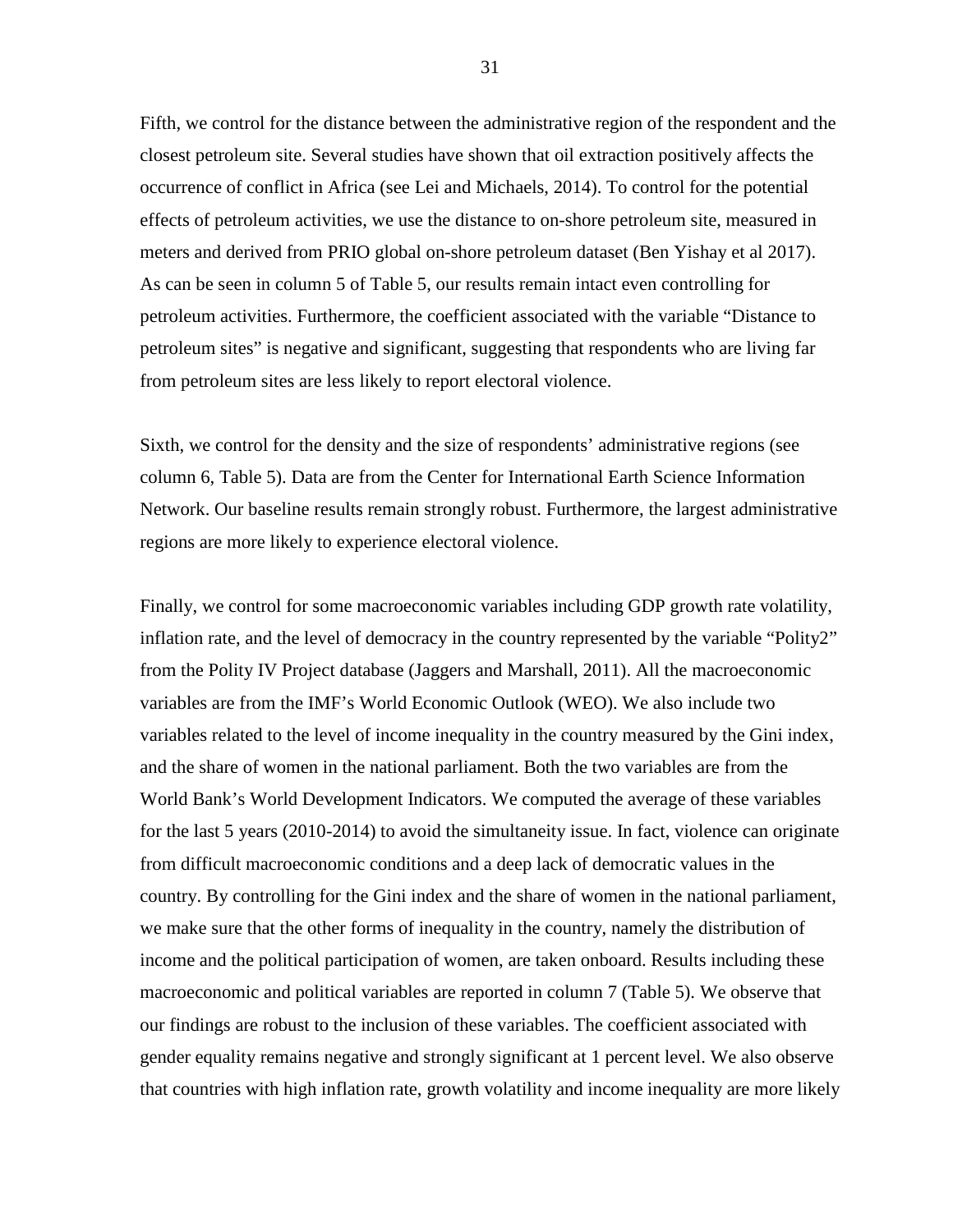to experience electoral violence, while democratic nations are less likely to be subject to electoral violence.

# **(iv) Excluding countries of the sample**

We perform a series of robustness checks by dropping the countries of the sample one by one. It is plausible that the impact of gender equality on election related violence is driven by some countries that have some specific characteristics that are not controlled for or perhaps they are either prone to electoral violence or where women dominate the labor market due to the natural demographic characteristics in the country. In Table 6, we make individual exclusions of countries of the sample and report the coefficients associated with our variable of interest-gender equality. It is worth noting that all control variables of Table 2, column 6 are included in the regressions. Results are reported in Table 6. We find that the coefficients associated with gender equality is negative and strongly significant in all columns. Thus, our findings are consistent regardless of the country excluded from the sample.

<span id="page-31-0"></span>

|                 |                 |         | First stage     |         |        |                                       |      | Wald p- | Wald chi-squared   | Exogeneity test | Wald test  | Anderson-Rubin |
|-----------------|-----------------|---------|-----------------|---------|--------|---------------------------------------|------|---------|--------------------|-----------------|------------|----------------|
| Country dropped | Gender equality |         |                 |         |        | Observations Log likelihood Wald chi2 |      | value   | test of exogeneity | Wald p-value    | of weak    | test of weak   |
|                 |                 |         | Rainfall growth |         |        |                                       |      |         |                    |                 | instrument | instrument     |
| Burundi         | $-1.703***$     | (0.496) | $0.058***$      | (0.008) | 19,821 | $-14390$                              | 4714 | 0.00    | 9.28               | 0.00            | $6.91***$  | $8.21***$      |
| Benin           | $-1.938***$     | (0.590) | $0.043***$      | (0.008) | 19,851 | $-14708$                              | 5439 | 0.00    | 7.13               | 0.01            | $5.14**$   | $6.53**$       |
| Burkina Faso    | $-1.661***$     | (0.480) | $0.060***$      | (0.009) | 20,500 | $-15457$                              | 4940 | 0.00    | 9.25               | 0.00            | $7.01***$  | $8.32***$      |
| Cote d'Ivoire   | $-1.712***$     | (0.469) | $0.060***$      | (0.009) | 19,727 | $-14792$                              | 4762 | 0.00    | 10.14              | 0.00            | $7.54***$  | $9.06***$      |
| Cameroon        | $-1.736***$     | (0.470) | $0.059***$      | (0.009) | 19,908 | $-15161$                              | 5067 | 0.00    | 9.97               | 0.00            | $7.48***$  | $9.07***$      |
| Algeria         | $-1.984***$     | (0.448) | $0.056***$      | (0.009) | 19,876 | $-15216$                              | 5701 | 0.00    | 12.13              | 0.00            | $8.57***$  | $11.23***$     |
| Gabon           | $-1.774***$     | (0.427) | $0.065***$      | (0.009) | 19.977 | $-15144$                              | 5115 | 0.00    | 12.38              | 0.00            | $9.23***$  | $11.28***$     |
| Ghana           | $-1.763***$     | (0.478) | $0.057***$      | (0.009) | 19,755 | $-15182$                              | 5096 | 0.00    | 9.73               | 0.00            | $7.21***$  | 8.84***        |
| Guinea          | $-1.695***$     | (0.500) | $0.057***$      | (0.008) | 19,930 | $-14405$                              | 4791 | 0.00    | 9.31               | 0.00            | $6.74***$  | $8.03***$      |
| Kenya           | $-1.637***$     | (0.456) | $0.063***$      | (0.009) | 19,115 | $-14951$                              | 4557 | 0.00    | 9.63               | 0.00            | $7.48***$  | 8.88***        |
| Liberia         | $-1.716***$     | (0.496) | $0.058***$      | (0.008) | 20,164 | $-14515$                              | 4866 | 0.00    | 9.28               | 0.00            | $7.02***$  | 8.33***        |
| Morocco         | $-1.661***$     | (0.480) | $0.060***$      | (0.009) | 20,500 | $-15457$                              | 4940 | 0.00    | 9.25               | 0.00            | $7.01***$  | $8.32***$      |
| Madagascar      | $-1.496***$     | (0.509) | $0.065***$      | (0.008) | 19,688 | $-13641$                              | 4007 | 0.00    | 7.42               | 0.01            | $6.03**$   | $6.76***$      |
| Mali            | $-2.335***$     | (0.503) | $0.041***$      | (0.008) | 19.701 | $-14267$                              | 6629 | 0.00    | 10.59              | 0.00            | $7.07***$  | $10.19***$     |
| Mozambique      | $-1.654***$     | (0.539) | $0.055***$      | (0.008) | 19,731 | $-14268$                              | 4630 | 0.00    | 7.46               | 0.01            | $5.75**$   | $6.73***$      |
| Mauritius       | $-1.653***$     | (0.466) | $0.061***$      | (0.009) | 19,856 | $-15268$                              | 4736 | 0.00    | 9.75               | 0.00            | $7.27***$  | $8.68***$      |
| Malawi          | $-1.490***$     | (0.464) | $0.065***$      | (0.009) | 19,160 | $-14912$                              | 4611 | 0.00    | 8.48               | 0.00            | $6.56**$   | $7.57***$      |
| Namibia         | $-2.261***$     | (0.546) | $0.039***$      | (0.009) | 19,830 | $-15007$                              | 6652 | 0.00    | 8.59               | 0.00            | 5.54**     | $8.08***$      |
| Niger           | $-1.711***$     | (0.437) | $0.064***$      | (0.009) | 19,821 | $-15330$                              | 4580 | 0.00    | 11.41              | 0.00            | $8.53***$  | $10.31***$     |
| Nigeria         | $-1.760***$     | (0.509) | $0.056***$      | (0.008) | 19,185 | $-13311$                              | 4633 | 0.00    | 9.40               | 0.00            | $6.98***$  | 8.31***        |
| Senegal         | $-1.661***$     | (0.480) | $0.060***$      | (0.009) | 20,500 | $-15457$                              | 4940 | 0.00    | 9.25               | 0.00            | $8.32***$  | $7.01***$      |
| Sudan           | $-1.938***$     | (0.590) | $0.043***$      | (0.008) | 19,851 | $-14708$                              | 5439 | 0.00    | 7.13               | 0.01            | $5.14**$   | $6.53**$       |
| Sierra Leone    | $-1.657***$     | (0.476) | $0.060***$      | (0.009) | 20,200 | $-15345$                              | 4930 | 0.00    | 9.34               | 0.00            | $7.07***$  | 8.41***        |
| Swaziland       | $-1.661***$     | (0.480) | $0.060***$      | (0.009) | 20,500 | $-15457$                              | 4940 | 0.00    | 9.25               | 0.00            | $7.01***$  | $8.32***$      |
| Togo            | $-1.646***$     | (0.490) | $0.059***$      | (0.009) | 20,094 | $-15127$                              | 4862 | 0.00    | 8.72               | 0.00            | $6.69***$  | $7.90***$      |
| Tunisia         | $-1.683***$     | (0.435) | $0.067***$      | (0.009) | 19.892 | $-15019$                              | 4924 | 0.00    | 11.42              | 0.00            | $8.57***$  | $10.25***$     |
| Tanzania        | $-1.216***$     | (0.391) | $0.094***$      | (0.010) | 18,970 | $-14751$                              | 4207 | 0.00    | 9.19               | 0.00            | $7.21***$  | $7.91***$      |
| South Africa    | $-1.757***$     | (0.417) | $0.069***$      | (0.009) | 19,095 | $-14838$                              | 4973 | 0.00    | 12.50              | 0.00            | 9.34***    | $11.46***$     |
| Zambia          | $-1.847***$     | (0.473) | $0.055***$      | (0.009) | 19,969 | $-15081$                              | 5328 | 0.00    | 10.52              | 0.00            | $7.68***$  | $9.58***$      |
| Zimbabwe        | $-1.419***$     | (0.437) | $0.072***$      | (0.009) | 19,474 | $-15016$                              | 4314 | 0.00    | 9.24               | 0.00            | $7.08***$  | $8.04***$      |

**Table 6: Robustness check: exclusion of countries of the sample**

Standard errors in parentheses. \*\*\*  $p<0.01$ , \*\*  $p<0.05$ , \*  $p<0.1$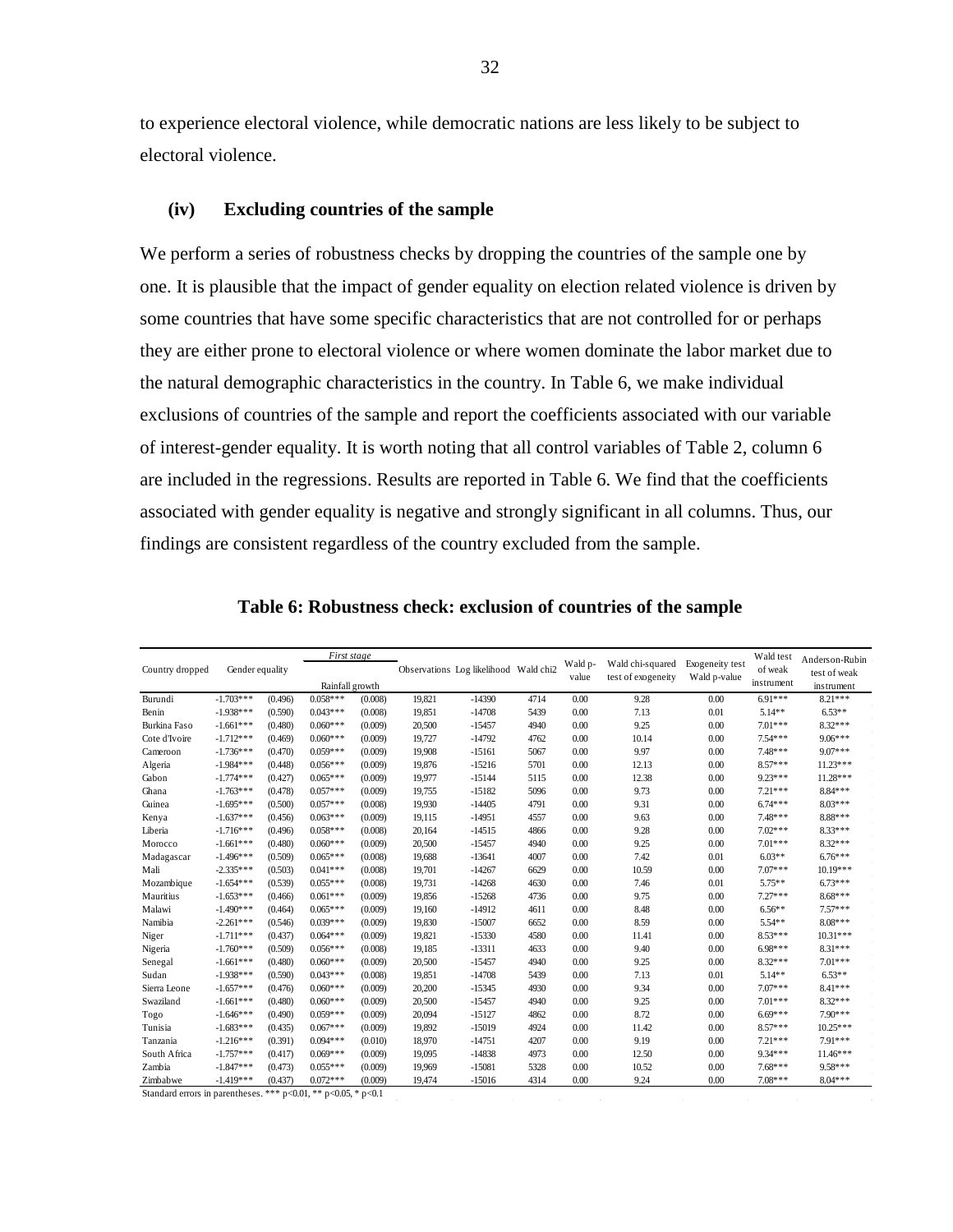#### <span id="page-32-0"></span>**7. CONCLUSION**

This paper provides an empirical analysis of the impact of gender equality on electoral violence in Africa. We use micro-level data from the sixth wave of *Afrobarometer* surveys which allow us to explore in-depth the role of gender in election related violence. The sample covers 40808 individuals from 30 African countries. We find a strongly significant and negative correlation between gender equality and electoral violence in Africa. According to our estimates, an increase in female-to-male labor force participation ratio by 1 percent point is associated with a decline of election related violence by around 4.2 percent point. We perform numerous sensitivity tests and show that the results are robust to a variety of alternative specifications. Although we employ an instrumental variable approach, we recall that our results may not fully imply causation as shocks in rainfall may have alternative channels beyond the labor market.

Our findings can be interpreted that promoting gender equality and equal opportunity could help reduce the problem of recurrent electoral violence in Africa. With many conflicts and civil wars on the continent originating from electoral violence, the results of this paper underline an important way of fostering peace and boosting democracy. African countries should promote gender equality to support women's economic empowerment. Improving women's participation in the labor market should be a priority not only because of equity, but also for the positive economic impact as evidence shows (Ostry et al, 2018; IMF, 2018) and the potential to reduce fragility and bring peace. The quest for peace in Africa must involve fighting all form of inequality and discrimination against women.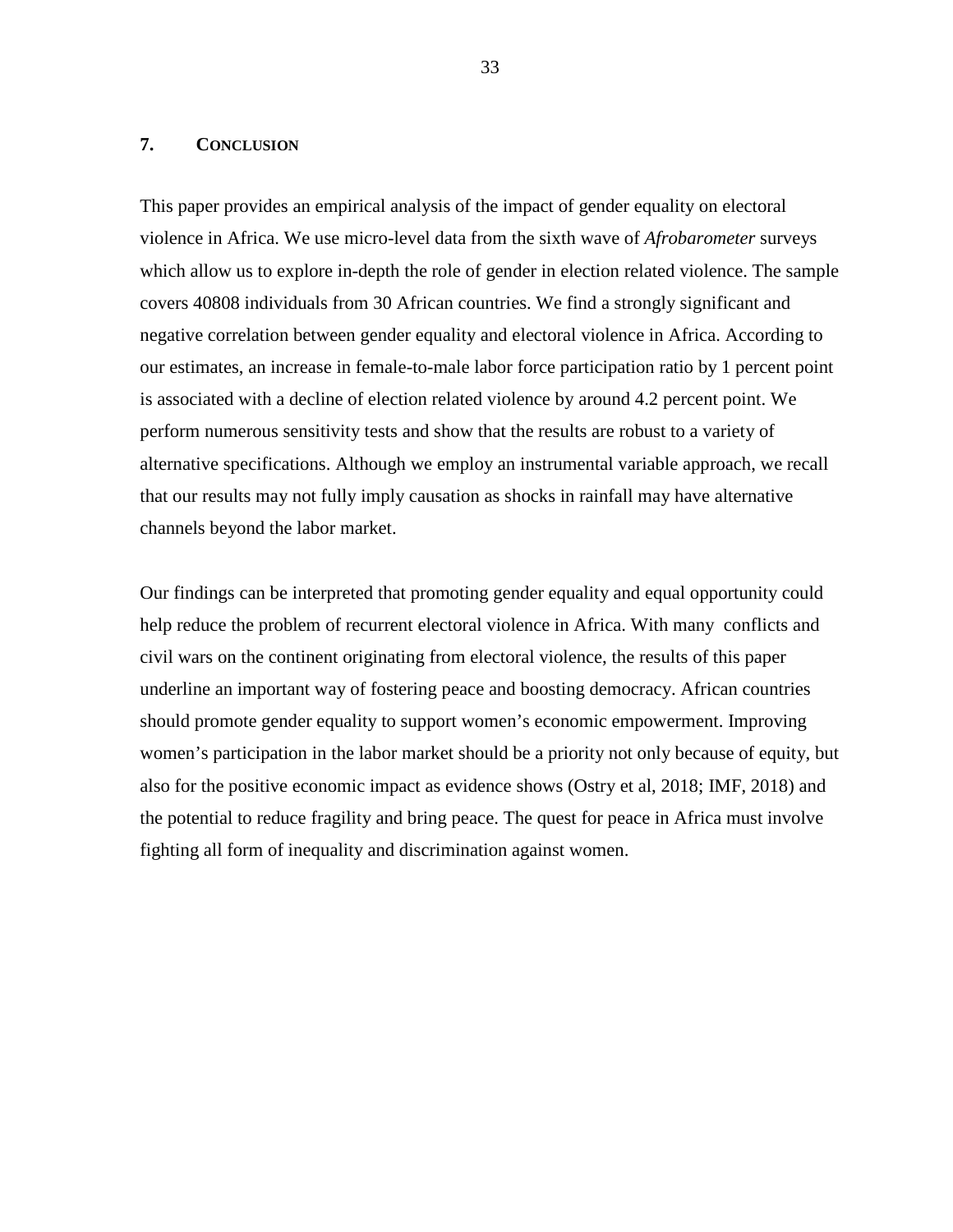#### <span id="page-33-0"></span>**REFERENCES**

- Abdi, J., and Deane, J. (2008). *The Kenyan 2007 elections and their aftermath: the role of media and communication*. Policy Briefing No. 1. London: BBC World Service Trust.
- Adler, F. (1975). *Sisters in Crime: The Rise of the New Female Criminal*. New York: McGraw-Hill.
- Allen, C., T., Swan, S. C., and Raghavan, C. (2009). Gender Symmetry, Sexism, and Intimate Partner Violence. *Journal of Interpersonal Violence*, 24(11): 1816–1834.
- Asal, V., Legault, R., Szekely, O., and Wilkenfeld, J. (2013). Gender ideologies and forms of contentious mobilization in the Middle East. *Journal of Peace Research 50*: 305-318.
- Atwood, R. (2012). How the EU can support peaceful post-election transitions of power: lessons from Africa. Briefing Paper (European Union: Brussels, Belgium)
- Bardall, G. (2011). Breaking the Mold: Understanding Gender and Electoral Violence. International Foundation for Electoral Systems .
- Ben Yishay, A., Rotberg, R., Wells, J., Lv, Z., Goodman, S., Kovacevic, L., Runfola, D. (2017). Geocoding Afrobarometer Rounds 1 - 6: Methodology & Data Quality. AidData. Available online at [http://geo.aiddata.org.](http://geo.aiddata.org/)
- Blattman, C. (2009). From Violence to Voting: War and Political Participation in Uganda. *American Political Science Review* 103 (02): 231-247.
- Bloom, M. (2011). *Bombshell: The many faces of women terrorists*. Toronto: Penguin.
- Brancati, D., and Snyder, J. L. (2012). Time to Kill: The Impact of Election Timing on Postconflict Stability. *Journal of Conflict Resolution* 57 (5): 822–853.
- Bratton, M. (2008). Vote buying and violence in Nigeria election campains. *Electoral studies* 27 (4): 621-632
- Brussevich, M., Dabla-Norris, E., Kamunge, C., Karnane, P., Khalid, S., and Kochhar, K. (2018). Gender, Technology, and the Future of Work. Staff Discussion Note 18/07 (Washington DC: International Monetary Fund)
- Buchard, S. M. (2015). *Electoral violence in Sub-Saharan Africa: causes and consequences*, Boulder CO: Lynne Rienner Publishers.
- Bunch, C., and Carrillo, R. (1998). Global Violence against Women: The Challenge to Human Rights and Development.'' In *World Security*, edited by M. T. Klare and Y. Chandrani: 229– 248. New York, NY: St. Martins Press.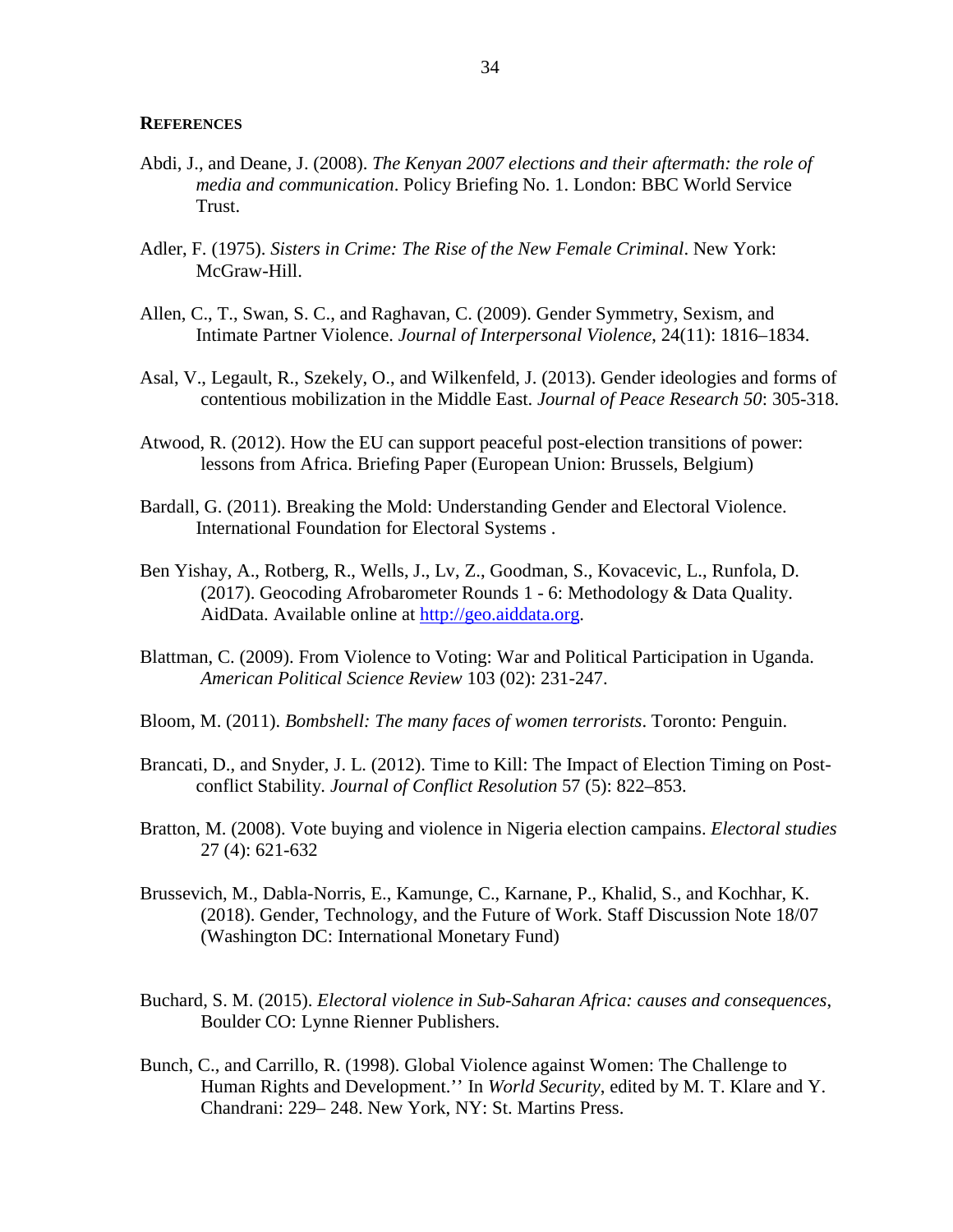Caprioli, M. (2000). Gendered conflict. *Journal of Peace Research* 37(1): 53–68.

- Caprioli, M. (2005). Primed for violence: The role of gender inequality in predicting internal conflict. *International Studies Quarterly* 49: 161–178.
- Chesney-Lind, M. (1986). Women and Crime: The Female Offender. *Signs: Journal of Women in Culture and Society*, 12(1): 78–96.
- Chesney-Lind, M. (2006). Patriarchy, Crime, and Justice: Feminist Criminology in an Era of Backlash. *Feminist Criminology*, 1(6): 6–26.
- Collier, P., Hoeffler, A., and Rohner, D. (2008). Beyond Greed and Grievance: Feasibility and civil war. *Oxford Economic Papers* 61 (1): 1–27.
- Collier, P. and Vicente, P. (2012). Violence, Bribery, and Fraud: the Political Economy of Elections in Sub-Saharan Africa. Public Choice 153 (1-2): 117-147.
- Collier, P. and Vicente, P. (2013). Votes and Violence: Evidence from a Field Experiment in Nigeria. *The Economic Journal* 124: 327-355.
- Colombo, A., D'Aoust, O., and Sterck, O. (2017). From rebellion to electoral violence: Evidence from Burundi. *Forthcoming in Economic Development and Cultural Change*
- Conover, P. J., and Sapiro, V. (1993). Gender, feminist consciousness, and war. *American Journal of Political Science 37*: 1079–1099.
- Demeritt, J. H. R., Nichols, A. D. and Kelly, E. G. (2014). Female Participation and Civil War Relapse. *Civil Wars* 16(3): 346-368.
- Dercon, S. and Gutiérrez-Romero, R. (2012). Triggers and Characteristics of the 2007 Kenyan Electoral Violence. *World Development* 40 (4): 731-744.
- Dupas, P. and Robinson, J. (2010). Coping with Political Instability: Micro Evidence from Kenya's 2007 Election Crisis. *American Economic Review* 100 (2), 120-124.
- Dupas, P. and Robinson, J. (2012). The (hidden) costs of political instability: Evidence from Kenya's 2007 election crisis. *Journal of Development Economics* 99 (2):314-329.
- Eifert, B., Miguel, E., Posner, D. (2010). Political Competition and Ethnic Identification in Africa. *American Journal of Political Science* 54 (2): 494–510.
- FAO (2011). The role of women in agriculture. ESA Working Paper No. 11-02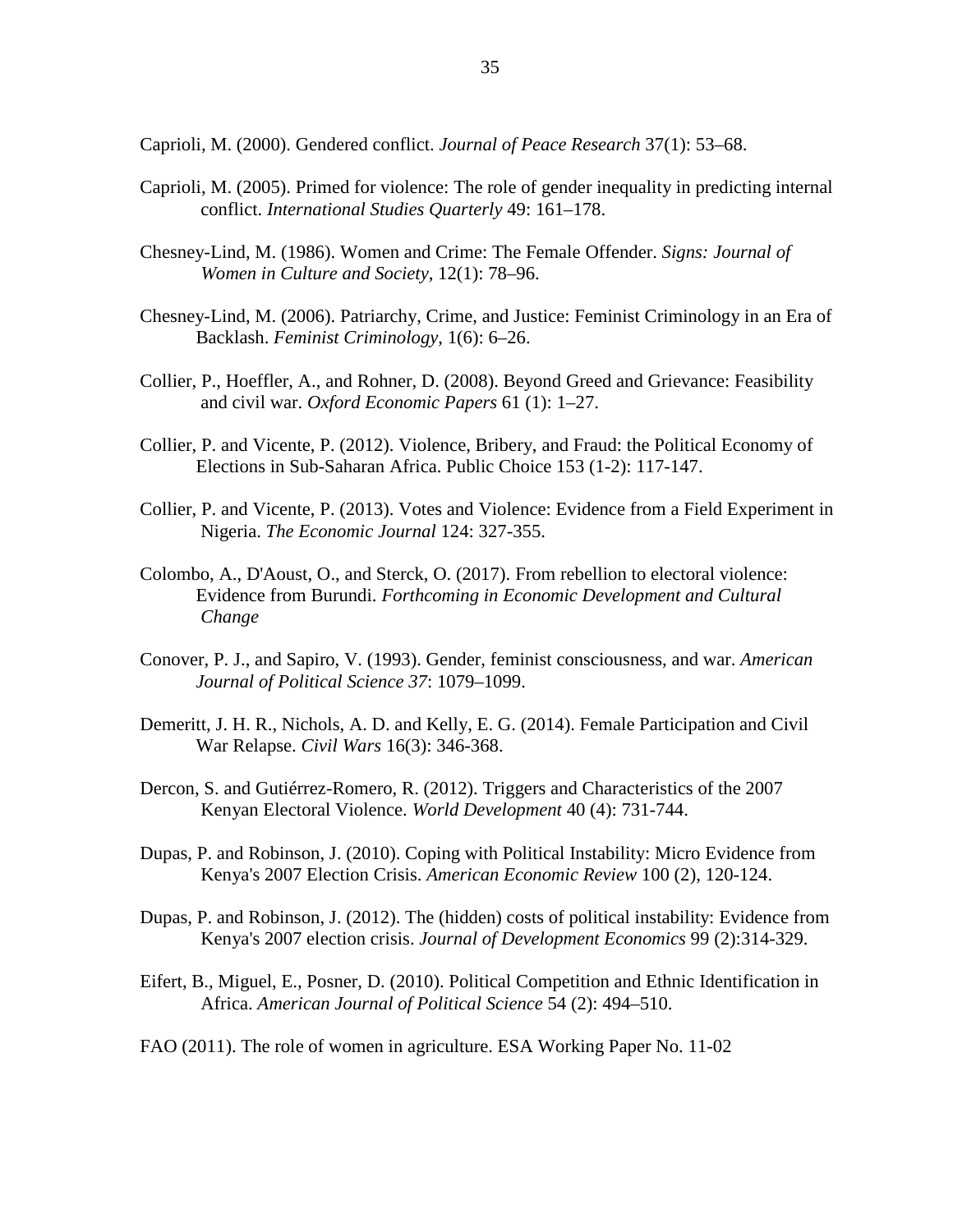- Farmer, P. (2010). *Partner to the Poor: A Paul Farmer Reader*, edited by Haun Saussy. Berkeley: University of California Press.
- Felmlee, D. H. (1982). Women's Job Mobility Processes Within and Between Employers. *American Sociological Review* 47(1): 142-151
- Fischer, J. (2002). Electoral Conflict and Violence: A Strategy for Study and Prevention. IFES White Paper, 1.
- Forsberg, E. and Olsson, L. (2016). Gender inequality and internal conflict, in *Oxford Research Encyclopedias of Politics*. Oxford: Oxford University Press.
- Fuller, S. (2008). Job Mobility and Wage Trajectories for Men and Women in the United States. *American Sociological Review* 73(1): 158-183
- Galtung, J. (1969). Violence, peace and peace research. *Journal of Peace Research* 6: 167–91.
- Galtung, J. (1975). Peace: Research, Education, Action: Essays in Peace Research. Volume One. Bucuresti, Romania: CIPEXIM.
- Georges-Abeyie, D. E. (1983). Women as terrorists. In L. Z. Freedman and Y. Alexander (Eds.), *Perspectives on terrorism*. Wilmington: Scholarly Resources.
- Goldsmith, A. A. (2014). Electoral violence in Africa revisited. *Terrorism and Political Violence* 5:1-20.
- Goldstein, J. S. (2001). *War and gender*. Cambridge, U.K.: Cambridge University Press.
- Goldstein, J. S. (2001). *War and Gender: How Gender Shapes the War System and Vice Versa*. Cambridge: Cambridge UP
- Goodhand, J. (2001). Violent conflict, poverty, and chronic poverty. CPRC Working Paper 6. London: Chronic Poverty Research Centre, ODI
- Gutiérrez-Romero, R. (2014). An Inquiry into the Use of Illegal Electoral Practices and Effects of Political Violence and Vote-buying. *Journal of Conflict Resolution* 58(8): 1500-1527.
- Höglund, K. (2009). Electoral Violence in Conflict-Ridden Societies: Concepts, Causes, and Consequences. *Terrorism and Political Violence* 21(3): 412-427
- Hsueh, S. and Tienda, M. (1996). Gender, Ethnicity, and Labor Force Instability. *Social Science Research* 25(1): 73-94.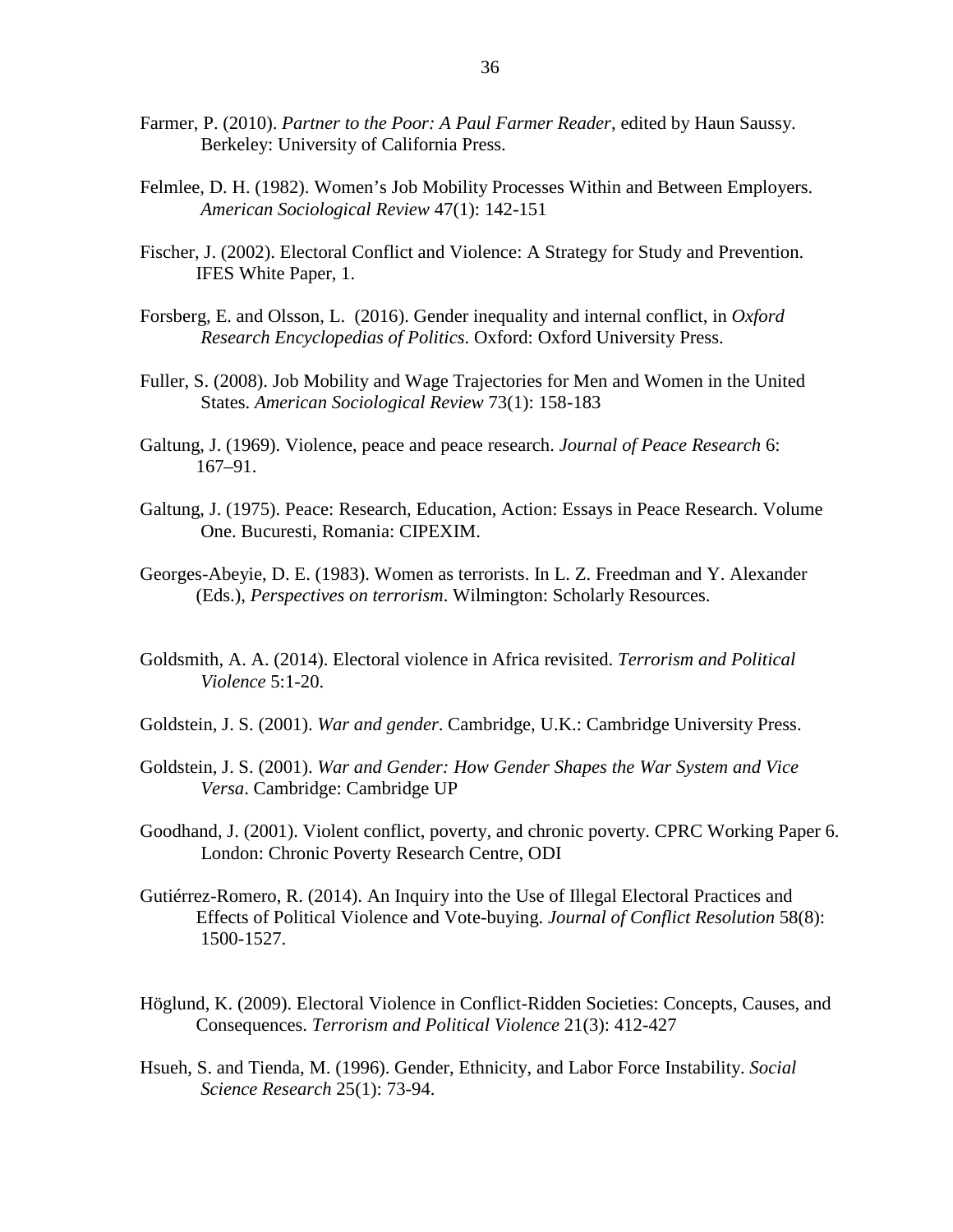- Hudson, V. M., and den Boer, A. (2002). A surplus of men, a deficit of peace: Security and sex ratios in Asia's largest states. *International Security 26*(4): 5–38.
- Hudson, V. M., Caprioli, M., Ballif-Spanvill, B., McDermott, R., and Emmett, C. F. (2008– 2009). The heart of the matter: The security of women and the security of states. *International Security 33*(3): 7–45.
- Humphreys, M., and Weinstein, J. M. (2008). Who fights? The determinants of participation in civil war. *American Journal of Political Science* 52(2): 436-455
- IMF. (2018). How to Operationalize Gender Issues in Country Work. International Monetary Fund, Washington DC.
- Jayne, T., Yeboah, F. K., and Henry, C. (2017). *The future of work in Africa agriculture: trends and drivers of change*. Working Paper No. 25, International Labor Organization, Geneva
- Klasen, S., and Pieters, J. (2015). What Explains the Stagnation of Female Labor Force Participation in Urban India. *World Bank Economic Review* 29: 1-30.
- Klopp, J. and Kamungi, P. (2007). Violence and elections: will Kenya collapse? *World Policy Journal* 24(4): 11-18.
- Lei, Y.-H., and Michaels, G. (2014). Do Giant Oil Field Discoveries Fuel Internal Armed Conflicts? *Journal of Development Economics* 110: 139–57.
- Looze, J. (2017). Why Do(n't) they leave? Motherhood and women's job mobility. *Social Science Research* 65: 47-59.
- Marshall, M.G. and Jaggers, K. (2011). Polity IV Project. Technical Report. Center for Systemic Peace URL http://www.systemicpeace.org/polity/polity4.htm.
- Melander, E. (2005a). Gender equality and intrastate armed conflict. *International Studies Quarterly 49*: 695–714.
- Melander, E. (2005b). Political gender equality and state human rights abuse. *Journal of Peace Research 42*: 149–166.
- Melander, E. (2016). Gender and civil war. In D. T. Mason & S. McLaughlin Mitchell (Eds.), *What do we know about civil wars?* Lanham, MD: Rowman & Littlefield.
- Midlarsky, M. I. (1999). *The Evolution of Inequality: War, State Survival, and Democracy in Comparative Perspective*. Stanford, CA: Stanford University Press.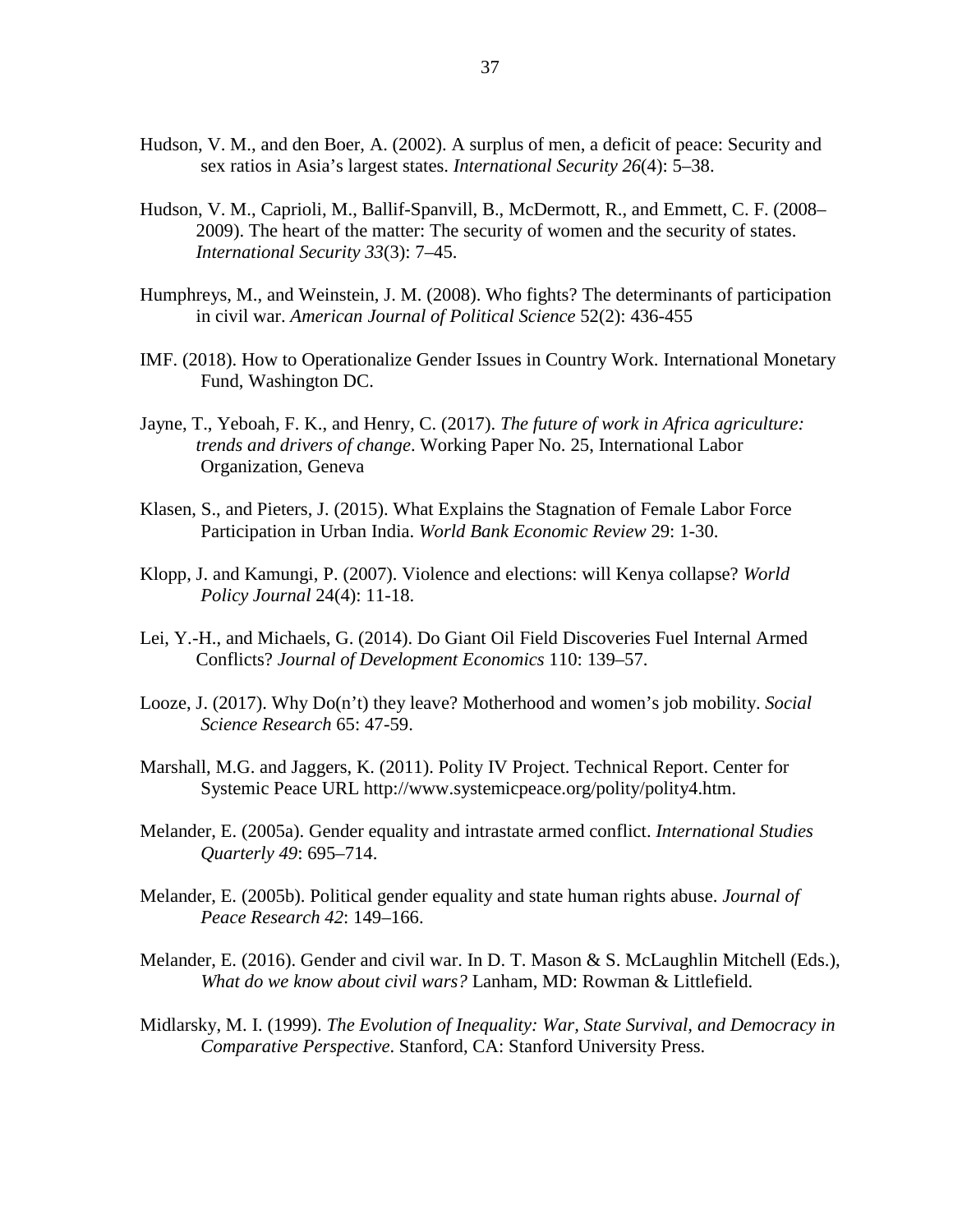- Miguel, E., Satyanath, S. and Sergenti, E. (2004). Economic Shocks and Civil Conflict: an Instrumental Variables Approach. *Journal of Political Economy* 112(4): 725–753.
- Moen, E., Lennart, N., and Edin, K. (2016). Volatile and Violent Relationships Among Women Sentenced for Homicide in Sweden Between 1986 and 2005. *Victims & Offenders*, 11(3): 373–391.
- Montalvo, J. G. and Reynal-Querol, M. (2005). Ethnic polarization, potential conflict and civil war. *The American Economic Review* 95(3): 796-816
- O'Mahoney, J. (2012). Embracing Essentialism: A Realist Critique of Resistance to Discursive Power, *Organization* 19(6): 723–41
- Omotola, S. (2010). Explaining Electoral Violence in Africa's "New" Democracies. *African Journal on Conflict Resolution* 10 (3): 51–73.
- Ortbals, C.D. and Poloni-Staudinger, L.M. (2018). *Gender and Political Violence: Women Changing the Politics of Terrorism*. Springer International Publishing. <https://doi.org/10.1007/978-3-319-73628-0>
- Ostry, J.D., Alvarez, J., Espinoza, R., and Papageorgiou, C. (2018). Economic Gains from Gender Inclusion: New Mechanisms, New Evidence. IMF Staff Discussion Note SDN/18/06, Washington DC
- Pateman, C. (1970). *Participation and Democratic Theory*. Cambridge, UK: Cambridge University Press.
- Robinson, J., and Torvik, R. (2009). The Real Swing Voter's Curse. *American Economic Review* 99 (2): 310–315.
- Ross, M. H. (2000). The Relevance of Culture for the Study of Political Psychology. In *Political Psychology*: Cultural and Crosscultural Foundations, edited by S. Renshon and J. Duckitt: 33–46. New York, NY: New York University Press.
- Royalty, A. B. (1998). Job-to-Job and Job-to Nonemployment Turnover by Gender and Education Level. *Journal of Labor Economics* 16:392-443.
- Sayer, A. (1997). Essentialism, Social Constructivism, and Beyond. *The Sociological Review* 45(3): 453–87
- Smith, D. (2001). The Problem of Essentialism. In Inger Skjelsbaek and Dan Smith (eds) Gender, Peace, and Conflict (Sage Publications 2001)
- Sterck, O. (2017). Fighting for votes. Theory and evidence on the causes of electoral violence. CSAE Working Paper WPS/2015-19-2, Oxford